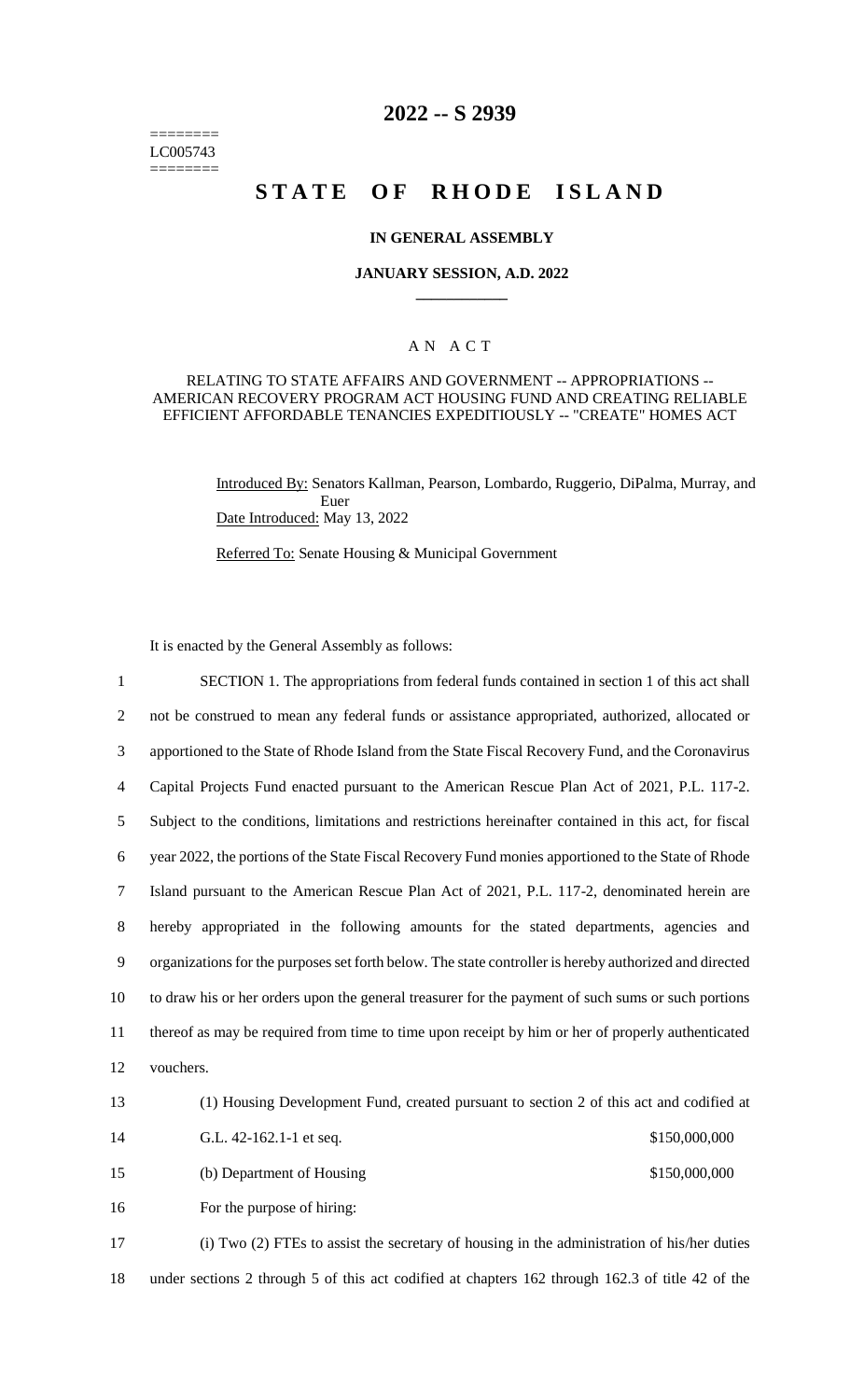1 general laws, and

| $\overline{2}$ | (ii) Pursuant to $\S$ 42-162-4(15) and 42-162.3-11(f), codified at $\S$ 42-162-4(15) and 42-             |
|----------------|----------------------------------------------------------------------------------------------------------|
| 3              | 162.3-11(f) for the hiring of per diem, project-based, part-time, or seasonal staff as determined to     |
| $\overline{4}$ | be necessary by the secretary of housing to assist municipalities in the planning and/inspection of      |
| 5              | potential projects and projects to ensure there are no staffing issues at the municipal level that would |
| 6              | delay projects from being approved or completed and to fund and administer the programs under            |
| $\tau$         | section 3 of this act.                                                                                   |
| 8              | SECTION 2. Title 42 of the General Laws entitled "STATE AFFAIRS AND                                      |
| 9              | GOVERNMENT" is hereby amended by adding thereto the following chapter:                                   |
| 10             | <b>CHAPTER 162</b>                                                                                       |
| 11             | DEPARTMENT OF HOUSING                                                                                    |
| 12             | 42-162-1. Department of housing.                                                                         |
| 13             | (a) There is hereby established within the executive branch of state government a                        |
| 14             | department of housing.                                                                                   |
| 15             | (b) The head of the department shall be the secretary of housing, who shall be appointed                 |
| 16             | by the governor, with the advice and consent of the senate, and shall serve at the pleasure of the       |
| 17             | governor, except for the initial director to serve under the transition provision provided under § 42-   |
| 18             | $162-3(2)$ .                                                                                             |
| 19             | (c) The department shall contain:                                                                        |
| 20             | (1) The division of housing and community development (chapter 128 of title 42);                         |
| 21             | (2) The division of residential planning and policy $(\S$ 42-11-10 and 42-11-12) (chapter                |
| 22             | 162.1 of title 42);                                                                                      |
| 23             | (3) The land bank administration (chapter 162.2 of title 42);                                            |
| 24             | (4) The residential development program (chapter 162.3 of title 42); and                                 |
| 25             | (5) The administrative office of housing permitting and appeals (chapter 53 of title 45 and              |
| 26             | chapter 163.3 of title 42).                                                                              |
| 27             | 42-162-2. Powers and duties of the department.                                                           |
| 28             | (a) The department of housing shall have the following powers and duties:                                |
| 29             | (1) To operate the land bank program created pursuant to chapter 162.2 of title 42;                      |
| 30             | (2) To administer the housing development fund created pursuant to chapter 162.1 of title                |
| 31             | 42:                                                                                                      |
| 32             | (3) To operate the residential development program created pursuant to chapter 162.3 of                  |
| 33             | title $42$ ;                                                                                             |
| 34             | (4) To operate a division within the department to be called the "division of housing and                |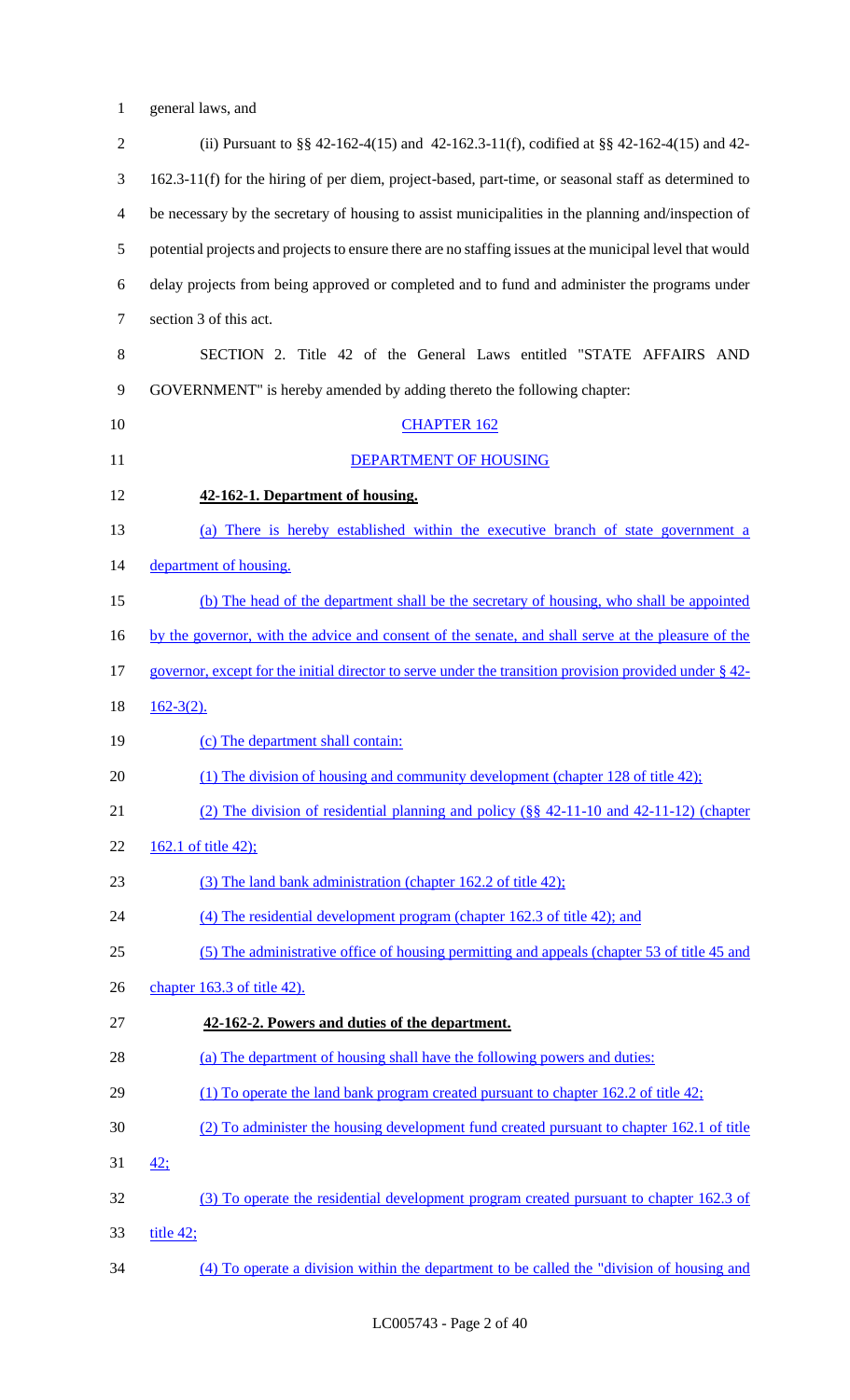| $\mathbf{1}$             | community development" as the successor to the housing resources commission created pursuant             |
|--------------------------|----------------------------------------------------------------------------------------------------------|
| $\overline{2}$           | to chapter 128 of title 42;                                                                              |
| 3                        | (5) To serve as the chief coordinator and operate the "interagency council on homelessness"              |
| $\overline{\mathcal{A}}$ | created pursuant to chapter 17 of title 40;                                                              |
| 5                        | (6) To operate the rental and other assistance programs created pursuant to section 11.2 of              |
| 6                        | title $42$ ;                                                                                             |
| $\tau$                   | (7) To coordinate with the office of healthy aging and the director of the department of                 |
| $8\,$                    | elderly affairs or their successor to ensure the operation of programs created by the security housing   |
| $\mathbf{9}$             | for the elderly act pursuant to section 66.1 of title 42;                                                |
| 10                       | (8) To coordinate with the director of the department of elderly affairs and the director of             |
| 11                       | the department of human services or their successor or successors to assist in the operation of          |
| 12                       | programs created by the Rhode Island limited housing assistance waiver act pursuant to chapter           |
| 13                       | 66.8 of title 42;                                                                                        |
| 14                       | (9) To coordinate with the department of human services and office of healthy aging or                   |
| 15                       | their successors to ensure the operation of programs created by the Rhode Island aging and               |
| 16                       | disability resource center act pursuant to chapter 66.12 of title 42;                                    |
| 17                       | (10) To coordinate with Rhode Island housing and conservation board or its successor to                  |
| 18                       | ensure the operation of programs created by Rhode Island housing and conservation trust fund act         |
| 19                       | pursuant to chapter 113 of title 42;                                                                     |
| 20                       | (11) To administer the program for expedited permitting for affordable housing pursuant                  |
| 21                       | to chapter $128.2$ of title $42$ ;                                                                       |
| 22                       | (12) To operate the program for municipal housing incentives created pursuant to chapter                 |
| 23                       | 128.3 of title 42;                                                                                       |
| 24                       | (13) To control statewide planning related to housing development and policy and                         |
| 25                       | coordinate with agencies and entities regarding the infrastructure necessary for housing                 |
| 26                       | development for the state and affiliated activities as listed in $\S$ § 42-11-10 and 42-11-12 including, |
| 27                       | but not limited to:                                                                                      |
| 28                       | (i) Local planning assistance;                                                                           |
| 29                       | (ii) Community development training; and                                                                 |
| 30                       | (iii) Building code standards committee;                                                                 |
| 31                       | (14) To create and operate housing and homelessness initiatives and/or programs which:                   |
| 32                       | (i) Provide, promote and encourage the preservation, expansion and sound development of                  |
| 33                       | new and existing residential housing units that ensure a sufficient safe, modern, transit friendly,      |
| 34                       | healthy, affordable, and environmentally and climate sensitive housing stock for the residents and       |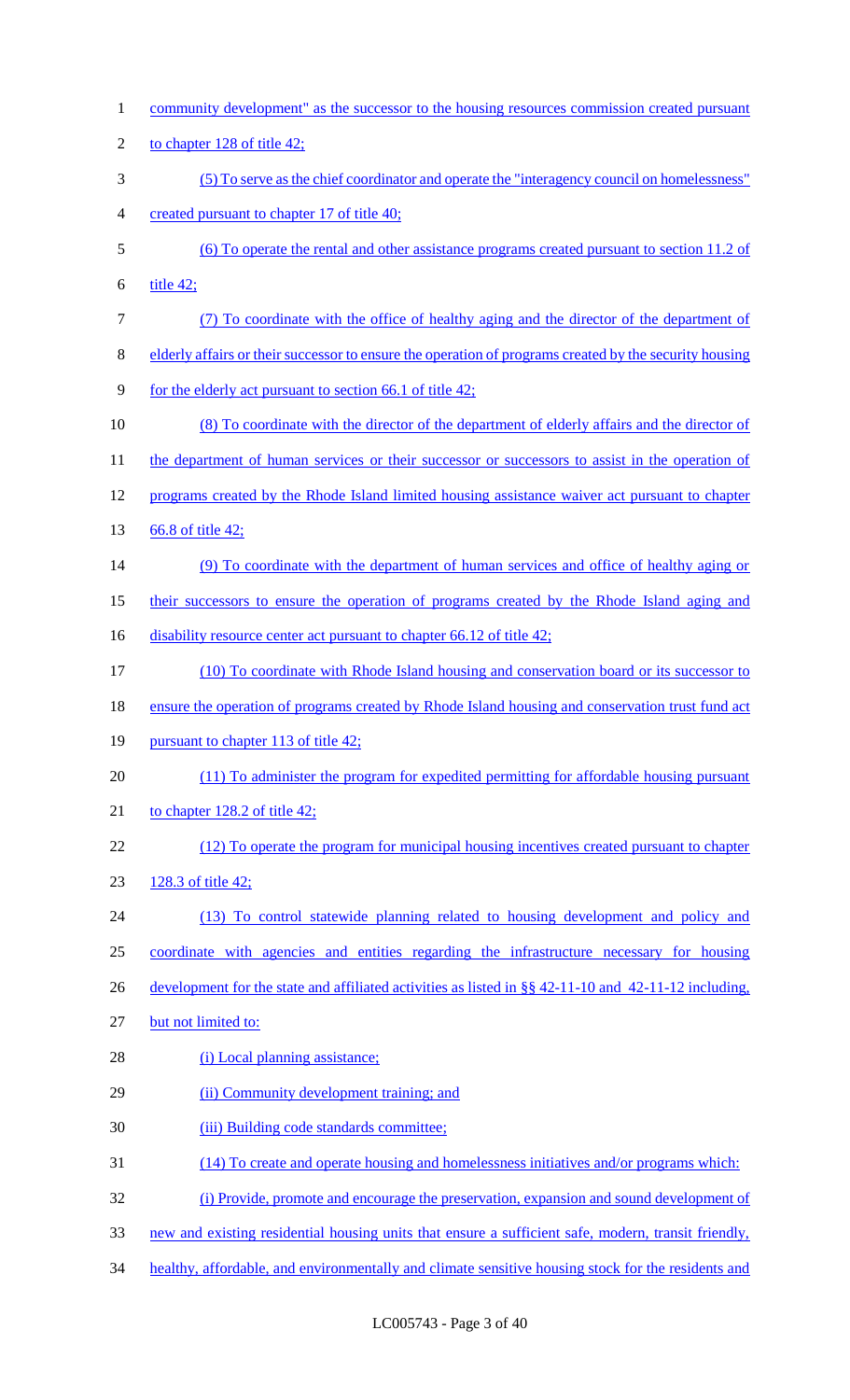workers of this state thereby enhancing the business, commerce, agriculture, tourism, recreational 2 sectors and promote thereby the economic development of the state and the general welfare of its citizens; (ii) Administer appropriated and grant funds related to housing production, lead hazard abatement, housing rental subsidy, housing retention assistance, and homelessness services and prevention assistance with priority to veterans. (b) In the carrying out of said duties, the department of housing shall be authorized and empowered to negotiate and to enter into contracts and cooperative agreements with agencies and political subdivisions of the state, not-for-profit corporations, for profit corporations, and other partnerships, associations and persons for any lawful purpose necessary and desirable to effect the 11 purposes of this chapter, subject to the provisions of chapter 2 of title 37 as applicable. **42-162-3. General powers, duties and qualifications of the secretary of housing.** 13 The secretary of housing shall: 14 (1) On the effective date of this act assume all of the powers and duties previously conferred on the deputy secretary of commerce and housing, including, but not limited to, those delineated in § 42-64.19-3 and such other duties as may be assigned by the general assembly through legislation 17 from time to time. (2) On the effective date of this act, the individual then serving as the deputy secretary of commerce and housing shall assume the role of secretary of commerce under this chapter. 20 Thereafter, prior to hiring, any individual nominated to be the secretary of housing shall have completed and earned a minimum of a master's degree in the field of urban planning, economics, or a related field of study or possess a juris doctor law degree. Preference shall be provided to candidates having earned an advanced degree consisting of an L.L.M. law degree, a doctor of 24 business administration degree, a Ph.D. in urban planning or economics, or the equivalent academic degree. Qualified candidates must have documented five (5) years full-time experience employed 26 in the administration of housing policy and/or development; (3) The secretary of housing shall be responsible for overseeing all housing initiatives in 28 the State of Rhode Island and developing a housing plan, including, but not limited to, the 29 development of affordable housing opportunities to assist in building strong community efforts and 30 revitalizing neighborhoods; (4) The secretary of housing shall coordinate with all agencies directly related to any housing initiatives including, but not limited to, the Rhode Island housing and mortgage finance corporation (RIHMFC), coastal resources management council (CRMC), and state departments 34 including, but not limited to: the department of environmental management (DEM), the department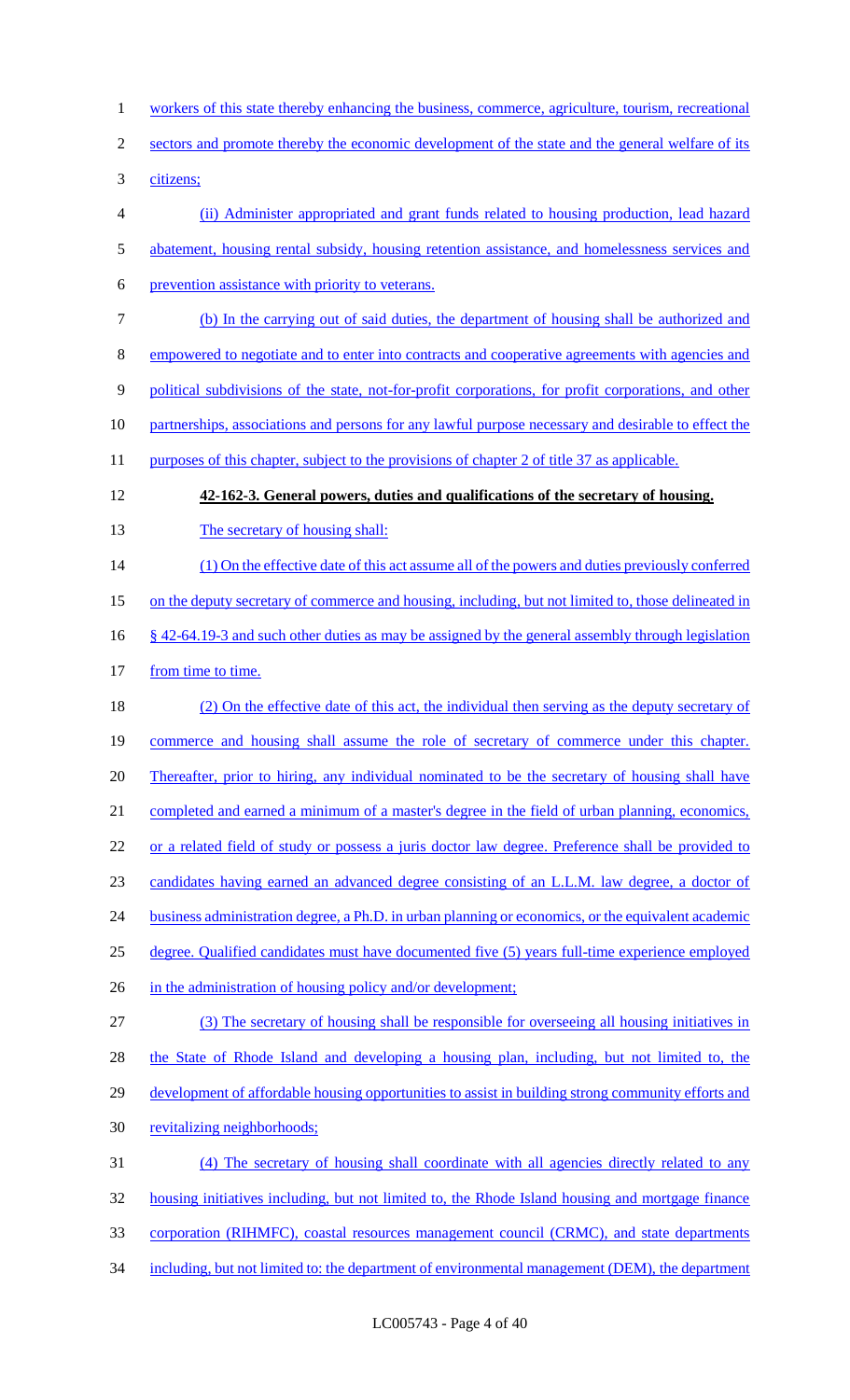| $\mathbf{1}$   | of business regulation (DBR), the department of transportation (DOT) and statewide planning; and          |
|----------------|-----------------------------------------------------------------------------------------------------------|
| $\sqrt{2}$     | (5) The secretary of housing is hereby authorized and empowered to make rules and                         |
| 3              | regulations as the secretary may deem necessary for the proper administration and enforcement of          |
| $\overline{4}$ | the laws of Rhode Island for the department of housing and its divisions and offices.                     |
| 5              | (6) The secretary of housing shall formulate and provide an integrated housing report to                  |
| 6              | include findings and recommendations to the governor, speaker of the house, senate president, each        |
| $\tau$         | chamber's finance committee, and any committee whose purview is reasonably related to,                    |
| $8\,$          | including, but not limited to, issues of housing, municipal government, and health on or before           |
| 9              | December 31, 2022, and annually thereafter which report shall include those items which are listed        |
| 10             | in § $42 - 162 - 10$ .                                                                                    |
| 11             | (7) The secretary of housing shall serve as a member of or appoint a designee to serve on                 |
| 12             | the aging in the community subcommittee created pursuant to chapter 66.11 of title 42 and in              |
| 13             | default in the performance of said committee to ensure its formation and operation;                       |
| 14             | (8) Notwithstanding any provision of law to the contrary, the secretary of housing shall                  |
| 15             | appoint the chiefs/directors of the divisions/departments within the executive office of commerce         |
| 16             | with the consent of the governor.                                                                         |
| 17             | 42-162-4. Specific powers of the secretary of housing.                                                    |
| 18             | The secretary of housing shall be subject to the direction and supervision of the governor                |
| 19             | for the oversight, coordination and cohesive direction of state housing development and planning          |
| 20             | activities of the state and in ensuring the laws are faithfully executed, notwithstanding any law to      |
| 21             | the contrary. In this capacity, the secretary of housing shall be authorized to:                          |
| 22             | (1) Coordinate the administration and financing of various departments or divisions within                |
| 23             | the office and to supervise the work of the Rhode Island housing resources commission;                    |
| 24             | (2) Serve as the governor's chief advisor and liaison to federal policymakers on housing                  |
| 25             | development and housing related issues as well as the principal point of contact in the state on any      |
| 26             | such related matters;                                                                                     |
| 27             | (3) Review and ensure the coordination of the development of an overarching housing                       |
| 28             | development plan as produced by the office;                                                               |
| 29             | (4) Receive from department directors, within the timelines specified, any information and                |
| 30             | resources the secretary of housing deems necessary in order to perform the reviews authorized in          |
| 31             | this section;                                                                                             |
| 32             | (5) Engage in regulatory reform across all state agencies under his or her oversight to                   |
| 33             | protect the health and wellbeing of Rhode Islanders while meeting business needs for a clear,             |
| 34             | predictable, and reliable regulatory structure in the state related to housing and related infrastructure |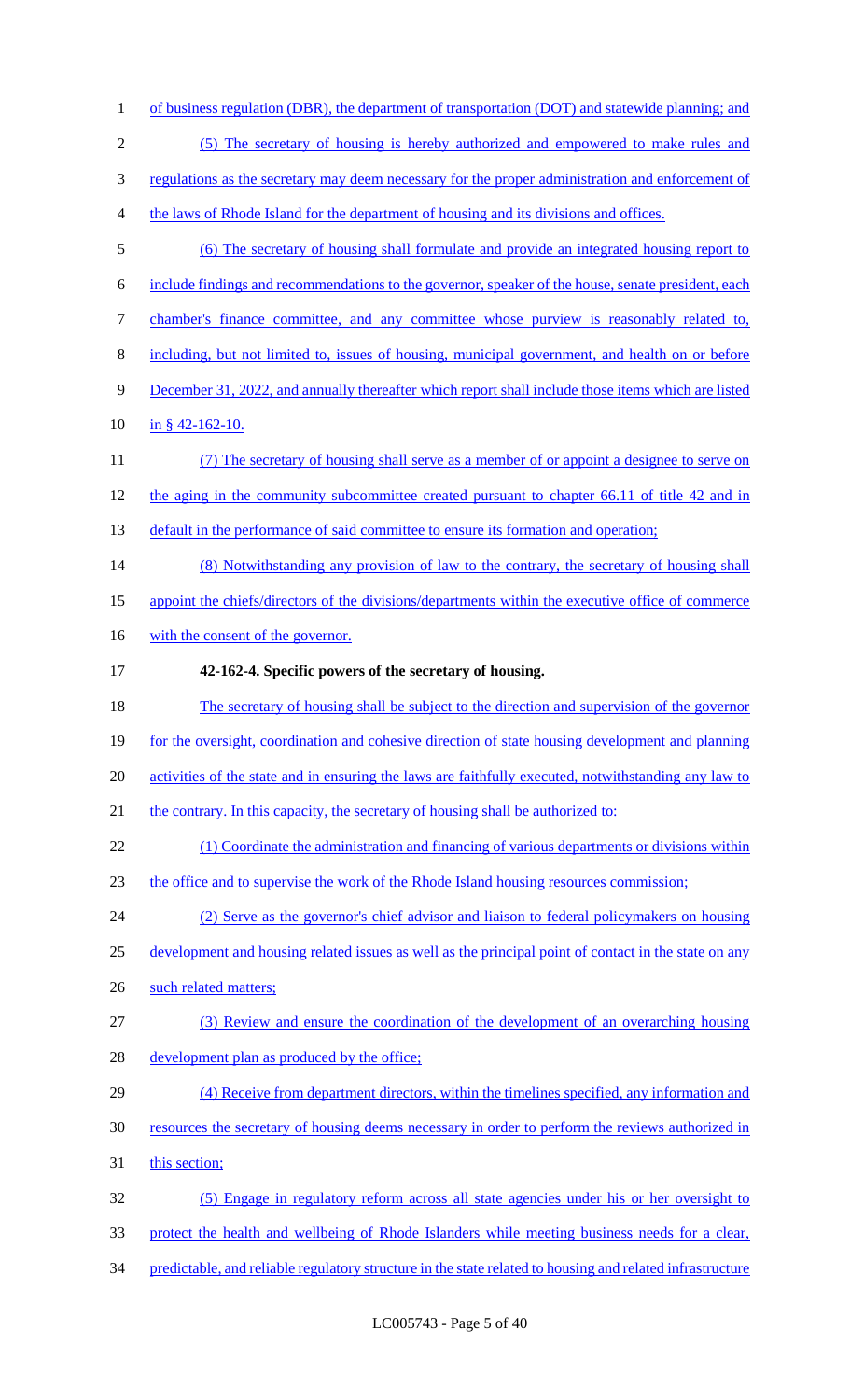1 for residential development; including the implementation of systems to enhance customer service 2 by simplifying and expediting state permitting processes; 3 (6) The directors of the departments, as well as local governments and school departments, 4 shall assist and cooperate with the secretary of housing in fulfilling this responsibility by providing 5 whatever information and support shall be necessary; 6 (7) Resolve administrative, jurisdictional, operational, program, or policy conflicts among 7 departments and their executive staffs on housing related issues and make necessary 8 recommendations to the governor; 9 (8) Assure continued progress toward improving the quality, accountability, and efficiency 10 of state-administered programs to support the Rhode Island housing plan. 11 (10) Prepare and integrate comprehensive budgets for the housing services departments, 12 programs and functions and duties assigned to the office. The budgets shall be submitted to the 13 state budget office by the secretary of housing, for consideration by the governor, on behalf of the 14 state's housing agencies in accordance with the provisions set forth in § 35-3-4; 15 (11) Utilize objective data to evaluate economic development policy goals, resource use 16 and outcome evaluation and to perform short-and long-term policy planning and development; 17 (12) Establish an integrated approach to interdepartmental information and data 18 management that complements and furthers the goals of the state; 19 (13) At the direction of the governor or the general assembly, conduct independent reviews 20 of state-administered housing programs, policies and related agency and municipal actions and 21 activities and assist the department directors in identifying strategies to address any issues or areas 22 of concern that may emerge thereof. The department directors and municipal officials shall provide 23 any information and assistance deemed necessary by the secretary of housing when undertaking 24 such independent reviews; 25 (14) Provide regular and timely reports to the governor and make recommendations with 26 respect to the state's housing development agenda; 27 (15) Employ such personnel and contract for such consulting services as may be required 28 to perform the powers and duties lawfully conferred upon the secretary of housing; and 29 (16) Implement the provisions of any general or public law or regulation related to the 30 disclosure, confidentiality and privacy of any information or records, in the possession or under the 31 control of the executive office or the departments assigned to the executive office, that may be 32 developed or acquired for purposes directly connected with the secretary's duties set forth herein. 33 **42-162-5. Reassignment and consolidation of agencies and programs related to**  34 **housing.**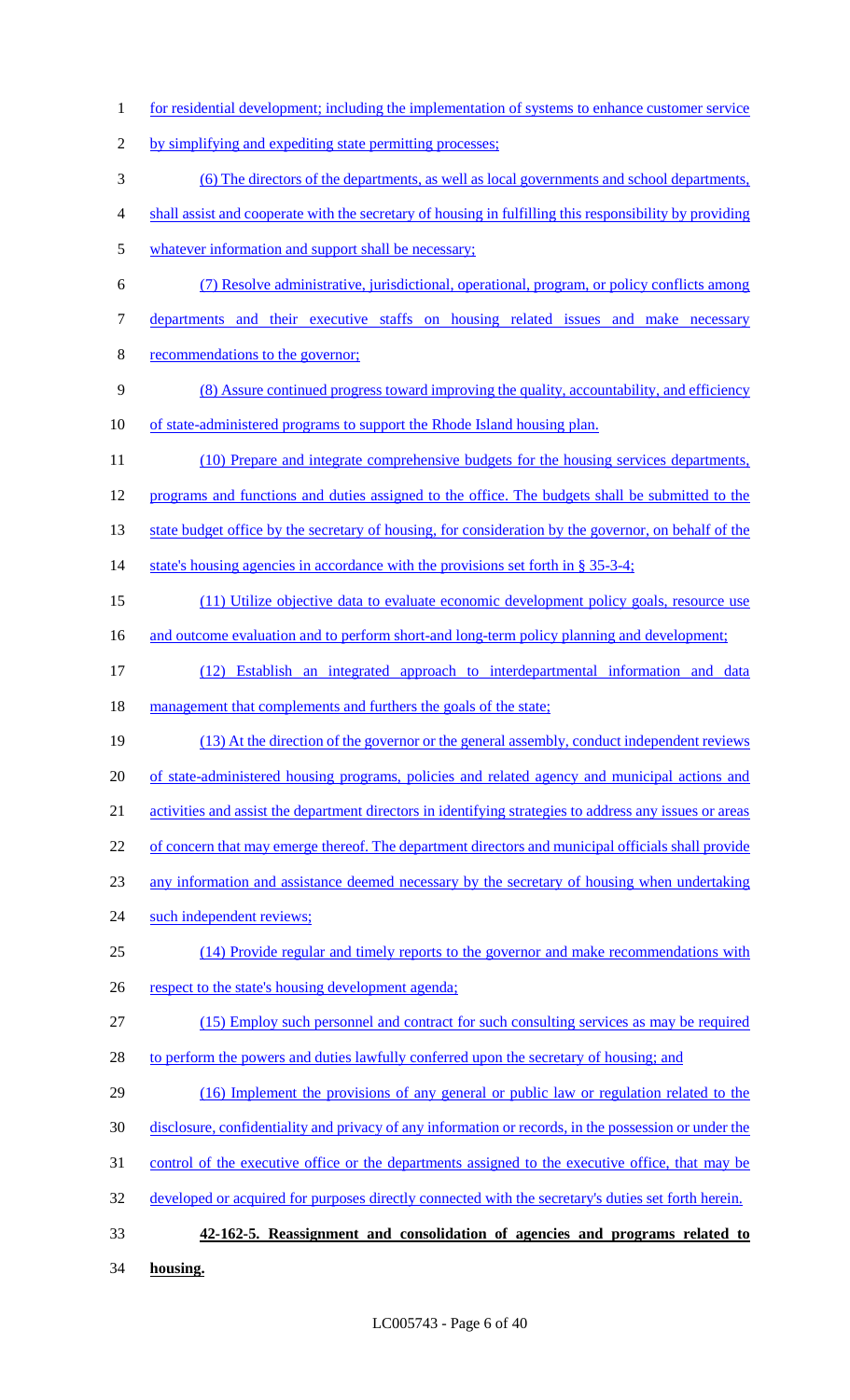| $\mathbf{1}$   | (a) The departments, councils, commissions, programs, agencies and/or divisions assigned               |
|----------------|--------------------------------------------------------------------------------------------------------|
| $\sqrt{2}$     | to the department or secretary of housing shall:                                                       |
| 3              | (1) Exercise their respective powers and duties in accordance with their statutory authority           |
| $\overline{4}$ | and the general policy established by the governor or by the secretary of housing acting on behalf     |
| $\mathfrak{S}$ | of the governor or in accordance with the powers and authorities conferred upon the secretary of       |
| 6              | housing by this chapter;                                                                               |
| $\tau$         | (2) Provide such assistance or resources as may be requested or required by the governor               |
| $8\,$          | and/or the secretary of housing; and                                                                   |
| 9              | (3) Provide such records and information as may be requested or required by the governor               |
| 10             | and/or the secretary of housing to the extent allowed under the provisions of any applicable general   |
| 11             | or public law, regulation, or agreement relating to the confidentiality, privacy or disclosure of such |
| 12             | records or information.                                                                                |
| 13             | (4) Forward to the secretary of housing copies of all reports to the governor.                         |
| 14             | (b) Except as provided herein, no provision of this chapter or application thereof shall be            |
| 15             | construed to limit or otherwise restrict the departments, offices, or divisions assigned to the        |
| 16             | secretary from fulfilling any statutory requirement or complying with any valid rule or regulation.    |
| 17             | (c) The secretary shall determine in collaboration with the department directors whether               |
| 18             | the officers, employees, agencies, advisory councils, committees, commissions, and task forces of      |
| 19             | the departments who were performing such functions shall be transferred to the department.             |
| 20             | (d) In the transference of such functions, the secretary of housing shall be responsible for           |
| 21             | ensuring:                                                                                              |
| 22             | (1) Minimal disruption of services to consumers;                                                       |
| 23             | (2) Elimination of duplication of functions and operations;                                            |
| 24             | (3) Services are coordinated and functions are consolidated where appropriate;                         |
| 25             | (4) Clear lines of authority are delineated and followed;                                              |
| 26             | (5) Cost savings are achieved whenever feasible;                                                       |
| 27             | (6) Program application and eligibility determination processes are coordinated and, where             |
| 28             | feasible, integrated; and                                                                              |
| 29             | (7) State and federal funds available to the department and the entities therein are allocated         |
| 30             | and utilized for service delivery to the fullest extent possible.                                      |
| 31             | (e) Except as provided herein, no provision of this chapter or application thereof shall be            |
| 32             | construed to limit or otherwise restrict the departments under this section from fulfilling any        |
| 33             | statutory requirement or complying with any regulation deemed otherwise valid.                         |
| 34             | (f) To ensure an orderly transfer of functions to the department of housing the following              |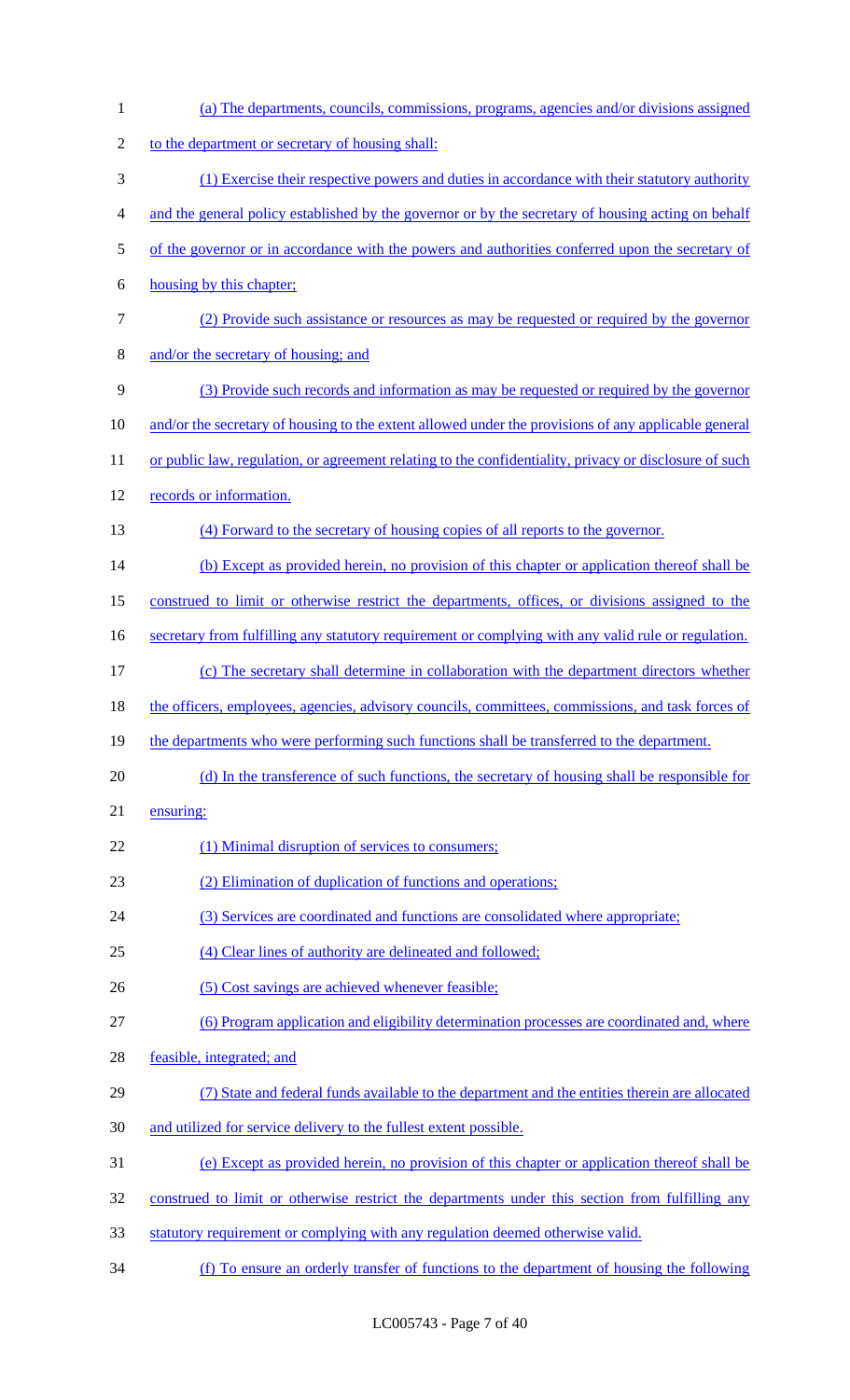1 transition shall occur at the direction of the governor, secretary of housing and the respective 2 directors of the departments affected. 3 (g) On or about July 1, 2022, the department of housing shall commence to operate all of 4 the statewide planning responsibilities listed in § 42-11-10 related to housing planning and 5 production and all duties under § 42-11-12 currently assigned to the department of administration. 6 (h) On or about July 1, 2022, the department of housing shall commence to operate all of 7 the responsibilities related to residential housing planning, aid, development and programs 8 currently assigned to the commerce corporation, the executive office of commerce and/or the 9 department of commerce. 10 (i) On or about July 1, 2022, the department of housing shall commence to operate all of 11 the responsibilities assigned to the state housing appeals board as provided in chapter 53 of title 45. 12 (j) In addition to the requirements of § 35-3-7, budgets submitted by the impacted state 13 departments for state fiscal years 2015 and 2016 shall include provisions to implement this section. 14 **42-162-6. Appointment of employees.** 15 The secretary of housing, subject to the provisions of applicable state law, shall be the 16 appointing authority for all employees of the department of housing. The secretary of housing may 17 assign this function to such subordinate officers and employees of the department as may to him or 18 her seem feasible or desirable. The appointing authority of the secretary of housing provided for 19 herein shall not affect, interfere with, limit, or otherwise restrict the appointing authority vested in 20 the directors for the employees of the departments under applicable general and public laws. 21 **42-162-7. Appropriations and disbursements.** 22 The general assembly shall annually appropriate such sums as it may deem necessary for 23 the purpose of carrying out the provisions of this chapter. The state controller is hereby authorized 24 and directed to draw his or her orders upon the general treasurer for the payment of such sum or 25 sums, or so much thereof as may from time to time be required, upon receipt by him or her of 26 proper authenticated vouchers approved by the secretary of the executive office of commerce, or 27 his or her designee. All other laws related to appropriation by the general assembly, except as 28 otherwise provided related to restricted receipt accounts, multi-year funds and/or revolving funds 29 as set out in specific acts of the general assembly, shall apply to the department. 30 **42-162-8. Severability.** 31 If any provision of this chapter or the application thereof to any person or circumstance is 32 held invalid, such invalidity shall not affect other provisions or applications of the chapter, which 33 can be given effect without the invalid provision or application, and to this end the provisions of 34 this chapter are declared to be severable.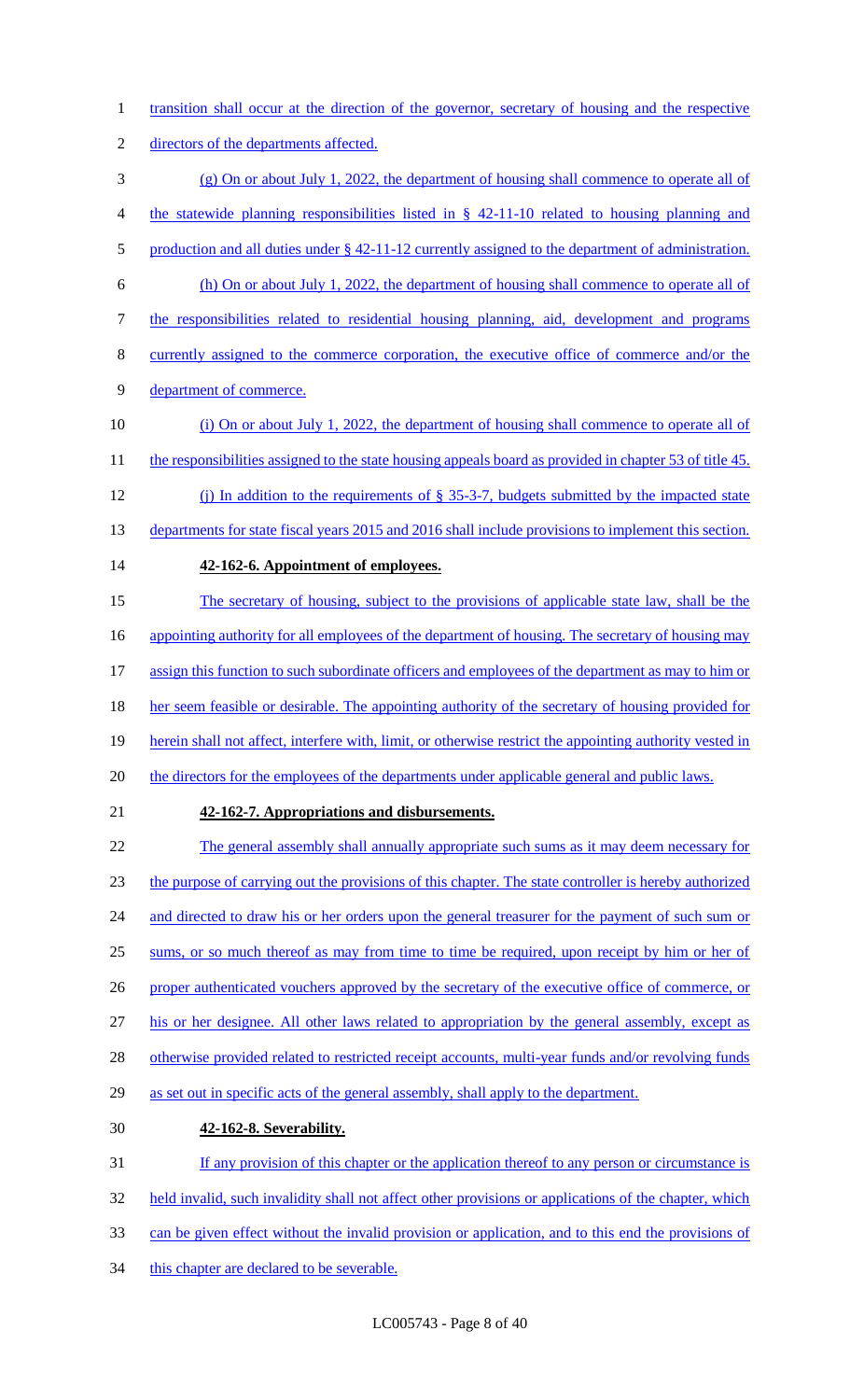| $\mathbf{1}$   | 42-162-9. Cooperation of other state and municipal public bodies and quasi-publics.                  |
|----------------|------------------------------------------------------------------------------------------------------|
| $\overline{2}$ | As may be appropriate from time to time, the departments and other agencies of the state             |
| 3              | of the legislative, executive and judicial branches that have not been assigned to the department of |
| 4              | housing under this chapter and all municipal public bodies shall assist and cooperate with the       |
| 5              | department as may be requested by the secretary.                                                     |
| 6              | 42-162-10. Requirements of reports.                                                                  |
| 7              | The report required under $\S$ 42-162-3(f) shall include, but not be limited to:                     |
| 8              | (1) The total number of housing units in the state with per community counts, including              |
| 9              | the number of Americans with Disabilities Act compliant special needs units;                         |
| 10             | (2) The occupancy and vacancy rate of the units referenced in subsection $\S$ 42-64.19-              |
| 11             | 3(a)(4)(iv)(A);                                                                                      |
| 12             | (3) The change in the number of units referenced in § $42-64.19-3(a)(4)(iv)(A)$ , for each of        |
| 13             | the prior three (3) years in figures and as a percentage;                                            |
| 14             | (4) The number of net new units in development and number of units completed since the               |
| 15             | prior report;                                                                                        |
| 16             | (5) For each municipality the number of single-family, two-family (2), and three-family              |
| 17             | (3) units, and multi-unit housing delineated sufficiently to provide the lay reader a useful         |
| 18             | description of current conditions, including a statewide sum of each unit type;                      |
| 19             | (6) The total number of units by income type;                                                        |
| 20             | (7) A projection of the number of status quo units;                                                  |
| 21             | (8) A projection of the number of units required to meet housing formation trends;                   |
| 22             | (9) A comparison of regional and other similarly situated state funding sources that support         |
| 23             | housing development including a percentage of private, federal, and public support;                  |
| 24             | (10) A reporting of unit types by number of bedrooms for rental properties including an              |
| 25             | accounting of all:                                                                                   |
| 26             | (i) Single-family units;                                                                             |
| 27             | (ii) Accessory dwelling units;                                                                       |
| 28             | $(iii) Two-family (2) units;$                                                                        |
| 29             | $(iv)$ Three-family $(3)$ units;                                                                     |
| 30             | (v) Multi-unit sufficiently delineated units;                                                        |
| 31             | (vi) Mixed use sufficiently delineated units; and                                                    |
| 32             | (vii) Occupancy and vacancy rates for the prior three (3) years;                                     |
| 33             | (11) A reporting of unit types by ownership including an accounting of all:                          |
| 34             | (i) Single-family units;                                                                             |

LC005743 - Page 9 of 40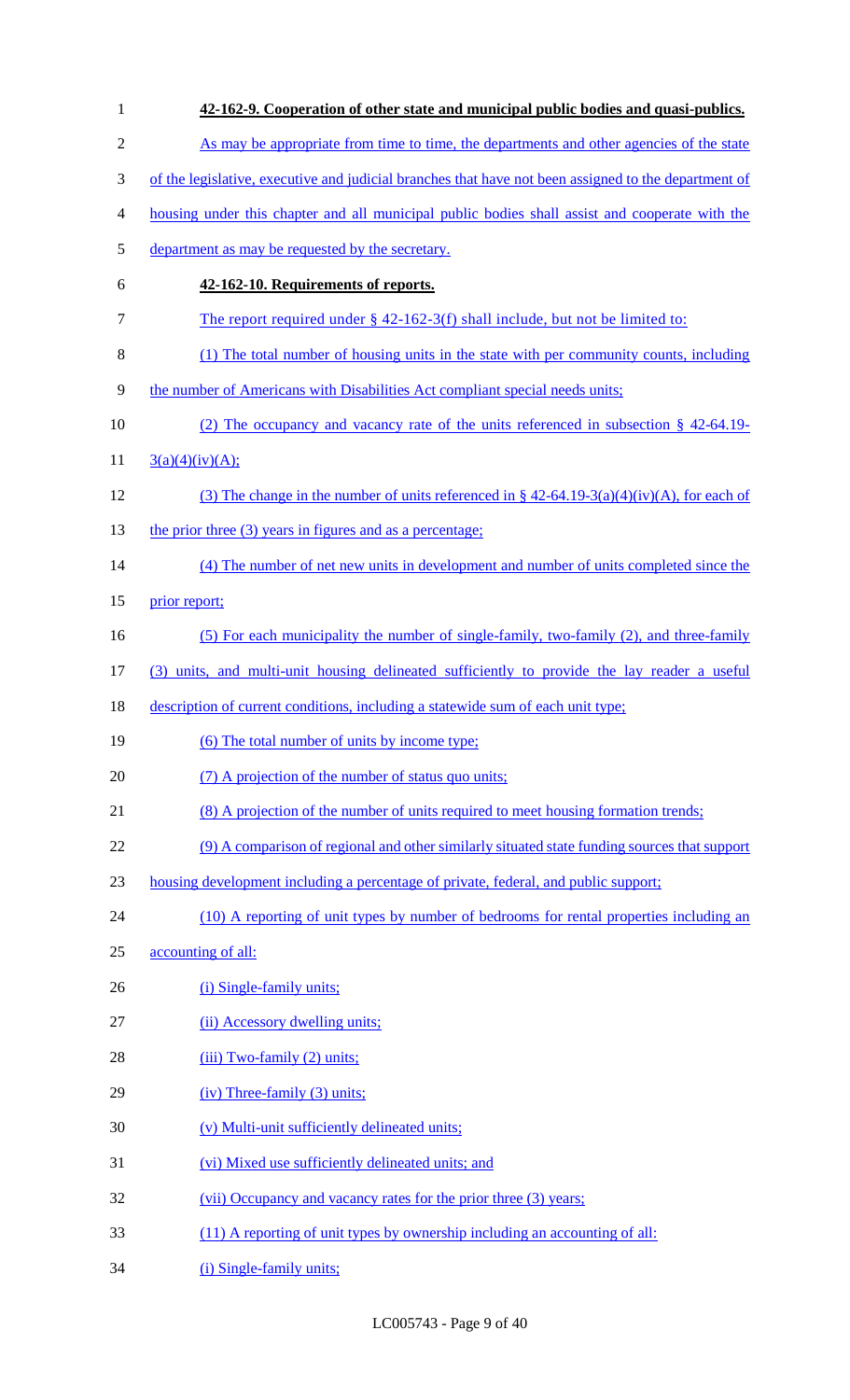| $\mathbf{1}$   | (ii) Accessory dwelling units:                                                                         |
|----------------|--------------------------------------------------------------------------------------------------------|
| $\overline{2}$ | $(iii) Two-family (2) units;$                                                                          |
| 3              | $(iv)$ Three-family $(3)$ units;                                                                       |
| $\overline{4}$ | (v) Multi-unit sufficiently delineated units;                                                          |
| 5              | (vi) Mixed use sufficiently delineated units; and                                                      |
| 6              | (vii) Occupancy and vacancy rates for the prior three (3) years;                                       |
| 7              | (12) A reporting of the number of applications submitted or filed for each community                   |
| $\,8\,$        | according to unit type and an accounting of action taken with respect to each application to include,  |
| 9              | approved, denied, appealed, approved upon appeal, and if approved, the justification for each          |
| 10             | approval;                                                                                              |
| 11             | (13) A reporting of permits for each community according to affordability level that were              |
| 12             | sought, approved, denied, appealed, approved upon appeal, and if approved, the justification for       |
| 13             | each approval;                                                                                         |
| 14             | (14) A reporting of affordability by municipality that shall include the following:                    |
| 15             | (i) The percent and number of units of extremely low-, very low-, low-, moderate-, fair-               |
| 16             | market rate, and above-market-rate units; including the average and median costs of those units;       |
| 17             | (ii) The percent and number of units of extremely low-, very low-, low-, and moderate-                 |
| 18             | income housing units required to satisfy the ten percent (10%) requirement pursuant to chapter 24      |
| 19             | of title 45; including the average and median costs of those units;                                    |
| 20             | (iii) The percent and number of units for the affordability levels above moderate-income               |
| 21             | housing, including a comparison to fair-market rent and fair-market homeownership; including the       |
| 22             | average and median costs of those units;                                                               |
| 23             | (iv) The percentage of cost burden by municipality with population equivalent;                         |
| 24             | (v) The percentage and number of home financing sources, including all private, federal,               |
| 25             | state, or other public support; and                                                                    |
| 26             | (vi) The cost growth for each of the previous five (5) years by unit type at each affordability        |
| 27             | level, by unit type;                                                                                   |
| 28             | (15) A reporting of municipal healthy housing stock by unit type and number of bedrooms                |
| 29             | and providing an assessment of the state's existing housing stock and enumerating any risks to the     |
| 30             | public health from that housing stock, including, but not limited to: the presence of lead, mold, safe |
| 31             | drinking water, disease vectors (insects and vermin), and other conditions that are an identifiable    |
| 32             | health detriment. Additionally, the report shall provide the percentage of the prevalence of health    |
| 33             | risks by age of the stock for each community by unit type and number of bedrooms; and                  |
| 34             | (16) A recommendation shall be included with the report required under this section that               |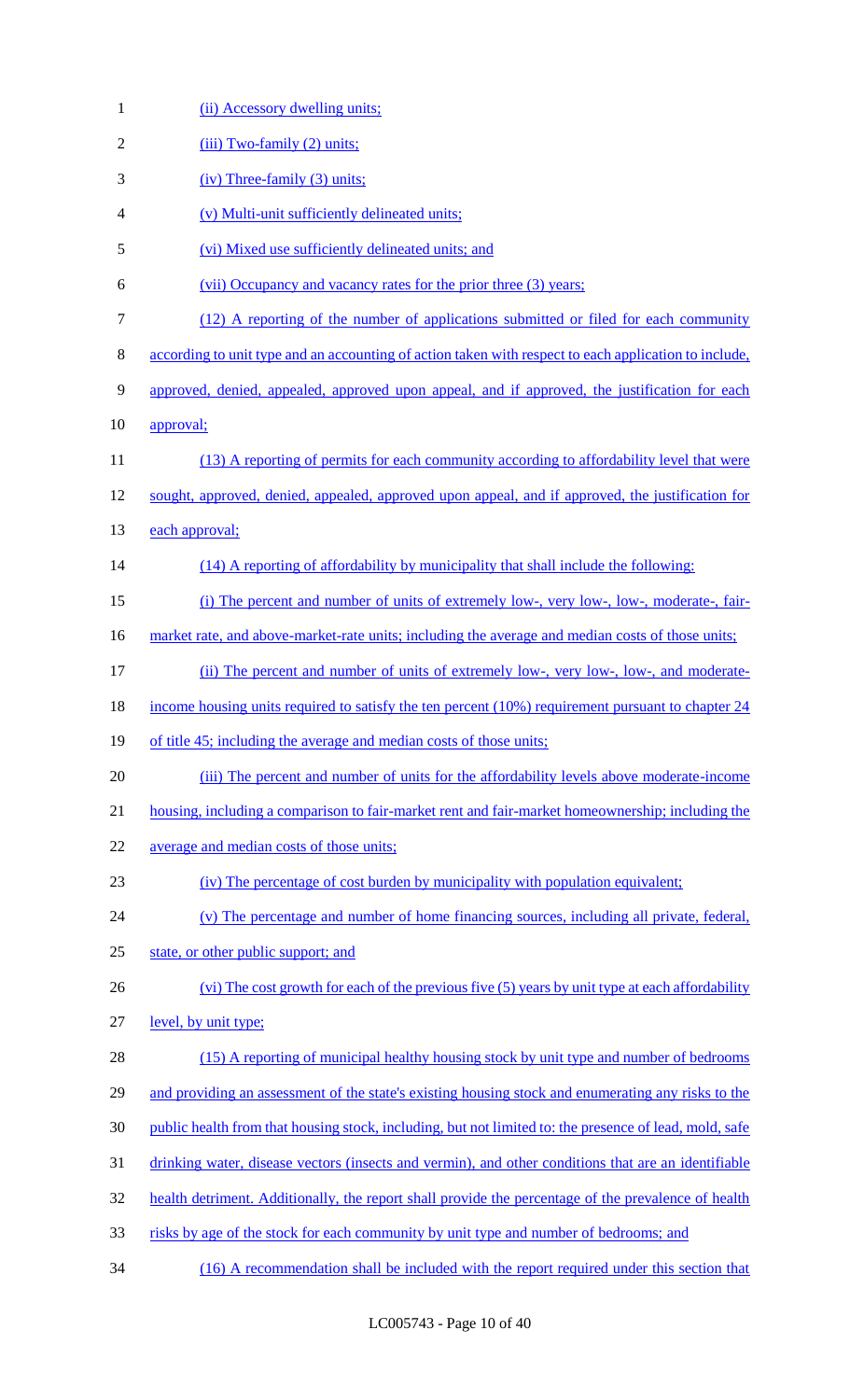| $\mathbf{1}$   | shall provide consideration to any and all populations, ethnicities, income levels, and other relevant     |
|----------------|------------------------------------------------------------------------------------------------------------|
| $\mathbf{2}$   | demographic criteria determined by the secretary, and with regard to any and all of the criteria           |
| 3              | enumerated elsewhere in the report separately or in combination, provide recommendations to                |
| $\overline{4}$ | resolve any issues that provide an impediment to the development of housing, including specific            |
| 5              | data and evidence in support of the recommendation. All data and methodologies used to present             |
| 6              | evidence are subject to review and approval of the chief of revenue analysis, and that approval shall      |
| $\tau$         | include an attestation of approval by the chief to be included in the report.                              |
| $8\,$          | SECTION 3. Title 42 of the General Laws entitled "STATE AFFAIRS AND                                        |
| 9              | GOVERNMENT" is hereby amended by adding thereto the following chapter:                                     |
| 10             | <b>CHAPTER 162.1</b>                                                                                       |
| 11             | <b>HOUSING DEVELOPMENT FUND</b>                                                                            |
| 12             | 42-162.1-1. Short title.                                                                                   |
| 13             | This chapter shall be known and may cited as the "Housing Development Fund Act."                           |
| 14             | 42-162.1-2. Legislative findings and purpose.                                                              |
| 15             | The general assembly finds and declares that there exists an acute shortage of affordable,                 |
| 16             | accessible, safe, and sanitary housing for its citizens of low-and moderate-income, and working            |
| 17             | families; that it is imperative that action is taken immediately to assure the availability of affordable, |
| 18             | accessible, safe, and sanitary housing for these persons; that it is necessary that each that due to       |
| 19             | limitations faced by the municipalities and the inability to meet the ten percent $(10\%)$ requirement     |
| 20             | for affordable housing in chapter 53 of title 45 that the state must provide alternative opportunities     |
| 21             | for the establishment of low-and moderate-income housing; and that the provisions of this chapter          |
| 22             | are necessary to assure the health, safety, and welfare of all citizens of this state, and that each       |
| 23             | citizen enjoys the right to affordable, accessible, safe, and sanitary housing. It is further declared to  |
| 24             | be the purpose of this chapter to provide for housing opportunities for low-and moderate-income            |
| 25             | individuals and families and work-force housing in each city and town of the state and that an equal       |
| 26             | consideration shall be given to the retrofitting and rehabilitation of existing dwellings for low-and      |
| 27             | moderate-income housing and assimilating low-and moderate-income housing into existing and                 |
| 28             | future developments and neighborhoods. Lastly, the goals of the federal funds provided to the state        |
| 29             | through various programs including, but not limited to, the American Recovery Plan Act, the State          |
| 30             | Fiscal Relief Funds and other sources allocated to housing require proper administration to achieve        |
| 31             | their stated purposes.                                                                                     |
| 32             | 42-162.1-3. Definitions.                                                                                   |
| 33             | As used in this act:                                                                                       |
| 34             | (1) "Affordable housing unit" means a unit that may be sold to any individual classified as                |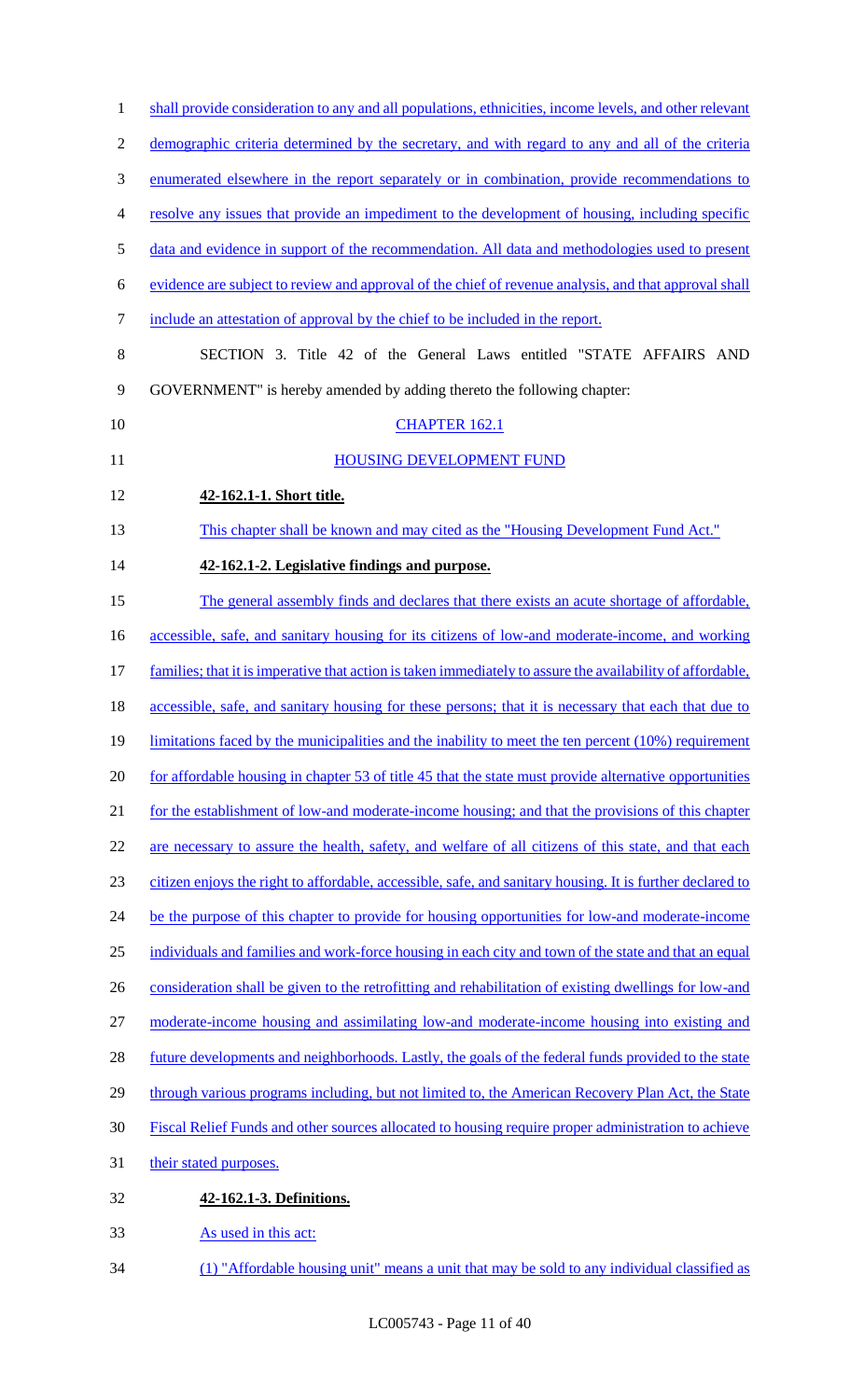| $\mathbf{1}$   | "low-or moderate-income" earning less than or equal to one hundred and twenty percent (120%) of            |
|----------------|------------------------------------------------------------------------------------------------------------|
| $\overline{2}$ | area median income as measured at the time of the purchase of an eligible unit.                            |
| 3              | (2) "Applicant" means a developer or occupant applying for a grant of money or land, or                    |
| $\overline{4}$ | loan or conditional loan under this chapter.                                                               |
| 5              | (3) "Business" means a corporation as defined in § 44-11-1, or is a partnership, an S                      |
| 6              | corporation, a nonprofit corporation, sole proprietorship, or a limited liability corporation.             |
| 7              | (4) "Capital investment" in a development or development project means costs or expenses                   |
| 8              | by a business or any affiliate of the business incurred after application for: real estate asset           |
| 9              | acquisition, site preparation, construction, repair, renovation, improvement, equipping, or                |
| 10             | <u>furnishing on real property or of a building, structure, facility, or improvement to real property.</u> |
| 11             | (5) "Department" means the department of housing.                                                          |
| 12             | (6) "Developer" means a person, firm, corporation, partnership, association, political                     |
| 13             | subdivision, or other entity, whether for profit or not-for-profit, that proposes to divide, divides, or   |
| 14             | causes to be divided real property into a subdivision or proposes to build, or builds a building or        |
| 15             | buildings or otherwise improves land or existing structures, which division, building, or                  |
| 16             | improvement of land qualifies for benefits under this chapter.                                             |
| 17             | (7) "Fund" means the housing development fund created pursuant to $\S$ 42-162.1-4.                         |
| 18             | (8) "Market rate housing unit" means a unit that may be sold to any individual earning any                 |
| 19             | amount without any income restriction and is sold at fair market value.                                    |
| 20             | (9) "Occupant" means a resident as a tenant, owner, or joint venture partner, occupying                    |
| 21             | space pursuant to a lease or other occupancy agreement within any structure or building developed          |
| 22             | on land which is subject to assistance being provided from the fund.                                       |
| 23             | (10) "Owner-occupant" is an "occupant" who resides in a building or structure and is the                   |
| 24             | title holder of the parcel upon which the building or structure is situated.                               |
| 25             | (11) "Project cost" means the costs incurred in connection with a project by an applicant                  |
| 26             | until the issuance of a permanent certificate of occupancy, or until such other time specified by the      |
| 27             | secretary of housing.                                                                                      |
| 28             | (12) "Project financing gap" means the part of the total project cost that remains to be                   |
| 29             | financed after all other sources of capital have been accounted for (such sources will include, but        |
| 30             | not be limited to, developer-contributed capital), which shall be defined through rules and                |
| 31             | regulations promulgated by the secretary of housing.                                                       |
| 32             | (13) "Real estate assets" shall be defined to include, but not be limited to: land, buildings,             |
| 33             | <u>fixtures, improvements, easements, rights-of-way, and all other rights of ownership, possession</u>     |
|                |                                                                                                            |

34 and/or use associated with real property.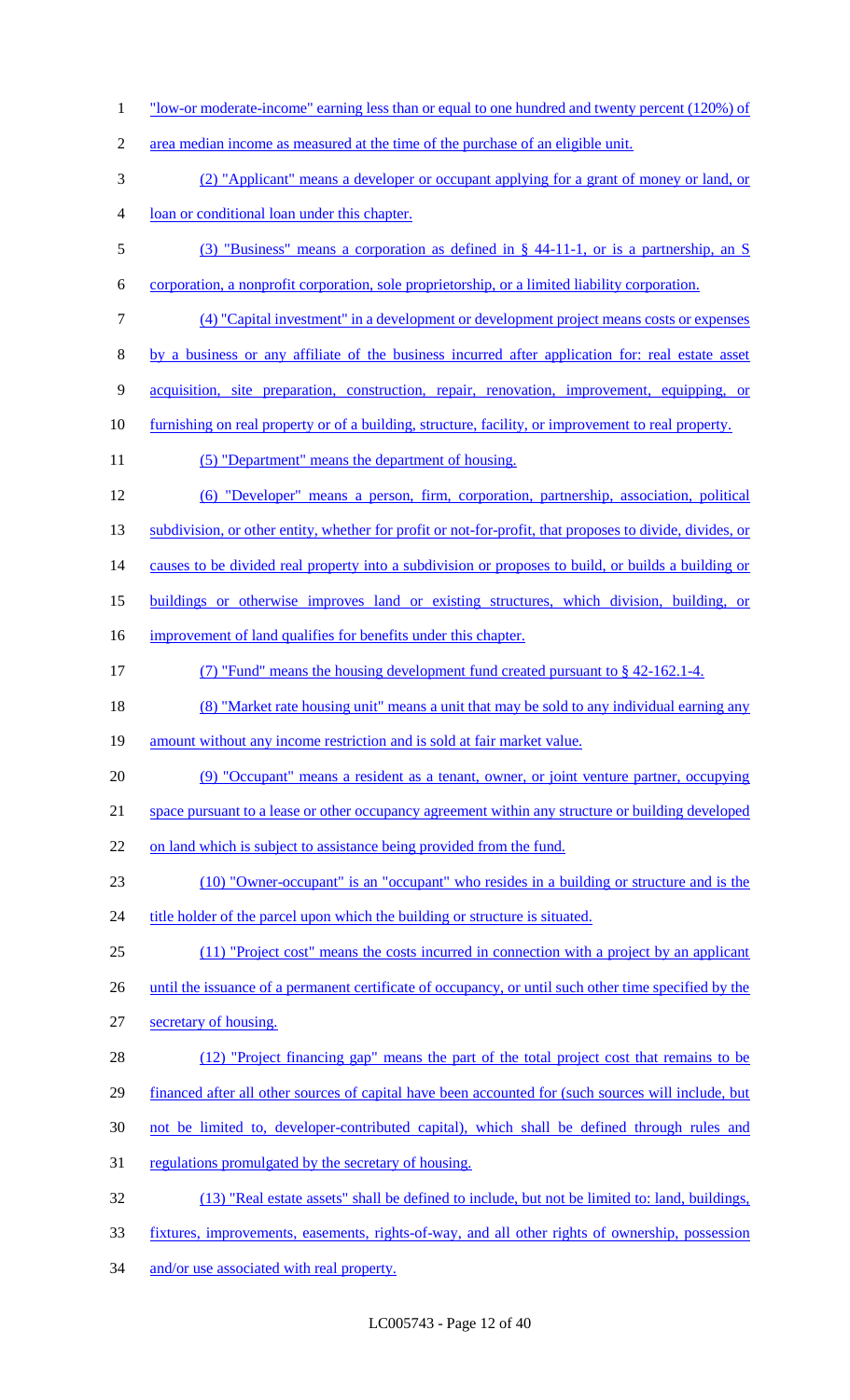(14) "Workforce related housing unit" means a unit that may be sold to any individual 2 earning above the threshold for an affordable housing unit, but below the maximum threshold set pursuant to 26 U.S.C. § 143 as measured at the time of the purchase of an eligible unit. **42-162.1-4. Establishment of the fund - Uses - Composition.** (a) The housing development fund (the "fund") is hereby established under the jurisdiction of and shall be administered by the department of housing in order to further the goals set forth in § 42-162.1-2 and to promote, among other purposes, the development, redevelopment and update of housing in order to make housing more affordable and more available in Rhode Island. (b) The uses of the fund include, but are not limited to: (1) Financing real estate asset acquisition by the department for the land bank described in 11 chapter 162.2 of title 42; (2) Filling project financing gaps for residential and multifamily real estate projects eligible 13 under the criteria created pursuant to § 42-162.1-5 or pursuant to other law; (3) Financing public infrastructure and public facilities to support or enhance residential development including, but not limited to, transportation, parks, greenways, performance venues, 16 meeting facilities, community facilities, and public safety precincts. (4) Hiring of per diem, project based, part-time, or seasonal staff as determined to be necessary by the secretary of housing to assist municipalities in the planning and/or inspection of 19 potential projects and projects that are provided assistance from the fund. 20 (c) The fund shall consist of: (1) Money appropriated from the American Recovery Program Act funds allocated to the state, (2) Money appropriated in the state budget to the fund; (3) Money made available to the fund through federal programs or private contributions; (4) Repayments of principal and interest from loans made from the fund; (5) Proceeds from the sale, disposition, lease, or rental of collateral related to financial assistance provided under this chapter; (6) Application or other fees paid to the fund to process requests for financial assistance; (7) Recovery made by the department or on the sale of an appreciated asset in which the department has acquired an interest under this chapter; and (8) Any other money made available to the fund. (d) No assets in the fund shall be subject to attachment, execution, lien or other legal process, judicial or administrative, in law or in equity, except when a particular asset within the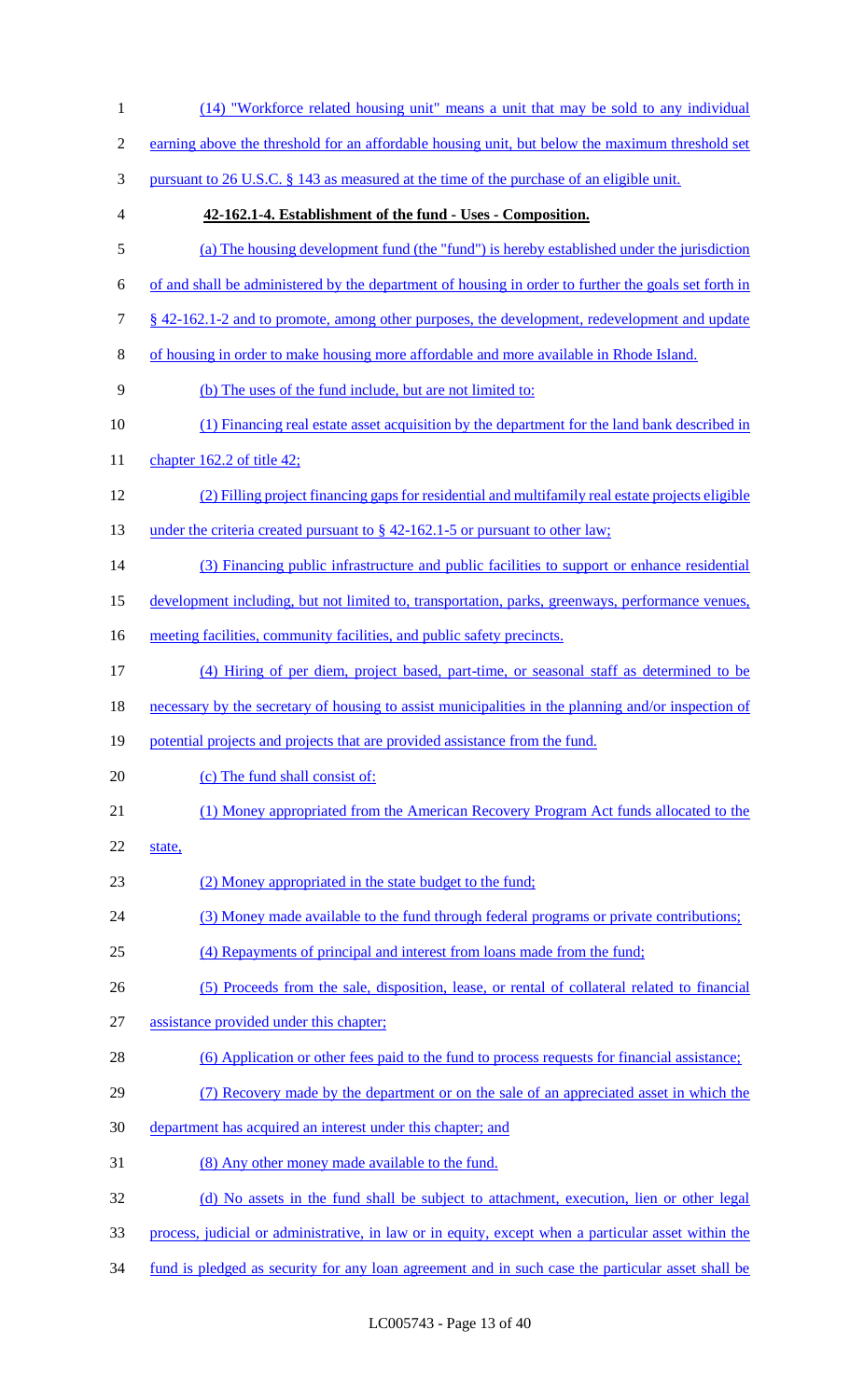- 1 subject to lien, attachment or execution for satisfaction of the loan only and no other assets in the
- 2 fund shall be taken, reached or applied.
- 3 **42-162.1-5. Assistance - Powers of the department - Reports.**
- 4 (a) An applicant seeking assistance under this chapter shall submit a request to the
- 5 department of housing pursuant to an application procedure prescribed by the secretary of housing.
- 6 (b) Any approval for funding under this chapter may only be granted under the authority 7 of the secretary of housing.
- 8 (c) The secretary of housing may set the terms and conditions for assistance under this 9 chapter by regulation, program design, request for proposals or other predetermined method for 10 which applicants may apply. Except as provided in subsection (b) of this section, any decision to 11 grant or deny such assistance lies within the sole discretion of the secretary.
- 12 (d) The secretary of housing shall publish a report on the fund at the end of each fiscal year. 13 The report shall contain information on the commitment, disbursement, and use of funds allocated 14 under the fund. The report shall also, to the extent practicable, track the impact of projects that have 15 been completed using the fund including, but not limited to, information on housing availability 16 and economic data. The report is due no later than sixty (60) days after the end of the fiscal year, 17 and shall be provided to the speaker of the house of representatives, the president of the senate and 18 the secretary of commerce.
- 

# 19 **42-162.1-6. Severability.**

- 20 If any clause, sentence, paragraph, section or part of this chapter shall be judged by any 21 court or competent jurisdiction to be invalid, such judgment shall not affect, impair or invalidate 22 the remainder thereof, but it shall be confined in its operation of the clause, sentence, paragraph, 23 section or part directly involved in the controversy in which that judgment shall have been rendered. 24 Notwithstanding the foregoing, in the event that any term or provision is judged by any court of 25 competent jurisdiction to be invalid, the general assembly shall promptly act to address such clause, 26 section, sentence, paragraph, or part directly involved in which the subject judgment shall have 27 been rendered so as to provide, as near as practicable, the result originally intended by such clause, 28 section, sentence, paragraph or part without running contrary to such judgment. 29 SECTION 4. Title 42 of the General Laws entitled "STATE AFFAIRS AND 30 GOVERNMENT" is hereby amended by adding thereto the following chapter: 31 CHAPTER 162.2 32 DEPARTMENT OF HOUSING LAND BANK PROGRAM 33 **42-162.2-1. Establishment of program.**
- 34 There is hereby established a program do be operated by the department of housing called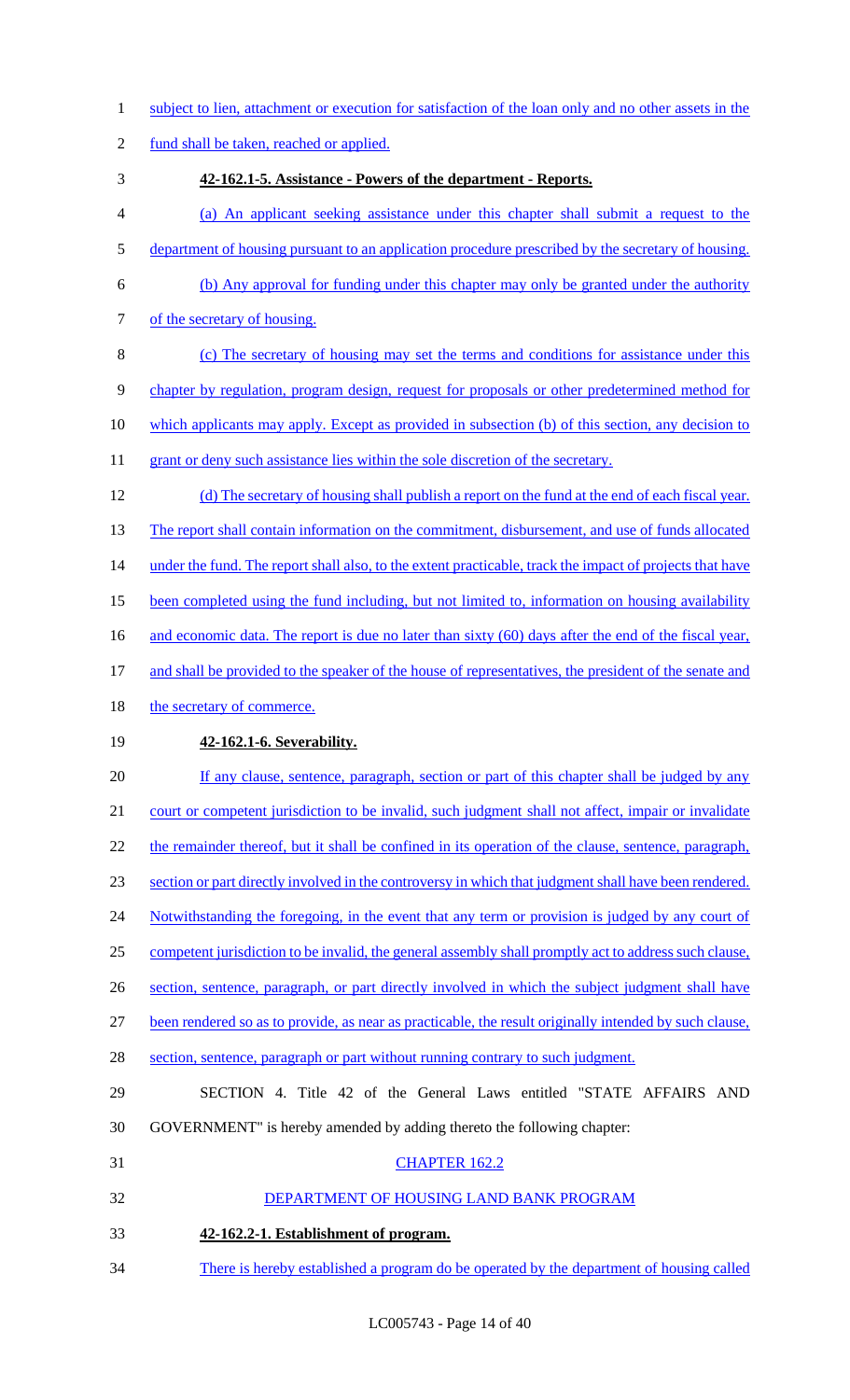#### 1 the "housing land bank."

2 **42-162.2-2. Establishment of account.** 3 The department of housing shall establish an account into which title to real estate assets 4 shall be deposited and held for use in future residential housing projects in this state. 5 **42-162.2-3. Acquisition of property and deposit into the land bank.** 6 (a) The department of housing may acquire real property or interests in real property by 7 gift, devise, transfer, exchange, foreclosure, purchase, or otherwise on terms and conditions and in 8 a manner the department considers proper and deposit such property into the land bank. 9 (b) The department of housing may use its own funds or funds in the housing development 10 fund created pursuant to chapter 162.1 of title 42 to acquire real property by purchase contracts, 11 lease purchase agreements, installment sales contracts, and/or land contracts, and may accept 12 transfers from municipalities, other quasi-public entities, nonprofit entities or the state upon such 13 terms and conditions as agreed to by the department and the municipality, entity or state. 14 (c) Notwithstanding any other law to the contrary, any municipality may freely transfer to 15 the land bank real property and interests in real property of the municipality on such terms and 16 conditions and according to such procedures as determined jointly by the municipality and the 17 department of housing. 18 (d) The acquisition of real property by the department of housing pursuant to this section, 19 from entities other than political subdivisions, shall be limited to real property that is tax delinquent, 20 tax foreclosed, subject to municipal receivership, vacant or abandoned, or unimproved land; 21 provided, however, that a land bank shall have authority to enter into agreements to purchase other 22 real property consistent with an approved development plan in accordance with chapter 165.3 of 23 title 42. 24 **42-162.2-4. Public inspection of records.** 25 (a) The department shall maintain and make available for public review and inspection a 26 complete inventory of all property received by the department for deposit into the land bank. Such 27 inventory shall include: the location of the parcel; the purchase price, if any, for each parcel 28 received; the current value assigned to the property for purposes of real property taxation; the 29 amount, if any, owed to the locality for real property taxation or as a payment in lieu of taxes; the 30 identity of the transferor; and any conditions or restrictions applicable to the property. 31 (b) All parcels received by the department and deposited into the land bank shall be listed 32 on the received inventory established pursuant to subsection (a) of this section within one week of 33 acquisition and shall remain in such inventory for one week prior to disposition. Such inventory 34 shall be listed on a website for the department accessible to the public.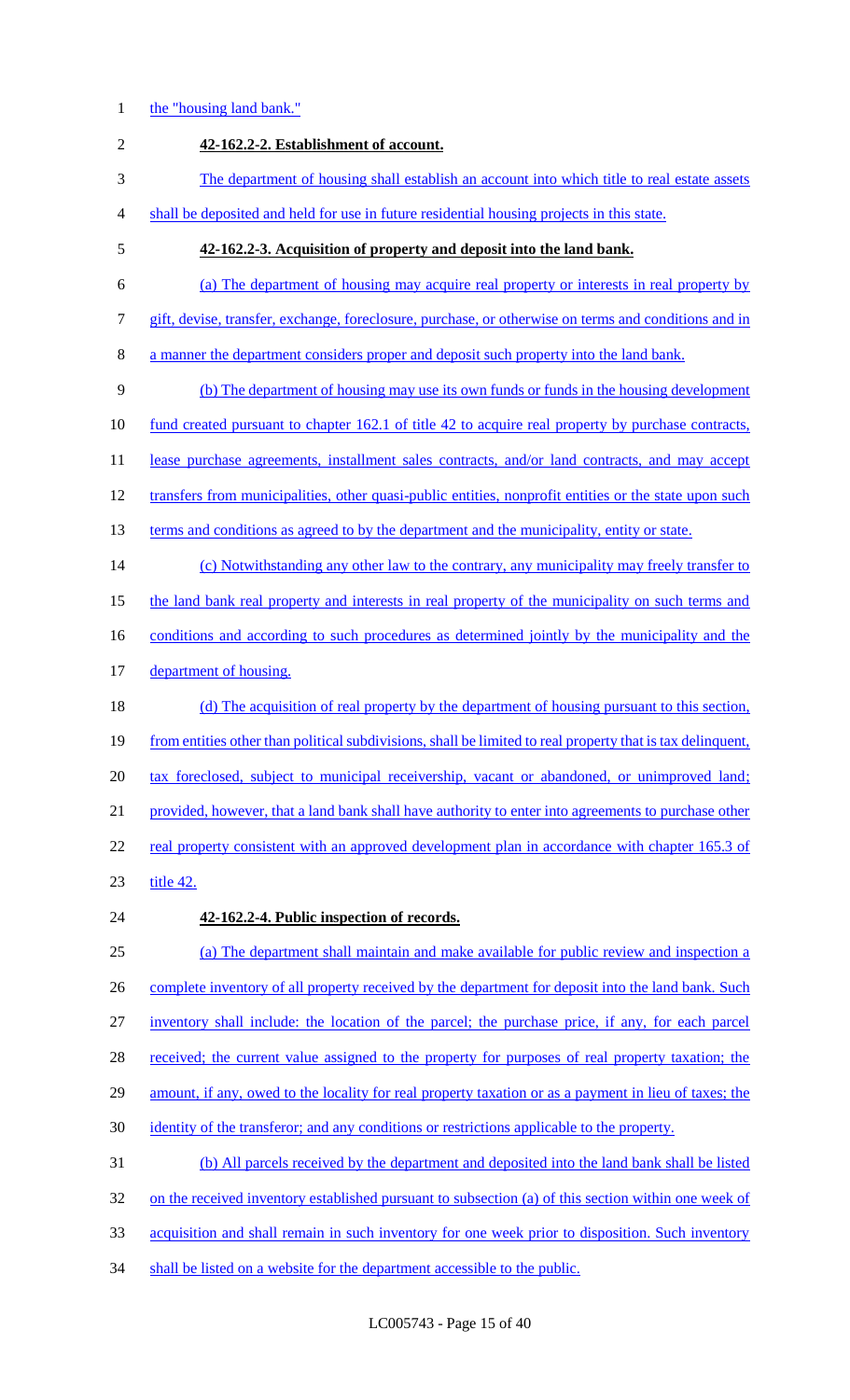# 1 **42-165.2-5. Departmental authority to reject proposed transfers of property.**

2 The department of housing is hereby allowed to reject any transfer of polluted,

3 contaminated or problematic parcels which would in the judgment of the department create a harm

- 4 to the finances, operations or interests for the land bank, the department or the state.
- 

#### 5 **42-162.2-6. Property in the land bank exempt from legal process.**

6 (a) Any land deposited into the land bank shall not be subject to attachment, execution or 7 any judicial or administrative process during the period it is held by the department, unless that 8 parcel or asset is pledged as security for any loan agreement made for funding improvements related 9 to that parcel in which case such process shall be available against that asset only, and no liens, 10 fines, penalties, assessments or other charges shall be made against the property, the land bank, the 11 department or the state for any reason during the period it is held in the land bank. 12 (b) In the event there is a division in the fee hold where only a portion of the rights related 13 to the property is located in the land bank, the remainder may be made subject to legal process so 14 long as such process does not act to divest the land bank of any of its attributes of ownership or 15 ability to develop the property. 16 (c) In the event of a divided ownership where a portion of the fee or property interest is 17 held by the land bank or any other conflict in ownership which may arise under this section, the 18 department may petition the superior court for partition in which after the required notice and 19 service of process is completed upon confirmatory motion the land bank shall be awarded and 20 receive the whole fee simple interest by way of an interim order or a final judgment. An interim 21 order or a final judgment constitutes a recordable order which shall be considered binding in the 22 chain of title and any of the remainder portion claimed by another owner or creditor shall be subject 23 to penalty under the law or in equity based on the value of the interest transferred to the land bank. 24 Neither the department nor any land subject to such a partition action shall be restrained nor 25 enjoined and no equitable order shall issue to prevent the development of the property by the 26 department or its applicant or assignee. 27 **42-162.2-7. Required review of surplus land by state and municipal entities.**

28 (a) Conduct of required review. All state and municipal public bodies and quasi-public 29 entities shall conduct a review of real estate assets owned by or under the control of the body or 30 quasi-public entity and determine which real estate assets are not under current use or planned use 31 by December 31, 2022.

32 (b) Real estate asset planning. Each state and municipal public body and quasi-public entity 33 shall create a long-term plan for those real estate assets not in current use. Such a plan shall provide 34 an estimated date when each real estate asset will be employed for use by the agency, what the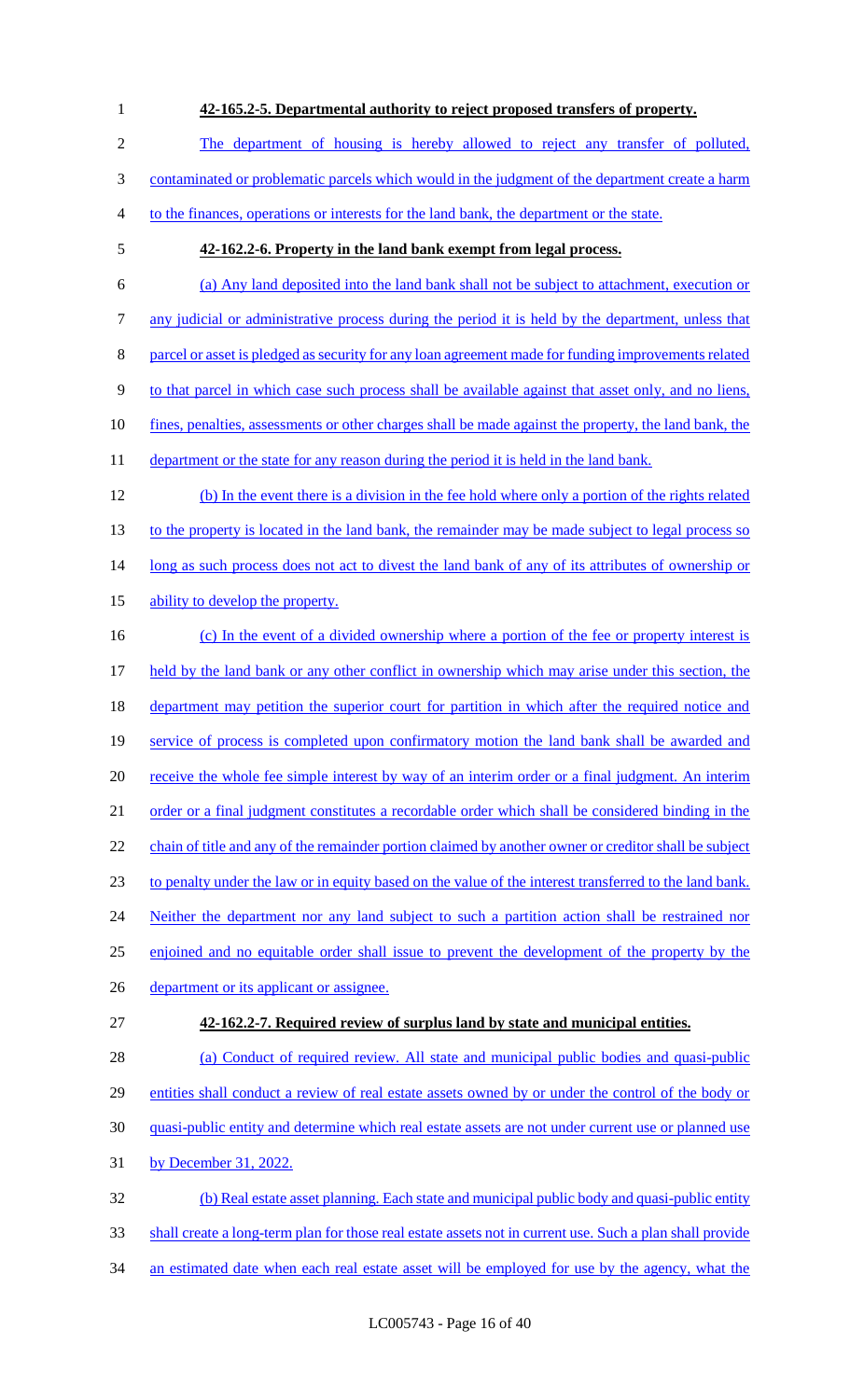- 1 proposed use will be, and if known the estimated costs to develop the land for the proposed use.
- 2 (c) A list of all real estate assets which are not in use shall be submitted to the department 3 along with a list of those parcels for which there are plans to put said parcel to use within ten (10) 4 years and evidence of what that use will be.
- 5 (d) The department will evaluate each parcel submitted to the department, along with the 6 proposed use for each parcel so denominated by each public body for the appropriateness for 7 development into residential housing units. A copy of the list shall also be provided to the state 8 properties committee.
- 9 (e) Notice to the department. If the department determines that a particular parcel listed on 10 any list required in subsections (b) and (c) of this section is determined to be appropriate for 11 residential real estate development the department shall provide notice to the state or municipal 12 public body or quasi-public agency that is in control of or owns the parcel.
- 13 (f) Required donation or sale to land bank. Upon a determination by the department that a 14 particular real estate asset listed pursuant to subsection (d) of this section is suitable for residential 15 real estate development and the department has determined that it desires to acquire the real estate 16 asset for the land bank, if said parcel is not listed as being planned for use within the next ten (10) 17 years the state or municipal public body or quasi-public agency, as applicable, shall be required 18 upon notice by the department to enter into a negotiation with the department for the transfer of the 19 parcel to the land bank. If the parcel is listed as not currently in use, but that there is a planned use 20 within the next ten (10) years, the department shall evaluated the planned use, the other lands held 21 by the public body as alternative sites for the appropriateness of the planned use that is claimed and 22 shall have the final determination as to whether to force a purchase of the land notwithstanding the 23 public body's claimed use unless the public body has taken affirmative steps by making expenses 24 or setting aside restricted funds of at least ten percent (10%) of the anticipated development cost to 25 the put the property into the planned use. If that department and the state or municipal public body 26 or quasi-public agency cannot agree on a transfer value then establishment of a value through 27 binding arbitration by a panel comprising of three (3) certified real estate appraisers shall be 28 required. If the value is such that the department desires to continue with the purchase then the state 29 or municipal public body or quasi-public agency shall be required to consummate the sale. 30 (g) Parcels exempt from the required donation or sale. The following real estate assets shall 31 be exempt from the required sale procedure in subsection (e) of this section: 32 (1) All real estate assets under the control of the Quonset development corporation within
- 33 the Quonset business park;
- 34 (2) All real estate assets under the control of the Rhode Island airport corporation;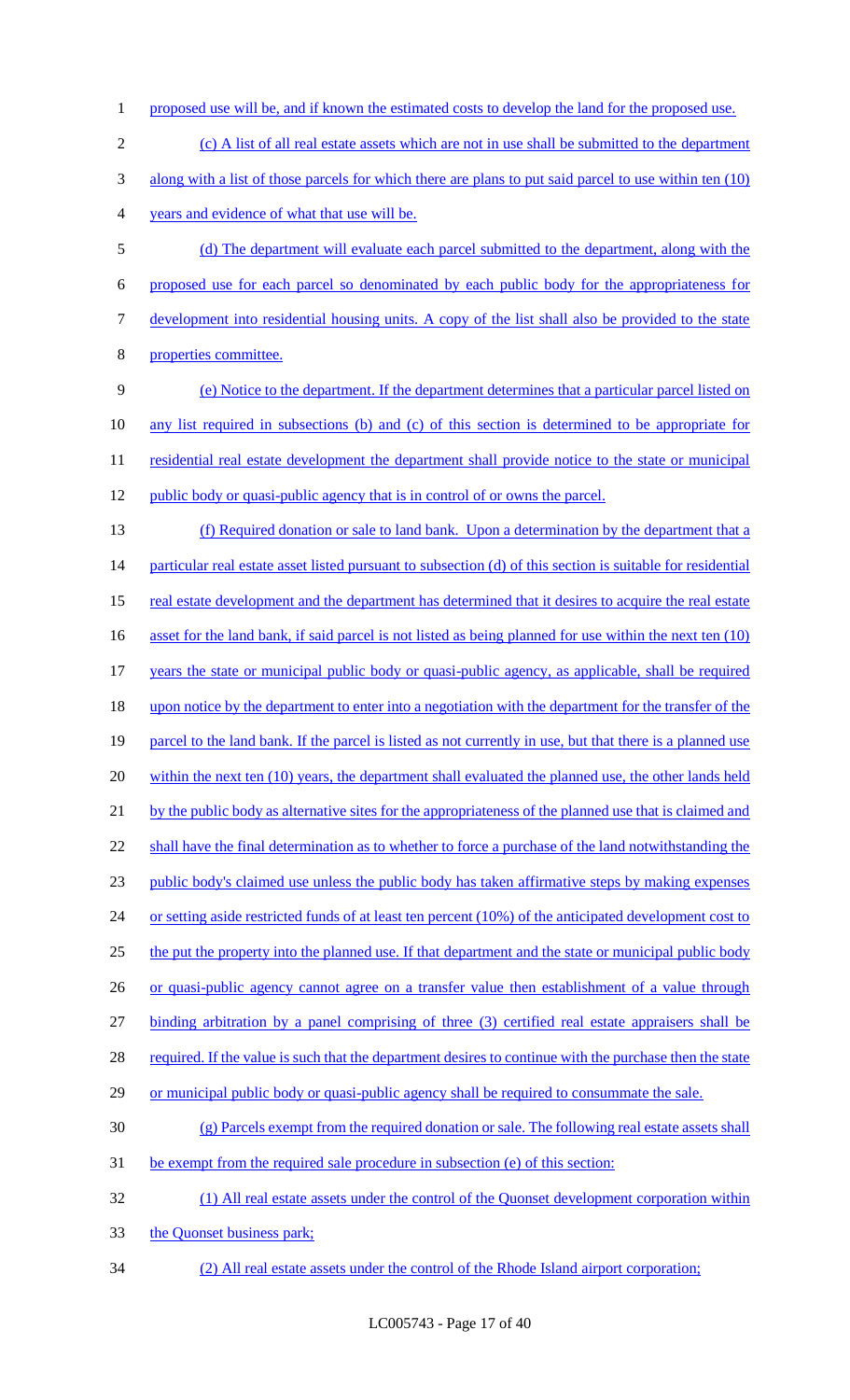| $\mathbf{1}$   | (3) All real estate assets under the control of the department of transportation held for              |
|----------------|--------------------------------------------------------------------------------------------------------|
| $\overline{2}$ | proposed roads, highways, railways or other transportation infrastructure;                             |
| 3              | (4) All real estate assets under the control of the Rhode Island public transit authority;             |
| $\overline{4}$ | (5) All real estate assets in the immediate vicinity of the state house and state offices in the       |
| 5              | capitol district;                                                                                      |
| 6              | (6) All real estate assets connected with judicial branch activities;                                  |
| $\overline{7}$ | (7) All real estate assets controlled by the department of corrections;                                |
| 8              | (8) All real estate assets controlled by the university of Rhode Island that are located in            |
| 9              | <b>South Kingstown or Exeter;</b>                                                                      |
| 10             | (9) All real estate assets controlled by Rhode Island college that are located in Providence           |
| 11             | (10) All real estate assets located in Cranston at the John O. Pastore center or in its                |
| 12             | immediate vicinity;                                                                                    |
| 13             | (11) All real estate assets controlled by the office of veterans' services in the vicinity of the      |
| 14             | Rhode Island veterans' cemetery and the Rhode Island veterans' home;                                   |
| 15             | (12) All real estate assets related to Eleanor Slater hospital including, but not limited to,          |
| 16             | facilities in Cranston and Burrillville;                                                               |
| 17             | (13) All assets located in a flood zone;                                                               |
| 18             | (14) All assets located in a wetland designated by the department of environmental                     |
| 19             | management;                                                                                            |
| 20             | (15) All assets located within the jurisdiction of the coastal resources management council;           |
| 21             | (16) All real estate assets which are subject to any farm, forest or open space restriction            |
| 22             | against building through the department of environmental management, any agricultural                  |
| 23             | conservancy trust, or any not-for-profit entity or trust;                                              |
| 24             | (17) All parcels designated by the director of the department of emergency management as               |
| 25             | necessary for emergency preparation purposes;                                                          |
| 26             | (18) All parcels abutting or adjacent to hospitals and healthcare facilities that are reserved         |
| 27             | for future expansion of the healthcare or hospital facility;                                           |
| 28             | (19) Real estate assets subject to the control or oversight of the I-195 redevelopment                 |
| 29             | commission;                                                                                            |
| 30             | (20) Real estate assets owned, controlled or overseen by the Rhode Island historical                   |
| 31             | preservation & heritage commission;                                                                    |
| 32             | (21) Any property being operated as a farm, for recreational purposes, open space, or as a             |
| 33             | water supply or for the provision of utilities or serves as a buffer to any watershed, water supply or |
| 34             | utility.                                                                                               |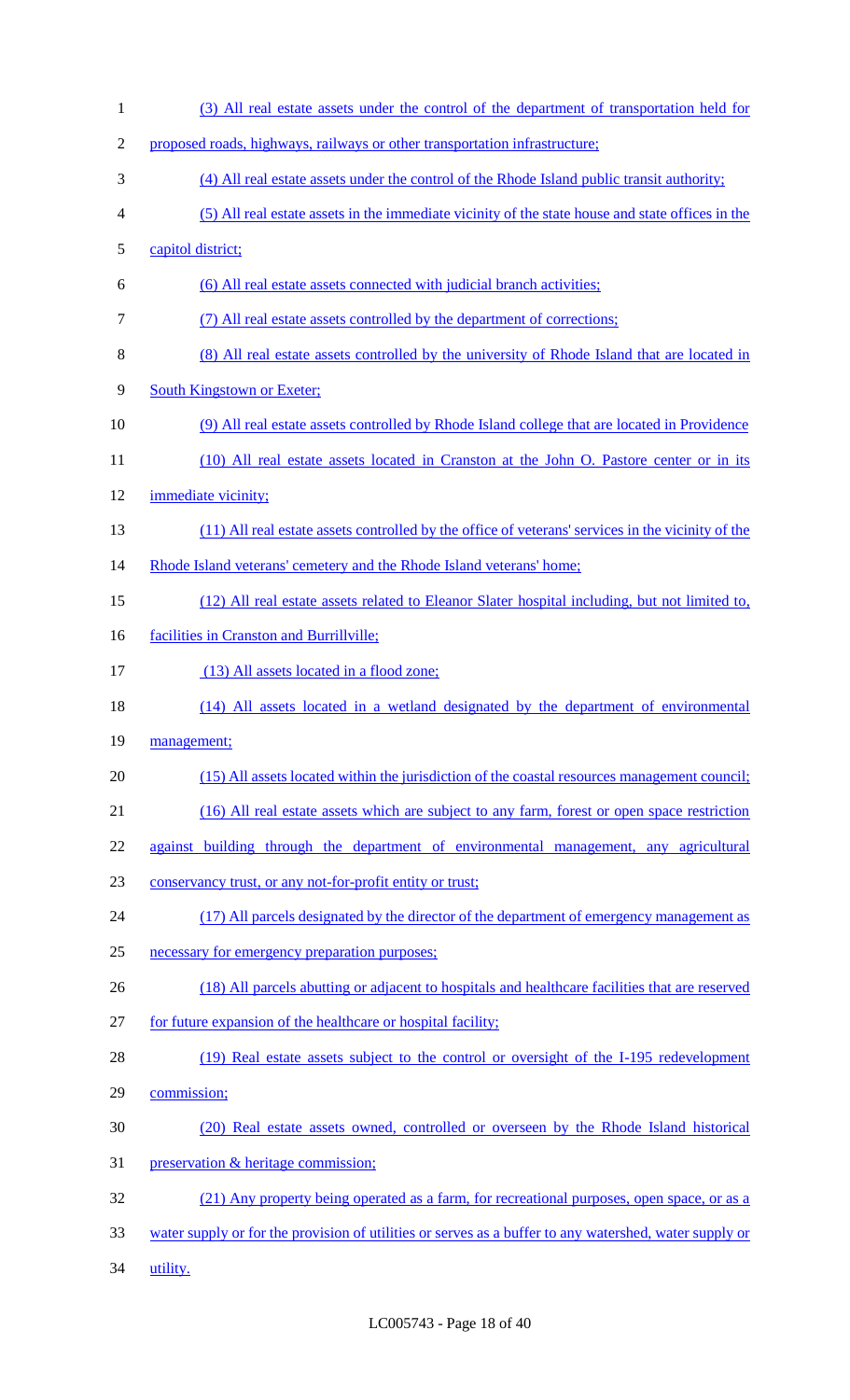| $\mathbf{1}$   | (h) Donation or sale prior to disposition. Prior to any disposition of any real estate asset by           |
|----------------|-----------------------------------------------------------------------------------------------------------|
| $\overline{c}$ | any state or municipal public body or quasi-public agency through sale, long-term lease of more           |
| 3              | than five (5) years, surplus of property, auction, donation or other method, notice shall be provided     |
| $\overline{4}$ | to the department along with the opportunity to timely evaluate the property and decide whether           |
| 5              | exercise an option to purchase or decline to purchase the parcel which shall not be less than forty-      |
| 6              | five (45) days. Notice of the proposed auction date, sale date or date of the disposition shall be        |
| $\tau$         | provided to the commission. Unless a public auction or sale is required pursuant to other law or          |
| 8              | judicial order the department shall have the right of first refusal for purchase of the real estate asset |
| 9              | by the land bank at:                                                                                      |
| 10             | (1) The advertised price, or if none then;                                                                |
| 11             | (2) At the price offered by an alternative buyer, or if none then; and                                    |
| 12             | (3) At the lowest price acceptable to the selling entity if acceptable to the department. The             |
| 13             | department shall inform the selling agency of its decision to exercise its right of first refusal prior   |
| 14             | to the auction date, sale date or disposition date contained in the original notice.                      |
| 15             | SECTION 5. Title 42 of the General Laws entitled "STATE AFFAIRS AND                                       |
| 16             | GOVERNMENT" is hereby amended by adding thereto the following chapter:                                    |
| 17             | <b>CHAPTER 162.3</b>                                                                                      |
|                |                                                                                                           |
| 18             | DEPARTMENT OF HOUSING RESIDENTIAL DEVELOPMENT PROGRAMS                                                    |
| 19             | 42-162.3-1. Definitions.                                                                                  |
| 20             | (a) As used in this chapter, words and terms, shall have the meaning set forth in $\S$ 42-162.1-          |
| 21             | 3 unless this chapter provides a different meaning or unless the context indicates a different            |
| 22             | meaning or intent.                                                                                        |
| 23             | (b) Within this chapter, the following words and terms shall have the following meanings                  |
| 24             | unless the context indicates a different meaning or intent:                                               |
| 25             | (1) "Affordable housing" means a housing unit provided to an individual for family whose                  |
| 26             | income is less than or equal to one hundred and twenty percent (120%) of area median income as            |
| 27             | measured at the time of the purchase of an eligible unit.                                                 |
| 28             | (2) "Department" means the Rhode Island housing department.                                               |
| 29             | (3) "Secretary" means the secretary of housing.                                                           |
| 30             | (4) "Foreclosing governmental unit" means any municipality, water service, sewer provider                 |
| 31             | with the power to sell a property through chapter 9 of title 44 or with the power to foreclose            |
| 32             | foreclose as well as the "department."                                                                    |
| 33             | (5) "Housing structures" means a building or structure containing one or more "housing                    |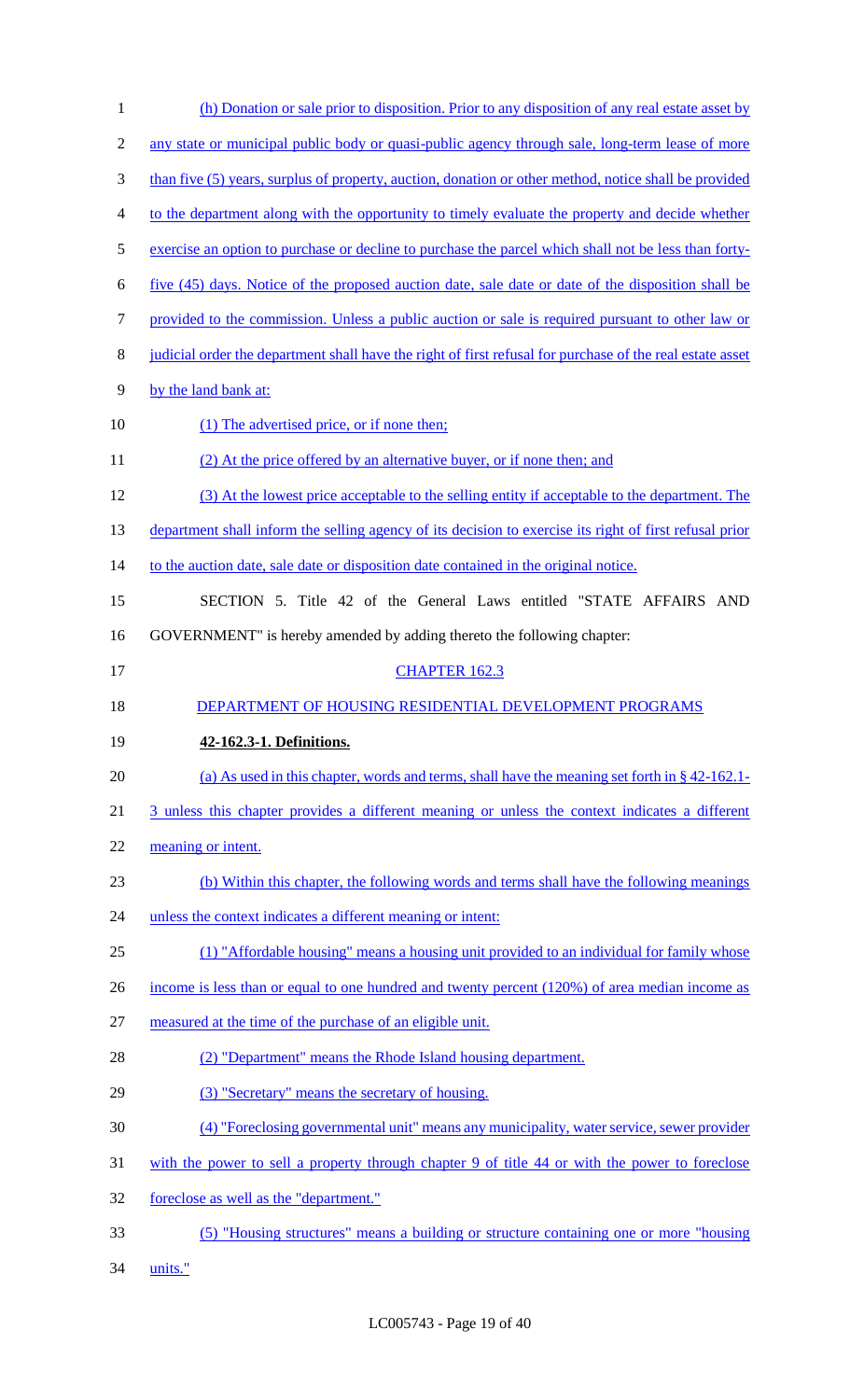| $\mathbf{1}$   | <u>(6) "Housing units" means a building or a portion of a building which is conveyed or rented</u>       |
|----------------|----------------------------------------------------------------------------------------------------------|
| $\overline{2}$ | to a single family for their occupancy. The units shall be separate from all other units in a structure  |
| 3              | and contain separate rooms for each of the following purposes: at least one bathroom with a shower       |
| 4              | and tub unit, one kitchen with a refrigerator, kitchen sink and cooking appliances, a living or          |
| 5              | common family space, at least two (2) bedrooms, and a closed space for utilities and mechanicals         |
| 6              | servicing the unit.                                                                                      |
| $\tau$         | (7) "Land bank" means a land bank established in chapter 16.2 of title 42;                               |
| 8              | (8) "State and municipal public bodies" means, the state, any city, any town and any                     |
| 9              | executive, legislative, judicial, regulatory, or administrative body of the state, or any political      |
| 10             | subdivision thereof; including, but not limited to: any department, division, agency, commission,        |
| 11             | board, office, bureau, authority; any school, fire, or water district, or other agency of Rhode Island   |
| 12             | state or local government.                                                                               |
| 13             | (9) "Workforce eligible housing" means a housing unit provided to an individual for family               |
| 14             | whose income constitutes not more than the greater of:                                                   |
| 15             | (i) The maximum income allowable under $26$ U.S.C. $\S$ 143; or                                          |
| 16             | (ii) One hundred twenty thousand dollars (\$120,000) measured in 2021 dollars adjusted for               |
| 17             | the consumer price index ("CPI") for a family of three (3) or less with a formula based upward           |
| 18             | <u>adjustment as determined by the department based on family size up to a maximum of six (6)</u>        |
| 19             | members of the household.                                                                                |
| 20             | 42-162.3-2. Creation of programs.                                                                        |
| 21             | The department of housing is hereby authorized to create and establish programs for                      |
| 22             | promoting and encouraging the preservation, expansion and sound development of new and                   |
| 23             | existing residential housing units thereby increasing the housing security of the citizens of this state |
| 24             | in safe and affordable housing which shall also promote the economic development of the state by         |
| 25             | ensuring safety for its workforce and families.                                                          |
| 26             | 42-162.3-3. General powers.                                                                              |
| 27             | (a) Except to the extent inconsistent with any specific provision of this chapter, the                   |
| 28             | department shall have and may exercise all general powers set forth in chapters 162 through 162.3        |
| 29             | of title 42, inclusive, necessary or convenient to effect its purposes, which shall include the powers   |
| 30             | to acquire and to dispose of real property, subject to the provisions of this chapter, without the       |
| 31             | necessity of obtaining the approval of the state properties committee or otherwise complying with        |
| 32             | the provisions of title 37 and to dispose of projects as provided for in $\S$ 42-64-11.                  |
| 33             | (b) The department is further authorized:                                                                |
| 34             | (1) To ask, demand, recover, collect, receive, hold, and possess all sums of money, debts,               |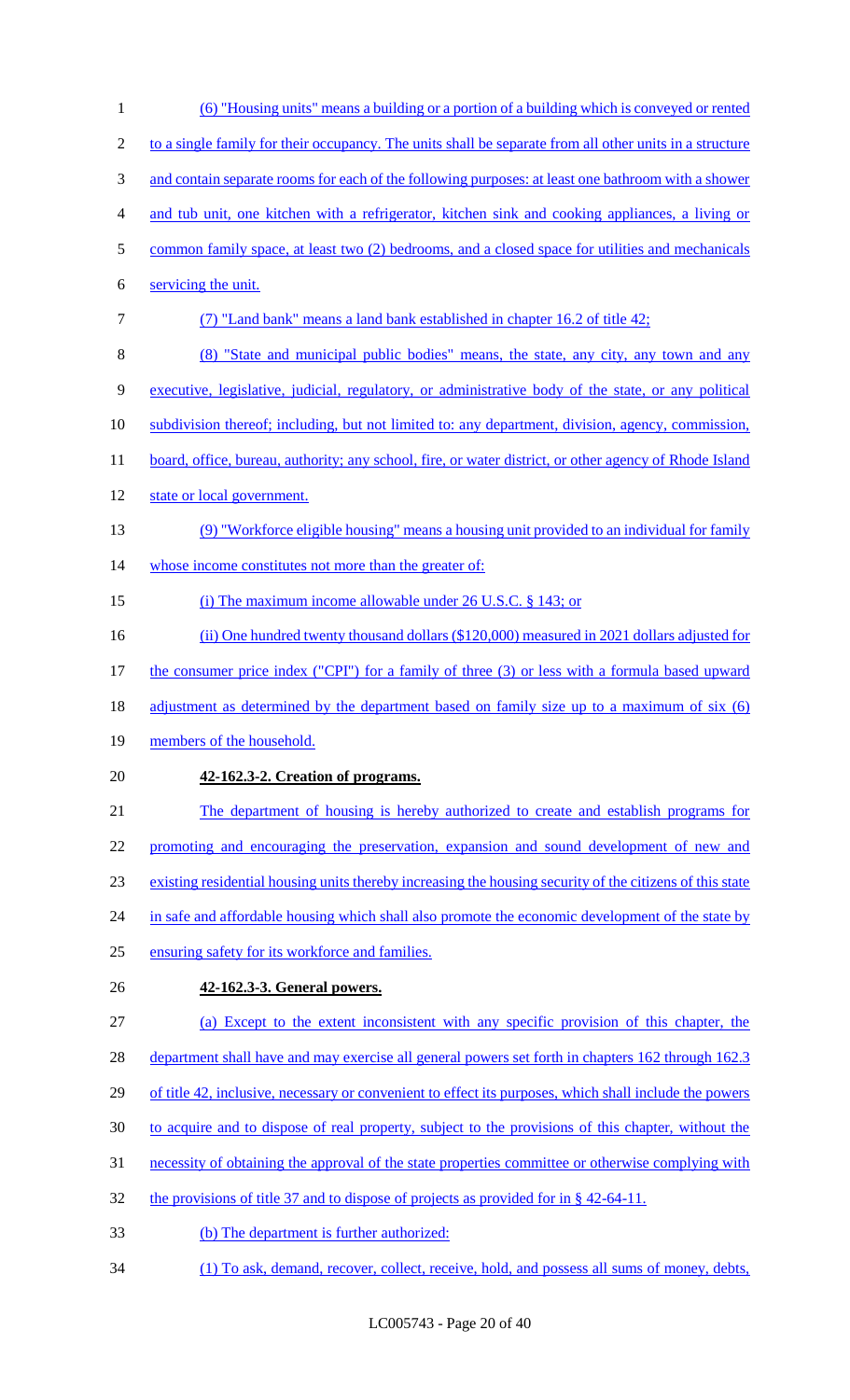dues, goods, wares, merchandise, chattels, effects, bonds, notes, checks, drafts, accounts, deposits, 2 safe deposit boxes, interests, dividends, stock certificates, certificates of deposit, insurance benefits 3 and proceeds, documents of title, personal and real property, tangible and intangible property, and property rights, liquidated or unliquidated, that now are, or hereafter, shall be, or become, due, 5 owing, or payable in respect to the property, and upon receipt thereof, or of any part thereof, to make, sign, execute, and deliver such receipts, releases, or other discharges for the same as the secretary shall deem proper and deliver the amounts required to the housing development fund created by chapter 162.1 of this title. (2) To lease, purchase, exchange and acquire, and to bargain, contract, and agree for the lease, purchase, exchange, and acquisition of, and to take, receive, possess, and manage any real or 11 personal property related in any way to the property, tangible and intangible, or any interest therein. (3) To enter into and upon all and each of the real properties constituting a part of, or related 13 in any way, to the property, and to let, manage, and improve the real property or any part thereof, 14 and to repair or otherwise improve or alter, and to insure any buildings or structures thereon. (4) Subject to the provisions of this chapter, to market and sell, either at public or private 16 sale, or exchange any part or parts of the real or personal properties, including indebtedness or evidence thereof, constituting a part of or related in any way to the property, including sales on 18 credit, and for that purpose to execute and receive all promissory notes, bonds, mortgages, deeds 19 of trust, security agreements, and other instruments that may be necessary or proper, and to bargain, 20 contract, and agree with respect to the sale or exchange of such properties; and to execute and deliver good and sufficient deeds, bills of sale, assignments, or other instruments or endorsements 22 for the conveyance or transfer of the same; and to give receipts for all or any part of the purchase price or other consideration. (5) To sign, endorse, execute, acknowledge, deliver, receive, and possess such applications, contracts, agreements, options, covenants, deeds, conveyances, trust deeds, mortgagees deeds, security agreements, bills of sale, leases, mortgages, assignments, insurance policies, bills of lading, warehouse receipts, documents of title, bills, bonds, debentures, checks, drafts, bills of exchange, 28 notes, stock certificates, proxies, warrants, commercial paper, receipts, withdrawal receipts, and 29 deposit instruments relating to accounts or deposits in, or certificates of deposit of, banks, savings and loan or other institutions or associations, proofs of loss, evidences of debts, releases, and satisfactions of mortgages, judgments, liens, security agreements, and other debts and obligations, and other instruments in writing of whatever kind and nature as be necessary or proper in the exercise of the rights and powers herein granted.

34 (6) To enter into subordination agreements, inter-creditor agreements, reinstatement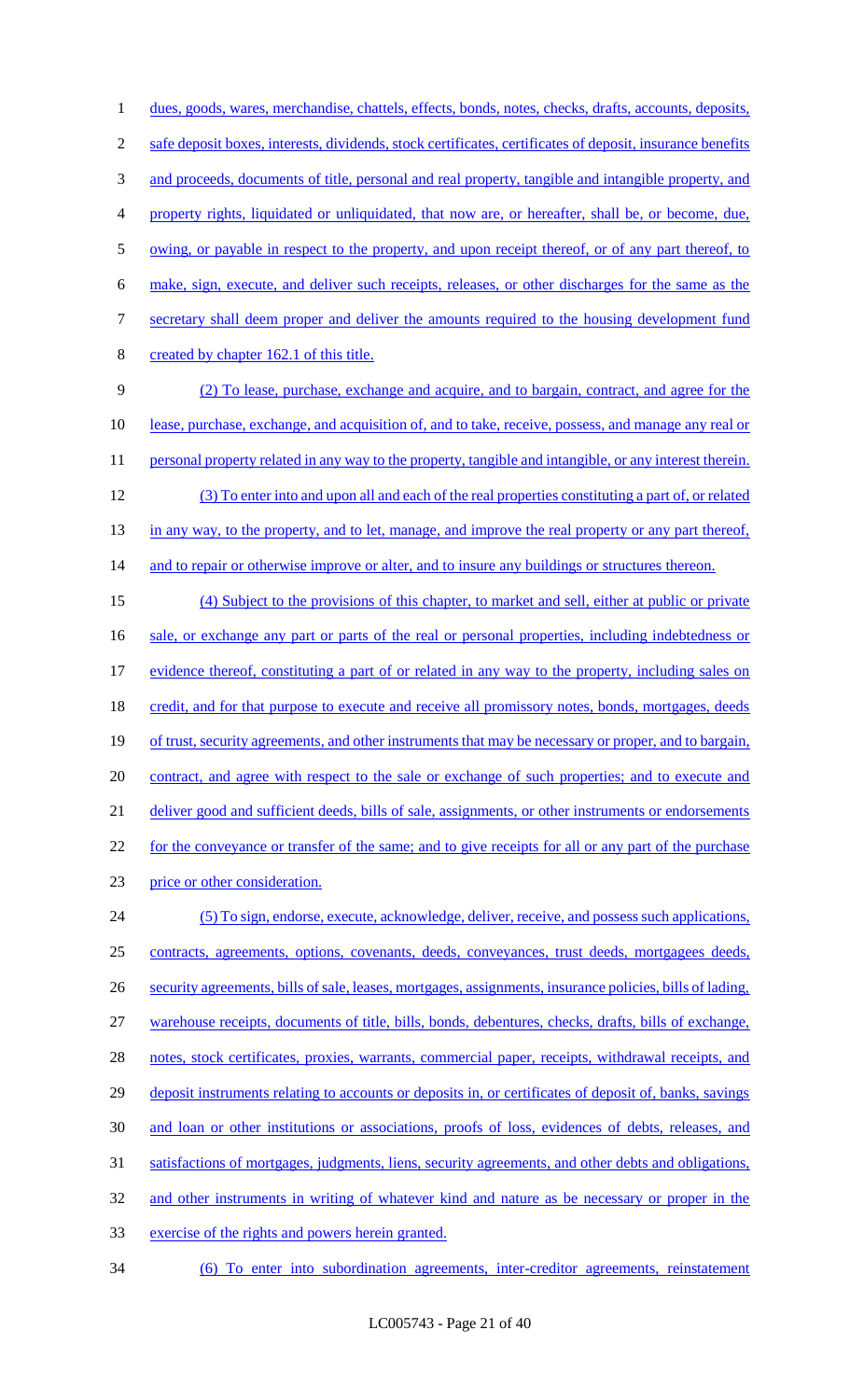1 agreements, "stand still" and "stand-by" agreements, modification agreements, forbearance agreements, and other contracts having the effect of subordinating, modifying, renewing, restructuring or otherwise altering the rights, obligations, or liabilities of the department or its predecessors, under or with respect to any indebtedness, property, or other assets constituting or securing any property. (7) To make demands, give notices of default, notices of intention to accelerate, notices of acceleration, or such other notices as the department deems necessary or appropriate, and to take other actions and exercise other rights that may be taken under the terms of any loan agreements, security agreements, guaranties, or other documents or agreements evidencing, or otherwise 10 relating to, the property, including foreclosure, lease, sale, taking possession of, realization upon, 11 or any other disposition of any property or any collateral therefor or guarantee thereof. (8) To exercise any powers and any duties previously vested in the commerce corporation 13 or now vested in the department as a partner, joint venturer, participant, or other joint-interest holder 14 with respect to any property, or to concur (or not) with persons jointly interested with the 15 department in any property. 16 (9) With respect to the property: (i) To sue on, or otherwise prosecute, any claim or cause of action, or commence or seek 18 any legal, equitable, or administrative or other remedy in any legal, administrative, arbitration, mediation, or other proceeding whatsoever (including, non-judicial repossessions and foreclosures 20 or similar actions to recover collateral); (ii) To defend, or otherwise participate for, or in the name of, the department in any legal, administrative, arbitration, mediation, or other proceedings; (iii) To process, determine, or adjudge any claim or cause of action for, or in the name of, 24 the department; (iv) To compromise, settle, discharge or resolve, or make, execute, or deliver any endorsements, acquittances, releases, receipts, or other discharges of any claim, cause of action, determination, judgment, or other proceeding for, or in the name of, the department; and (v) To prepare, execute, and file ad valorem, franchise and other tax returns, protests and 29 suits against taxing authorities, and to prepare, execute, and file other governmental or quasi- governmental reports, declarations, applications, requests and documents in connection with any 31 property, and to pay taxes in connection with the property as the department deems necessary or appropriate, or as otherwise required by law. (10) Any third party shall be entitled to rely on a writing signed by the secretary or in his 34 or her name to conclusively establish the identity of a particular property as property for all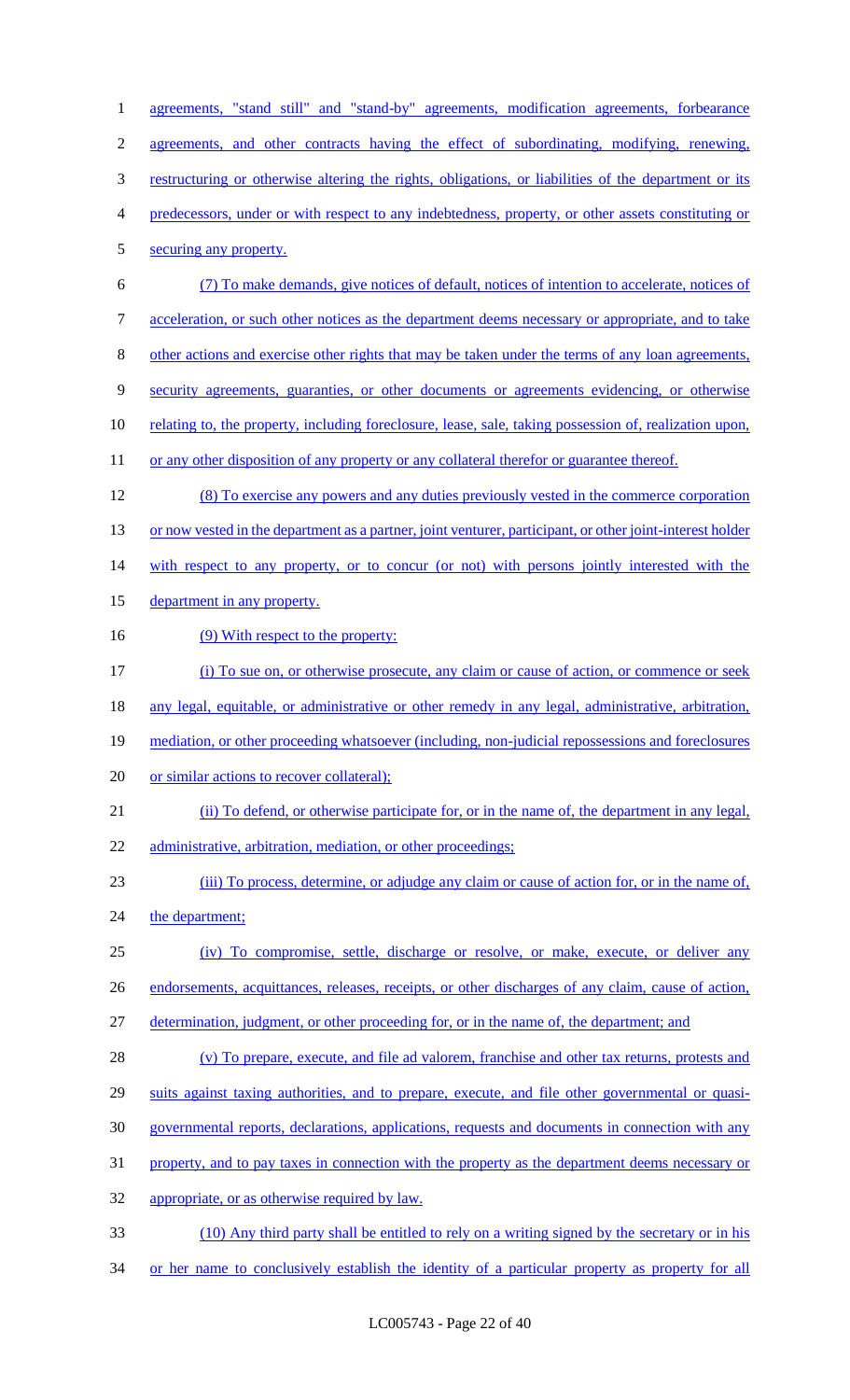1 purposes hereof.

2 (d) To own, hold, improve, operate, manage, and regulate utilities for properties subject to 3 its control or ownership and to establish rates, fees, and charges, to adopt regulations, and to impose 4 penalties for any services or utilities it provides, or causes to have available, and to have functions 5 and exercise powers as necessary and appropriate as the successor to the commerce corporation 6 under the provisions of §§ 42-64-4, 42-64-7.4, 42-64-7.8, 42-64-7.9 and 42-64-9.1 through 42-64- 7 9.10, inclusive or under its own authority as granted by law. 8 (e) Subject to the provisions of this chapter, to enter into agreements with any city, town, 9 district, or public corporation with regard to application and/or administration of zoning or other 10 land use ordinances, codes, plans, or regulations, and cities, towns, districts, and public 11 corporations are hereby authorized and empowered, notwithstanding any other law to the contrary, 12 to enter into such agreements with the department and to do all things necessary to carry out their 13 obligations under such agreements. 14 (f) The provisions of § 42-64-13(d) shall apply to land, real estate assets and projects owned 15 by, under the supervision of, the department or lawfully approved by the secretary. 16 (g) To be exempt from taxation and to enter into agreements for payments in lieu of taxes 17 in the same manner as provided for in § 42-64-20. 18 (h) To establish a stormwater management and conveyance system and regulate 19 connections, user fees, charges and assessments in connection therewith on real estate assets or as 20 part of projects overseen, approved or controlled by the department. In particular, the department 21 shall have full and complete power and authority to: 22 (1) Limit, deny, or cause appropriate direct or indirect connections to be made between any 23 building or property, or from any location outside the property and discharging into a stormwater 24 management and conveyance systems built or maintained by the department. The secretary may 25 prescribe those rules and regulations for stormwater runoff that in his or her opinion, are necessary 26 and appropriate for the maintenance and operation of the stormwater management and conveyance 27 systems, and may establish, from time to time, rules and regulations relating to stormwater 28 management for its properties and projects. Any person or entity having an existing connection to 29 the stormwater management and conveyance systems or currently discharging into such systems, 30 will obtain a permit from the department in accordance with its rules and regulations. No person or 31 entity shall, without first being granted a written permit from the department in accordance with its 32 rules and regulations, make any future connection or permit any runoff from any structure or 33 property to any stormwater management and conveyance systems, or any appurtenance thereto, 34 without first being granted a written permit from the department in accordance with its rules and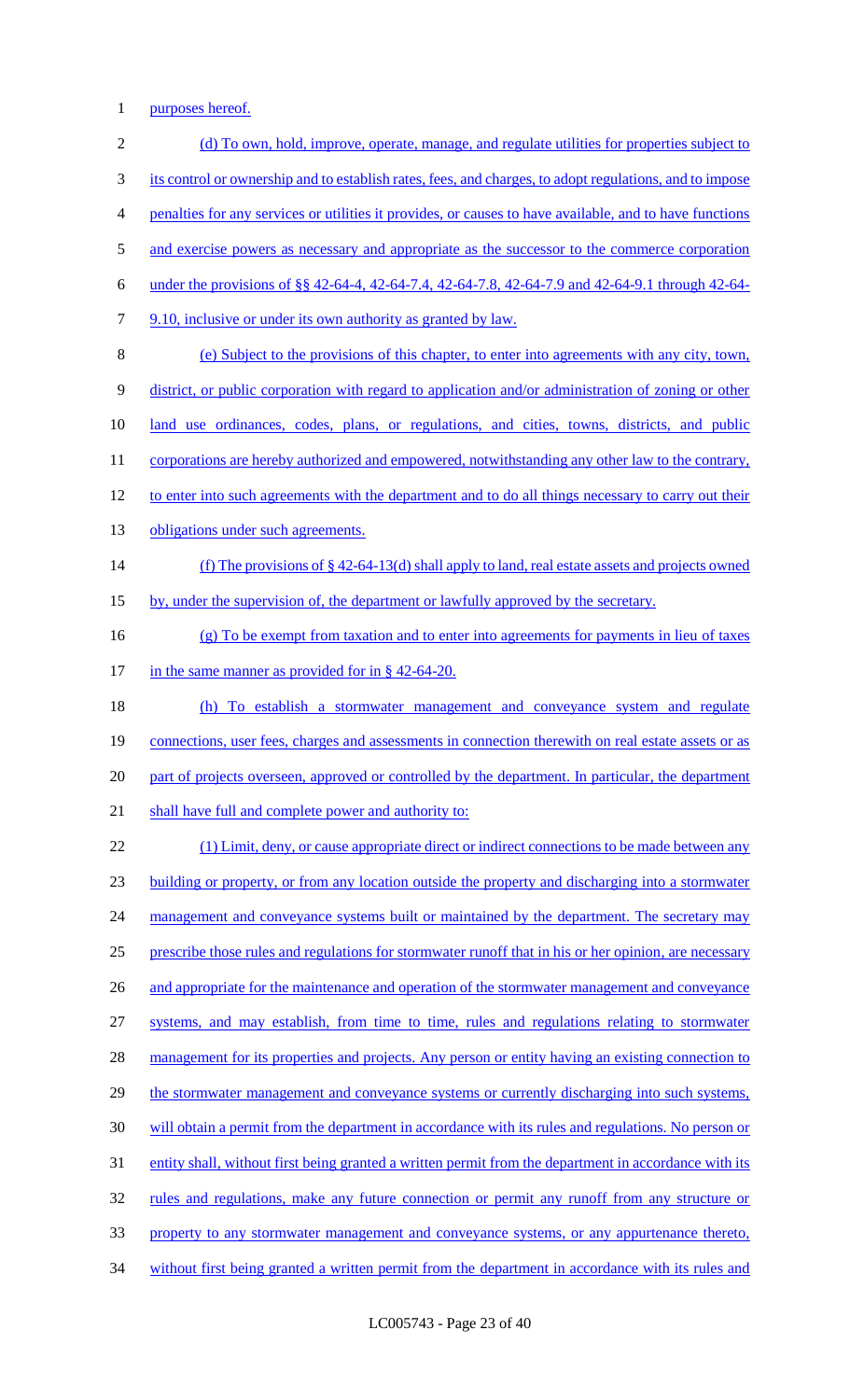1 regulations.

| $\sqrt{2}$     | (2) Assess any person or entity having a direct or indirect connection (including, without                 |
|----------------|------------------------------------------------------------------------------------------------------------|
| 3              | limitation, via runoff) to the a stormwater management and conveyance systems owned or                     |
| $\overline{4}$ | controlled by the department the reasonable charges for the use, operation, maintenance, and               |
| 5              | improvements to the systems. The department shall also be entitled, in addition to any other               |
| 6              | remedies available, to assess fines for violations of the rules and regulations established by the         |
| $\tau$         | department with respect to stormwater management.                                                          |
| $8\,$          | (3) Collect the fees, charges, and assessments from any person or entity so assessed. Each                 |
| 9              | person or entity so assessed shall pay the fees, charges, or assessments within the time frame             |
| 10             | prescribed by the rules and regulations of the department. The department may collect the fees,            |
| 11             | charges, and assessments in the same manner in which taxes are collected by municipalities, with           |
| 12             | no additional fees, charges, assessments, or penalties (other than those provided for in chapter 9 of      |
| 13             | title 44). All unpaid charges shall be a lien upon the real estate of the person or entity. The lien shall |
| 14             | be filed in the records of land evidence for the city or town in which the property is located and the     |
| 15             | department shall simultaneously, with the filing of the lien, give notice to the property owner.           |
| 16             | Owners of property subject to a lien for unpaid charges are entitled to a hearing within fourteen          |
| 17             | (14) days of the recording of the lien.                                                                    |
| 18             | $(4)$ Notwithstanding the provisions of subsection $(h)(3)$ of this section, the department is             |
| 19             | authorized to terminate the water supply service or prohibit the use of the department's stormwater        |
| 20             | management and conveyance systems of any person or entity for the nonpayment of storm water                |
| 21             | management user fees, charges, and assessments. The department shall notify the user of                    |
| 22             | termination of water supply or use of the stormwater management and conveyance systems at least            |
| 23             | forty-eight (48) hours prior to ceasing service. The department may assess any person or entity any        |
| 24             | fees, charges, and assessments affiliated with the shut off and restoration of service.                    |
| 25             | (5) Without in any way limiting the foregoing powers and authority, the department is also                 |
| 26             | hereby empowered to:                                                                                       |
| 27             | (i) Establish a fee system and raise funds for administration and operation of the stormwater              |
| 28             | management and conveyance systems;                                                                         |
| 29             | (ii) Prepare long-range, stormwater management master plans;                                               |
| 30             | (iii) Implement a stormwater management district;                                                          |
| 31             | (iv) Retrofit existing structures to improve water quality or alleviate downstream flooding                |
| 32             | or erosion;                                                                                                |
| 33             | (v) Properly maintain existing stormwater management and conveyance systems;                               |
| 34             | (vi) Hire personnel to carry out the functions of the stormwater management and                            |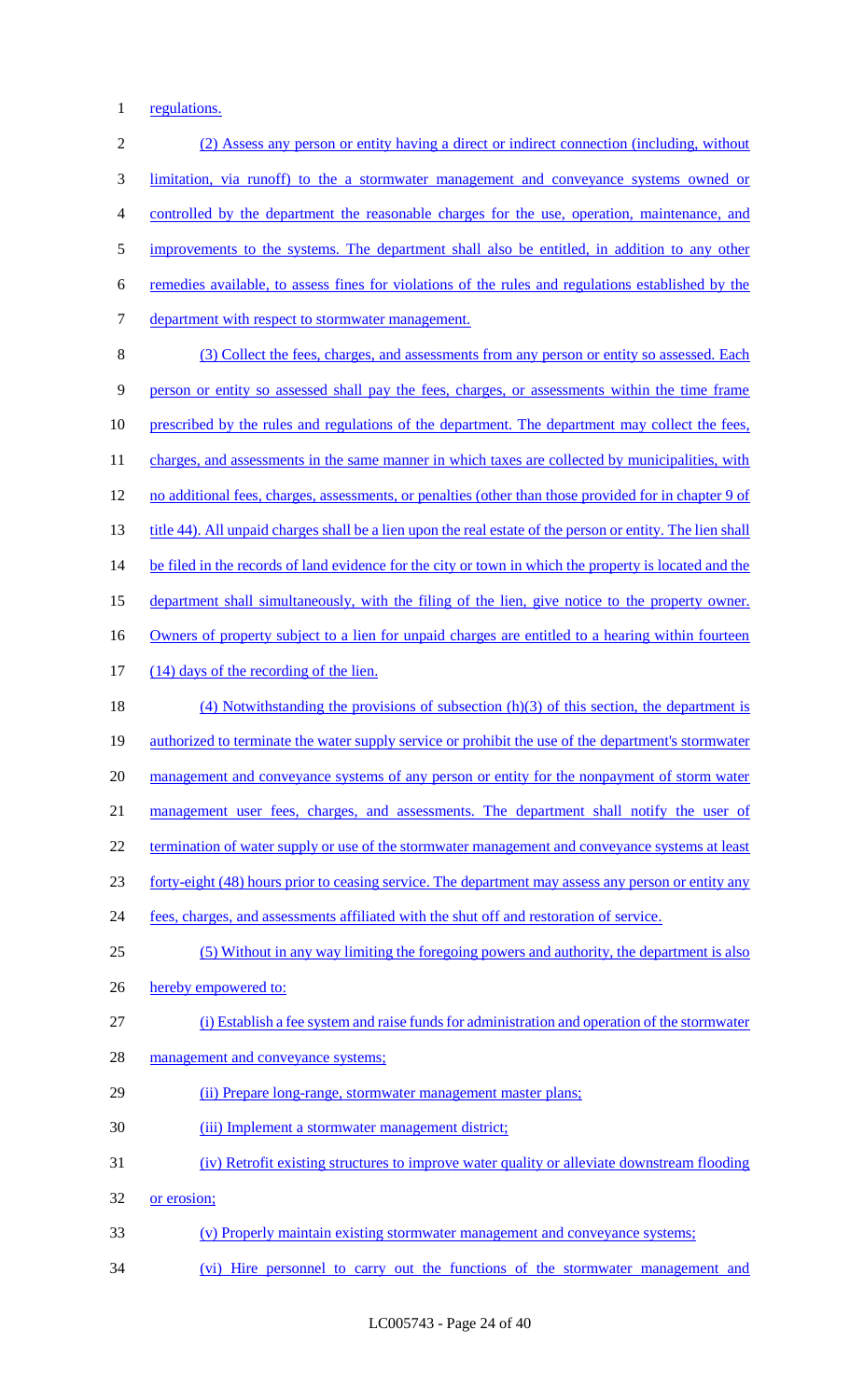1 conveyance systems; 2 (vii) Receive grants, loans, or funding from state and federal water-quality programs; 3 (viii) Grant credits to property owners who maintain retention and detention basins or other 4 filtration structures on their property; 5 (ix) Make grants for implementation of stormwater management plans; 6 (x) Purchase, acquire, sell, transfer, or lease real or personal property; 7 (xi) Impose liens; 8 (xii) Levy fines and sanctions for noncompliance; 9 (xiii) Provide for an appeals process; and 10 (xiv) Contract for services in order to carry out the function of the stormwater management 11 and conveyance systems. 12 (i) To purchase and obtain water supply and water service from any city, town, water 13 district, or other water supply authority. In particular, the department is authorized to: 14 (1) Enter into agreements or contracts with any city, town, county, water district, or other 15 water supply authority to purchase, acquire, and receive water supply and water service. 16 (2) Enter into cooperative agreements with cities, towns, counties, water districts, or other 17 water supply authorities for the interconnection of facilities or for any other lawful corporate 18 purposes necessary or desirable to effect the purposes of this chapter. 19 (3) Connect the water supply system on any property or project controlled, approved, 20 owned or overseen by the department with any city, town, county, water district, or other water 21 supply authority that receives or has a connection with the city of Providence and/or the Providence 22 water supply board (or any successor thereof) and purchase, connect to, receive, and enter into 23 agreements to receive water supply from any city, town, county, water district, or other water 24 supply authority regardless of the origin of such water supply. The city of Providence and the 25 Providence water supply board (and any successor thereof) are authorized and directed to supply 26 water where deemed appropriate by the department either directly or via connections between the 27 property or project and any city, town, county, water district, or other water supply authority, 28 notwithstanding any terms to the contrary in any agreement, including, without limitation, any 29 agreement between any city, town, county, water district, or other water supply authority and the 30 city of Providence and/or the Providence water supply board (or its or their predecessors), or the 31 provisions of chapter 16 of title 39. In addition, the provisions of § 18 of chapter 1278 of the public 32 laws of Rhode Island of 1915 as amended, and any other public law that would conflict with the 33 terms hereof, are hereby amended to authorize the provision of water supply by the city of 34 Providence and the Providence water supply board (or any successor thereof) to any property or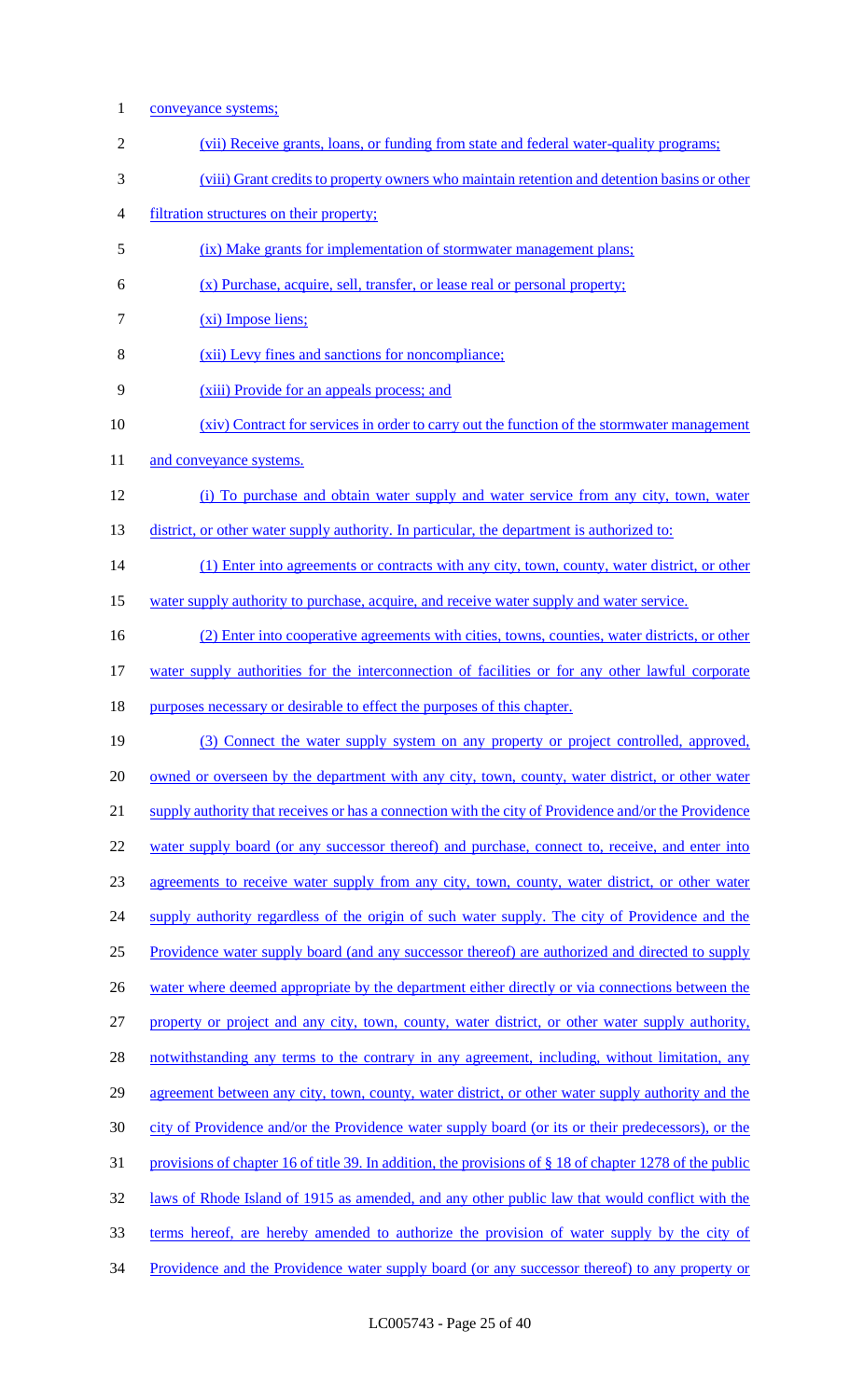1 project of the department and to authorize any additional connections in accordance herewith. 2 There shall be no requirement that the department demonstrate public necessity before entering into 3 such agreements, connecting to such water supplies, or receiving such water as described in this 4 subsection, but the department shall be subject to the other applicable provisions of chapter 15 of 5 title 46.

#### 6 **42-162.3-4. Development of new housing.**

7 The department shall formulate a program for the development of new housing units where 8 a portion of the housing is set aside from projects to ensure affordability. The program shall provide 9 for housing to be developed using assets, including, but not limited to, funds and real estate assets, 10 held by the land bank, the housing development fund and other sources available to the department. 11 The program shall solicit applications from businesses, not-for-profit entities and developers for 12 the construction of the housing units, or the department may undertake the work of development 13 by use of its staff and contracting with businesses, individuals and entities for the completion of 14 the work. The department sponsored residential development program shall have general criteria 15 that applies to the construction of all housing units and housing structures as well as specific criteria 16 that applies based on different project sizes as further described in this section.

#### 17 **42-162.3-5. Municipal sponsored residential development projects.**

18 (a) The department shall administer a municipal sponsored residential development project 19 program where the department is permitted to provide funding from the housing development fund 20 and/or land from the land bank in support of the municipal residential development project which 21 is primarily built for affordable housing, workforce eligible housing or disability housing purposes 22 with appropriate dispositions and deed restrictions as provided in this chapter.

23 (b) Municipal sponsored projects. For any project sponsored by a municipality an 24 application shall be presented to the department for funding or for the provision of land through the 25 land bank. Any funding shall be made contingent on completion of the project, the issuance of 26 certificates of occupancy and disposition to owners or lessees. No less than fifty percent (50%) of 27 the housing units must be made available for affordable housing, and no less than seventy-five 28 percent (75%) shall be made available for affordable housing and workforce eligible housing in 29 any project. A lien shall exist on any real estate which is transferred from the department and all 30 improvements made thereon which shall be forgiven upon completion of the project and disposition 31 to an eligible owner. For any municipally sponsored project the municipality must provide at least 32 ten percent (10%) of the funds or one hundred thousand dollars (\$100,000), whichever is less, for 33 the funding of the project. The municipality's portion of the funding may be satisfied by grants, 34 contributions, donations or other sources and need not be derived from the municipality's general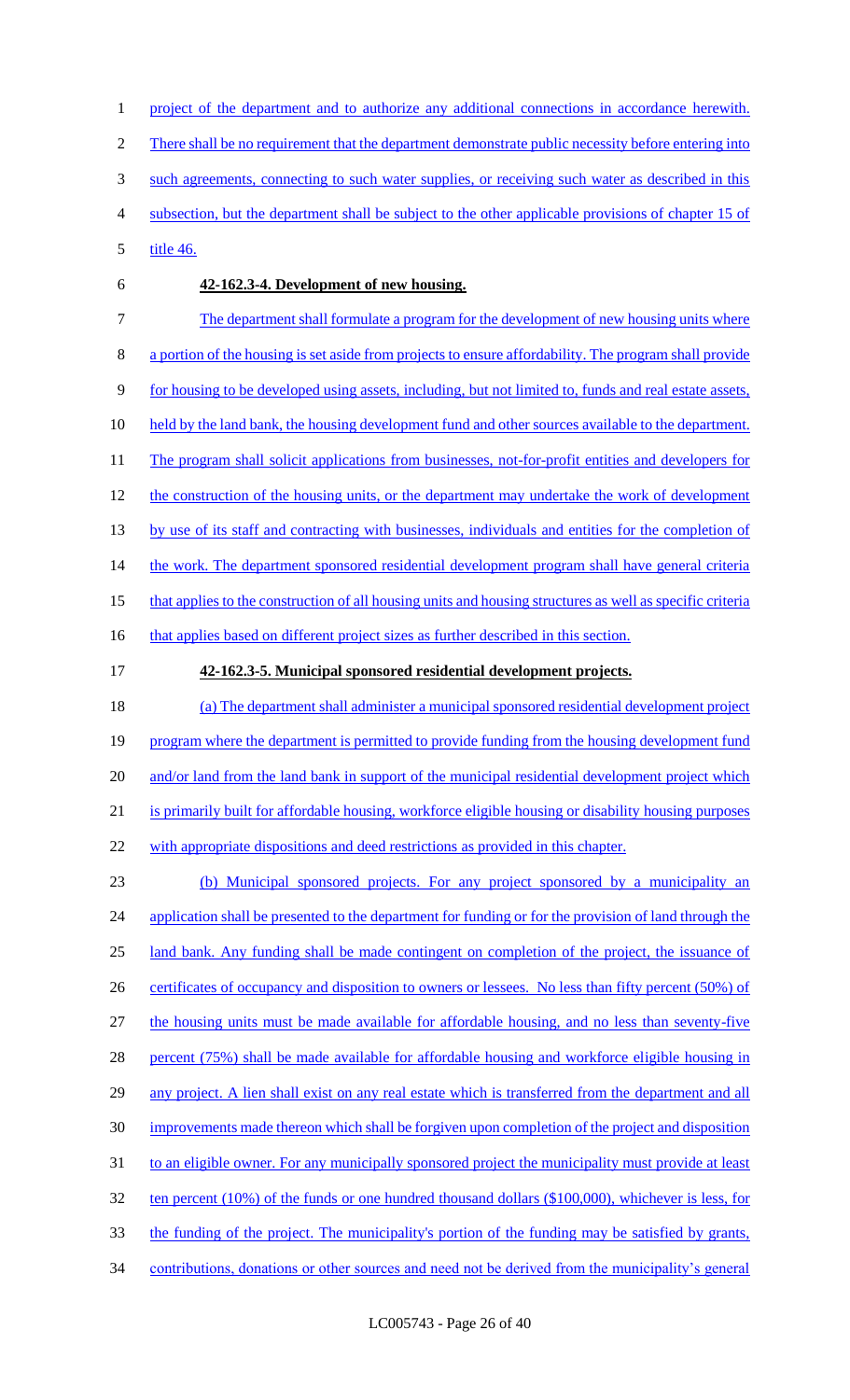| $\mathbf{1}$     | revenues or general fund.                                                                             |
|------------------|-------------------------------------------------------------------------------------------------------|
| $\mathbf{2}$     | 42-162.3-6. Criteria for development projects under this chapter.                                     |
| 3                | (a) The general criterial applying to the original construction of all new housing                    |
| $\overline{4}$   | developments sponsored by the department shall include the following:                                 |
| 5                | (1) Each housing structure shall have at least one housing unit. In structures with two (2)           |
| 6                | or more housing units, the units shall be separately accessible from a common area or from the        |
| $\boldsymbol{7}$ | outside and able to be locked by the occupants.                                                       |
| $8\,$            | (2) Each housing structure shall be constructed using similar materials of similar type,              |
| 9                | grade, size, quantity and quality and appear to be relatively uniform except as to color of siding or |
| 10               | paint and any land characteristics specific to the parcel, whether divided or subdivided or not.      |
| 11               | (3) Each housing structure's internal features shall be relatively uniform as to the type,            |
| 12               | grade, size, quantity and quality of materials, the number of rooms, and the size of rooms, except    |
| 13               | that disability or accessible housing may have larger dimensions and a different design to            |
| 14               | accommodate for the needs of the proposed occupants;                                                  |
| 15               | (4) Construction shall comply with all applicable building codes.                                     |
| 16               | (5) Construction shall ensure sufficient utility service including, but not limited to:               |
| 17               | (i) Water by private wells of acceptable water quality, flow rate and quantity; or public             |
| 18               | water supply access;                                                                                  |
| 19               | (ii) Sewer or sufficient treatment or septic facilities compliant with department of                  |
| 20               | environmental management regulations and the law;                                                     |
| 21               | (iii) Electric;                                                                                       |
| 22               | (iv) Either natural gas connection, or oil or propone storage for each housing structure with         |
| 23               | separate meters or tanks for each housing unit;                                                       |
| 24               | (v) Broadband or higher Internet connectivity.                                                        |
| 25               | (6) Housing structures shall be built to be energy efficient, with such further requirements          |
| 26               | as determined by the secretary in consultation with the state building code commission and the        |
| 27               | office of energy efficiency;                                                                          |
| 28               | (7) Located, when possible, near existing public transportation.                                      |
| 29               | (8) Shall be constructed in a manner where the housing structures are built to look similar           |
| 30               | to other existing structures present in the community or municipality where the project is located.   |
| 31               | (9) Shall contain sufficient parking accommodations for occupants and guests.                         |
| 32               | (b) Specific criteria for housing developments sponsored by the department dependent on               |
| 33               | project size are as follows:                                                                          |
| 34               | $(1)$ Developments of ten $(10)$ or more housing structures. In all projects where there are ten      |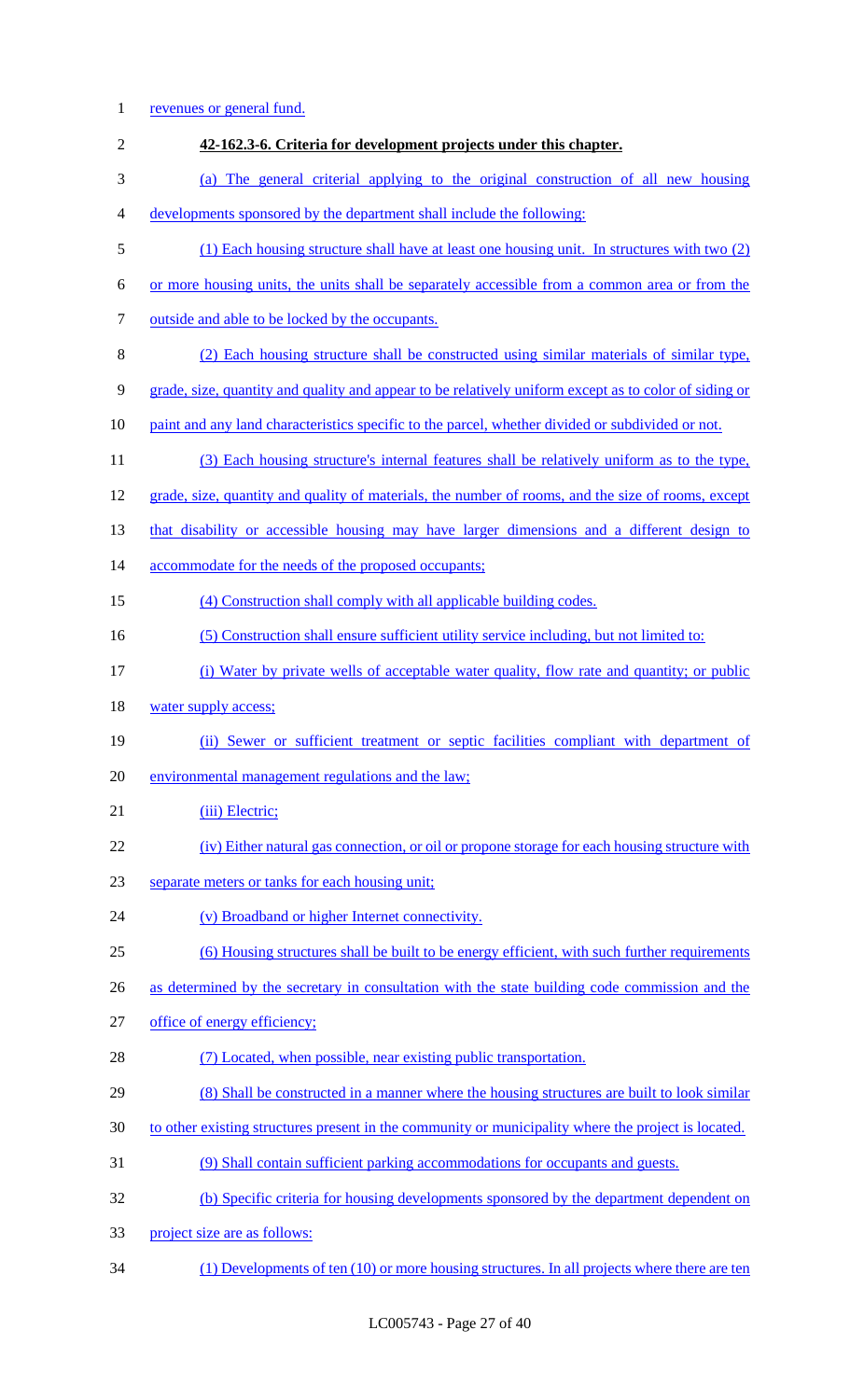- (10) or more housing structures the following criteria shall be required: (i) At least one unit for each ten (10) structures shall be designed and constructed to be fully handicapped accessible in all areas of the housing unit; (ii) Twenty-five percent (25%) of the housing units shall be designated as affordable housing units; (iii) Seventy-five percent (75%) of the housing units shall be designated as either workforce 7 eligible housing or affordable housing; (iv) The remaining housing units shall be eligible to be sold at full market rates; (v) The development shall provide for sufficient parking facilities for each housing unit either at each unit or on common land such that there are two (2) parking spots for each housing 11 unit plus a handicapped parking space for each handicapped accessible housing unit; (vi) An area of the development shall be reserved for recreational space sufficient in size 13 and location to be accessible by the whole development and useful to the residents therein; 14 (vii) For the development of real estate parcels equal to or larger than ten (10) acres before 15 any division or subdivision thereof, twenty-five percent (25%) of the parcel shall be held for open 16 or forest space; and (viii) Any other additional criteria that the department shall deem appropriate for the 18 purposes of this chapter and the program. (2) Developments of five (5) to nine (9) housing structures. In all projects where there are 20  $five (5) to nine (9)$ , inclusive, housing structures: (i) At least one housing unit shall be designed and constructed to be fully handicapped accessible in all areas of the housing unit; (ii) Thirty percent (30%) of the housing units shall be designated as affordable housing 24 units; (iii) Fifty percent (50%) of the housing units shall be designated as workforce eligible housing or affordable housing; (iv) The remaining housing units shall be eligible to be sold at full market rates; 28 (v) The development shall provide for sufficient parking facilities for each housing unit either at each unit or on common land such that there are two (2) parking spots for each housing unit plus a handicapped parking space for each handicapped accessible housing unit; and (vi) Any other additional criteria that the department shall deem appropriate for the purposes of this chapter and the program. (3) Developments of one to four (4) housing structures. In all projects where there are one
- 34 to four (4), inclusive, housing structures: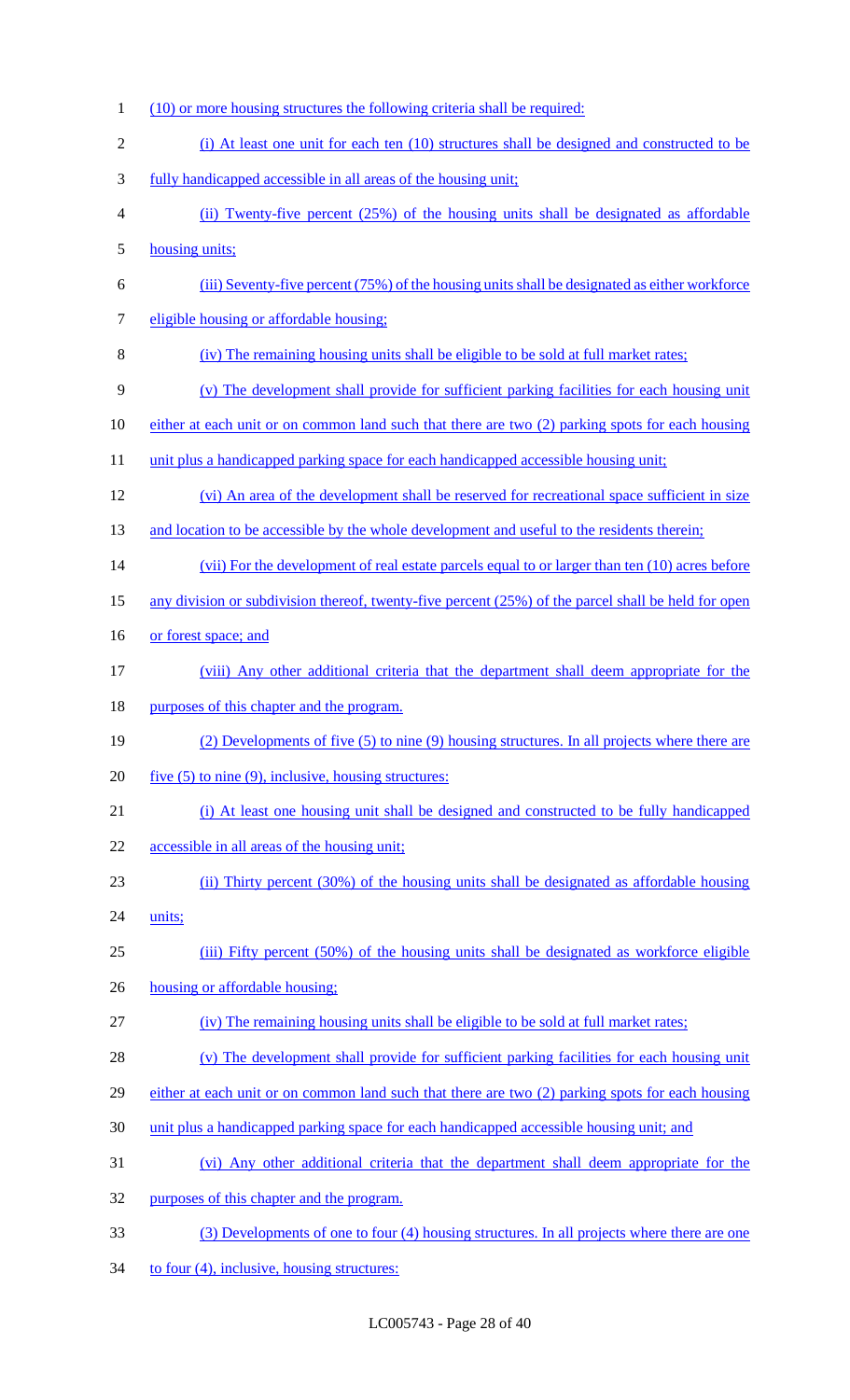(i) Fifty percent (50%) of the housing units shall be designated as affordable housing units; 2 (ii) Sixty percent (60%) of the housing units shall be designated as workforce eligible housing or affordable housing; (iii) The remaining housing units shall be eligible to be sold at full market rates; (iv) The development shall provide for sufficient parking facilities for each housing unit either at each unit or on common land such that there are two (2) parking spots for each housing 7 <u>unit; and</u> (v) Any other additional criteria that the department shall deem appropriate for the purposes of this chapter and the program. **42-162.3-7. Authorization to develop additional criteria for projects.** 11 In developing the program and any regulations, additional criteria or bylaws that the 12 department may adopt, the secretary shall seek input from the building and trade industry 13 representatives, pertinent not-for-profit entities, municipalities, other state agencies and the public. **42-162.3-8. Protecting and improving existing multifamily housing.** The department shall administer a program for the protection and improvement of existing 16 multifamily housing. The department may purchase multifamily residence units, provide low interest or no-interest loans, forgivable loans, gap funding, or any combination of the above to 18 owners of multifamily units, builders, not-for-profit corporations and developers to ensure that multifamily housing units are not closed or lost. No portion of the program shall be used for 20 payment of rent of occupied units or purchase mortgage relief for owners. In formulating policies for this program, the department shall work with public housing authorities, the Rhode Island housing and mortgage finance corporation, not-for-profits and other businesses, entities and individuals to coordinate resources and ensure both that there is a remedy when no other remedy 24 exists and that there is as little financial and administrative duplication as possible. The department shall also operate the program in such a manner that it will act as a clearinghouse or "one-stop 26 shop" for information for owners, investors, occupants and residents for the protection and improvement of existing multifamily housing units. **42-162.3-9. Rehabilitation of closed and endangered multifamily housing.** The department shall administer a program for the rehabilitation of multifamily housing 30 that is no longer rented to tenants and to rehabilitate multifamily units that are endangered of being 31 lost from the market. The department may purchase multifamily residence units, provide low interest or no-interest loans, forgivable loans, gap funding, or any combination of the above to builders, not-for-profit corporations and developers and owners of multifamily units to ensure that previously operational, but currently closed multifamily housing units are brought back to the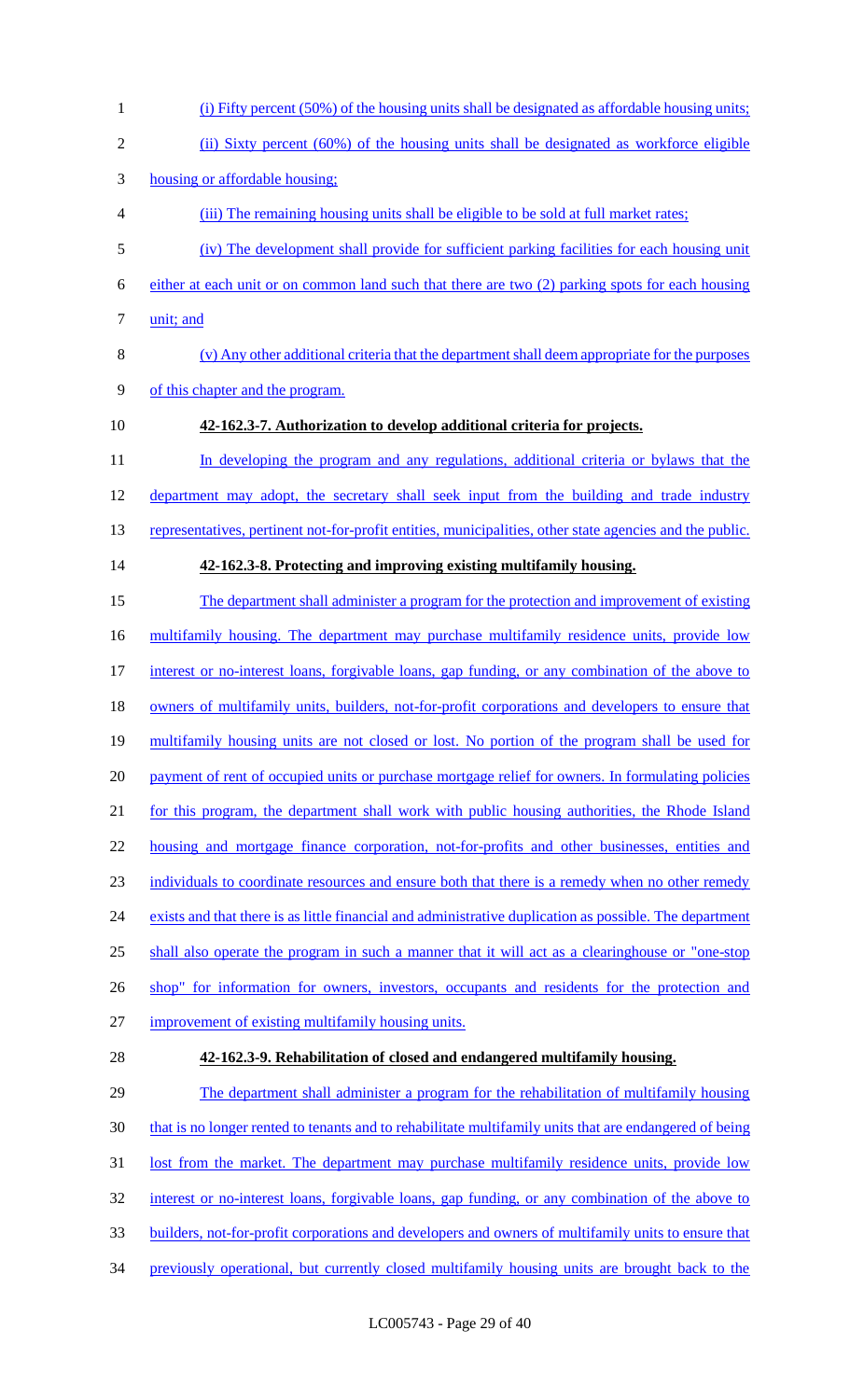market and that endangered multifamily housing units are not closed or lost. Endangered multifamily units may include, but not be limited to, properties in receivership, properties in bankruptcy, properties in foreclosure, properties in tax sale, properties with building code violations, properties with fire code violations, properties with municipal code violations, 5 properties with zoning violations, properties with lead paint hazards, properties with fire code violations, properties in high market rent areas where consolidation of multiple units into a single unit are threatened, units where portions of the unit have been previously and lawfully rented as separate units, and other properties as determined by the department. In formulating policies for this program, the department shall work with public housing authorities, the Rhode Island housing and mortgage finance corporation, not-for-profits and other businesses, entities and individuals to 11 coordinate resources and ensure both that there is a remedy when no other remedy exists and that 12 there is as little financial and administrative duplication as possible. The department shall also 13 operate the program in such as manner that it will act as a clearinghouse or "one-stop shop" for 14 information for owners, investors, occupants and residents for the protection and improvement of existing multifamily housing units. **42-162.3-10. Municipal incentives for housing development.** (a) Municipalities are encouraged to approve and sponsor affordable housing and 18 workforce eligible housing development. For municipalities that approve and sponsor such projects 19 the following adjustments to their municipal and education aid shall be made: 20 (1) For projects approved by the municipality and the department after the effective date 21 of this act, but before July 1, 2023, education aid shall be increased to the local education authority 22 on a per capita basis for each additional student enrolled in public schools in an amount equal to the district's per pupil cost multiplied by one hundred percent (100%) for each additional child living in such housing for a period of five (5) years and a bonus of half of the increase shall be provided to the municipality in which the student's residence in the new housing unit is located for 26 a period of five (5) years. In the event a student who moves into housing developed under this section requires special education services the department of education shall pay for ninety percent (90%) of the student's additional services each year above the per pupil cost for the period the 29 student remains in the housing unit or remains as a student in the district, whichever is less. (2) For projects approved by the municipality and the department on or after July 1, 2023 and before January 1, 2024 education aid shall be increased to the local education authority on a per capita basis for each additional student enrolled in public schools in an amount equal to the

- district's per pupil cost multiplied by seventy-five percent (75%) for each additional child living in
- such housing for a period of five (5) years and a bonus of half of the increase shall be provided to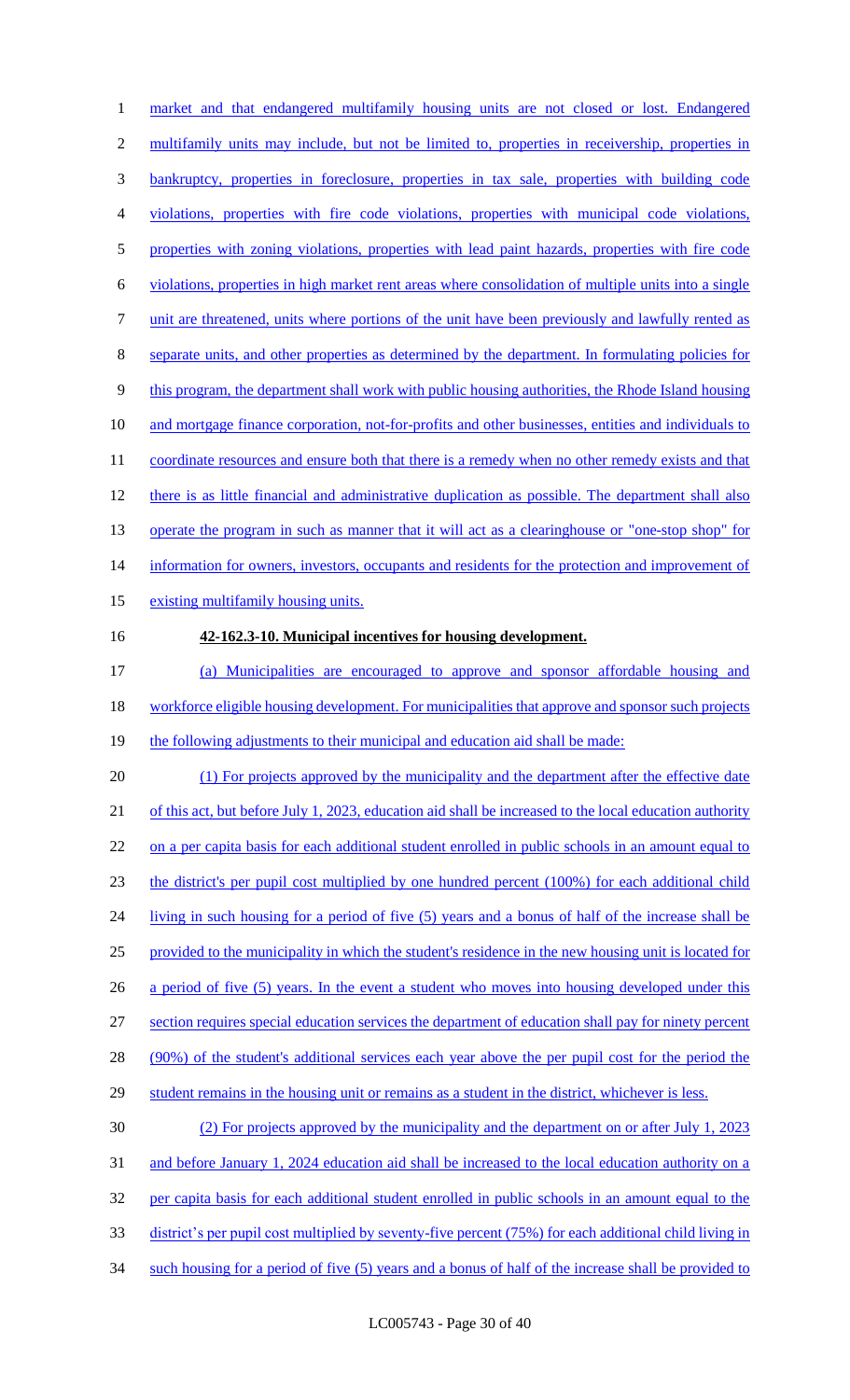1 the municipality in which the student's residence in the new housing unit is located for a period of five (5) years. In the event a student who moves into housing developed under this section requires special education services the department of education shall pay for seventy-five percent (75%) of the student's additional services each year above the per pupil cost for the period the student remains 5 in the housing unit or remains as a student in the district, whichever is less. (3) For projects approved by the municipality and the department on or after January 1,

 2024 and before July 1, 2024 education aid shall be increased to the local education authority on a per capita basis for each additional student enrolled in public schools in an amount equal to the district's per pupil cost multiplied by fifty percent (50%) for each additional child living in such housing for a period of five (5) years and a bonus of half of the increase shall be provided to the 11 municipality in which the student's residence in the new housing unit is located for a period of five (5) years. In the event a student who moves into housing developed under this section requires 13 special education services the department of education shall pay for fifty percent (50%) of the 14 student's additional services each year above the per pupil cost for the period the student remains

15 in the housing unit or remains as a student in the district, whichever is less.

 (4) For projects approved by the municipality and the department on or after July 1, 2024 but before July 1, 2026, education aid shall be increased to the local education authority on a per capita basis for each additional student enrolled in public schools in an amount equal to the district's 19 per pupil cost multiplied by twenty-five percent (25%) for each additional child living in such 20 housing for a period of three (3) years and a bonus of half of the increase shall be provided to the 21 municipality in which the student's residence in the new housing unit is located for a period of five (5) years. In the event a student who moves into housing developed under this section requires special education services the department of education shall pay for twenty-five percent (25%) of 24 the student's additional services each year above the per pupil cost for the period the student remains in the housing unit or remains as a student in the district, whichever is less. (5) For projects approved on or after July 1, 2026, no bonus municipal aid or education aid shall be awarded under this section. 28 (6) The education aid calculations made in subsections (a)(1) through (a)(4) of this section 29 inclusive shall be adjusted based on the municipality's attainment of the goals set out in chapter 53 of title 45. When any municipally approved project increases the number of affordable housing units the projected total upon completion shall be used to determine the aid in this section. The 32 calculation of the aid adjustment shall be made irrespective of whether the municipality has been deemed to have a feasibility condition or exemption from percentage of affordable housing set out

34 in chapter 53 of title 45. Education aid increases set out in this section shall be adjusted as follows: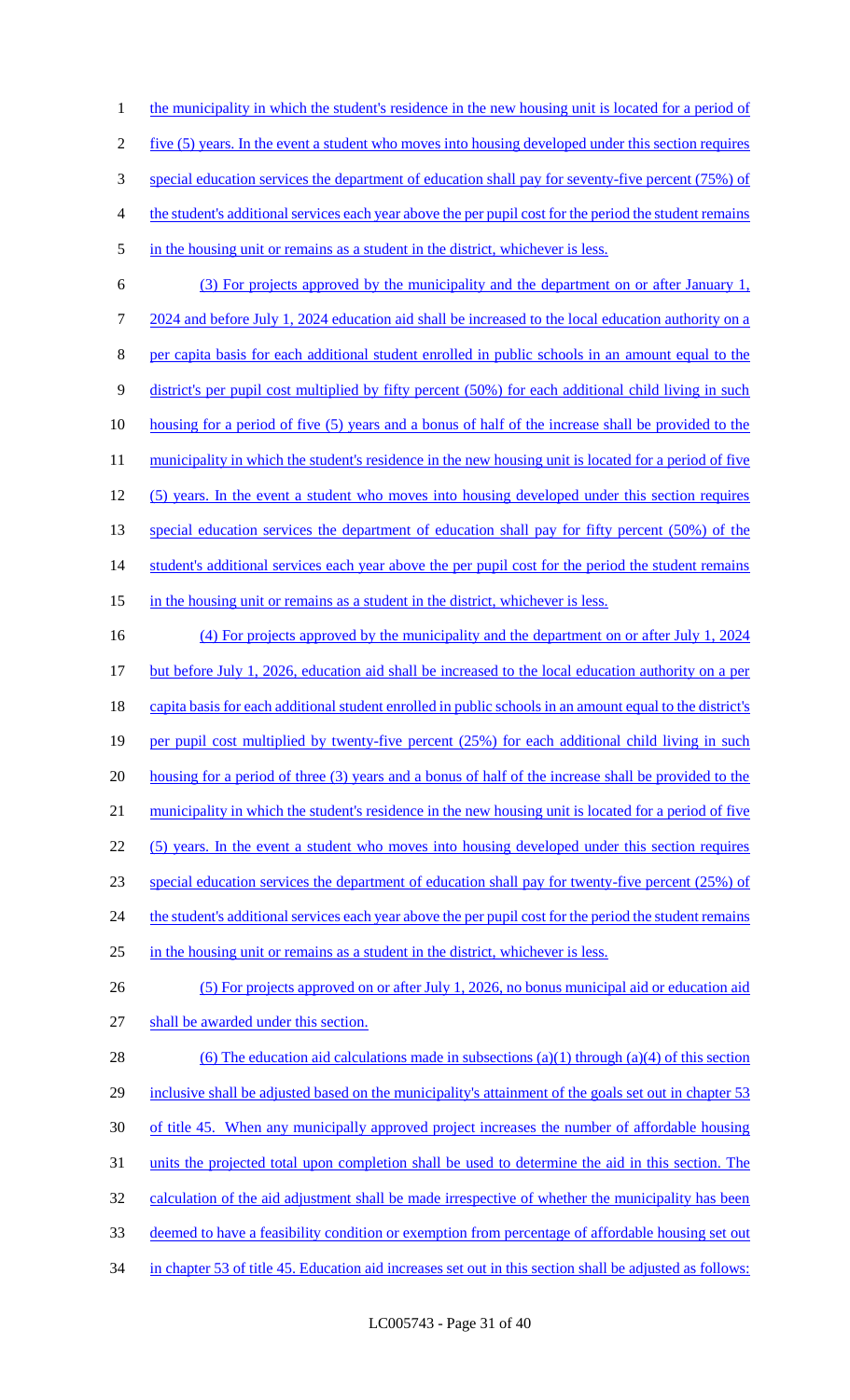- 1 (i) For projects approved prior to July 1, 2023 no adjustment shall be made;
- 2 (ii) For projects approved on or after July 1, 2023 municipalities shall have their increase
- 3 reduced by the ratio of the difference between ten percent (10%) and the projected amount attained
- 4 after completion of all approved projects divided by the ten percent (10%) requirement. In no event
- 5 shall the amount be reduced below fifty percent (50%) of the increase that would have been
- 6 awarded had no reduction been made pursuant to this subsection.
- 
- 7 (7) The general assembly shall ensure that the bonus aid provisions contained within this
- 8 section are appropriated for each year.
- 

# 9 **42-162.3-11. Enforcement of minimum affordable housing standards.**

- 10 (a) Beginning July 1, 2026, in any city or town where the benchmark for affordable housing 11 set in chapter 53 of title 45 has not been satisfied, irrespective of any determination of infeasibility 12 or exemption from the ten percent (10%) threshold for affordable housing, affordable housing 13 planned development units to be constructed pursuant to chapter 53 of title 45 shall not need 14 approval of the municipality, notwithstanding any municipal law or other statute to the contrary, 15 but instead shall be required to seek approval solely from the department.
- 16 (b) With regard to an affordable housing development undertaken by the department or by 17 an applicant who applies to the department for project approval pursuant to subsection (a) of this 18 section, the department shall require that the project comply with municipal laws in effect in the 19 municipality where the project is located, except that a project does not need to comply with any 20 comprehensive plan, any restrictions on building, any restrictions on the use or planned use 21 infrastructure or other restrictions inhibiting development and such restrictions shall not be valid 22 as against projects approved by the department. Further, the following requirements authorized as 23 standard provisions that may be imposed under a municipal zoning law or other municipal 24 ordinance shall not apply to any project approved by the department: 25 (1) The dimensions, size, lot coverage, floor area ratios, and layout of lots or development 26 areas; 27 (2) The density and intensity of use; 28 (3) Any other requirement imposed pursuant to  $\frac{8}{9}$  45-24-33(a)(4)(x); and 29 (c) For any project proposed, approved or undertaken under this section the provisions of
- $30\frac{\text{S}}{3}$  42-162.3-6(b)(3) shall apply and if less than five (5) units are being produced then that at least
- 31 fifty percent (50%) of the units must be reserved for affordable housing units and twenty-five (25%)
- 32 must be reserved for workforce eligible housing units and if less than five (5) units are being
- 33 produced all of the units must be reserved for affordable housing units.
- 34 (d) Any appeal of an approval or denial by the department of any project under this section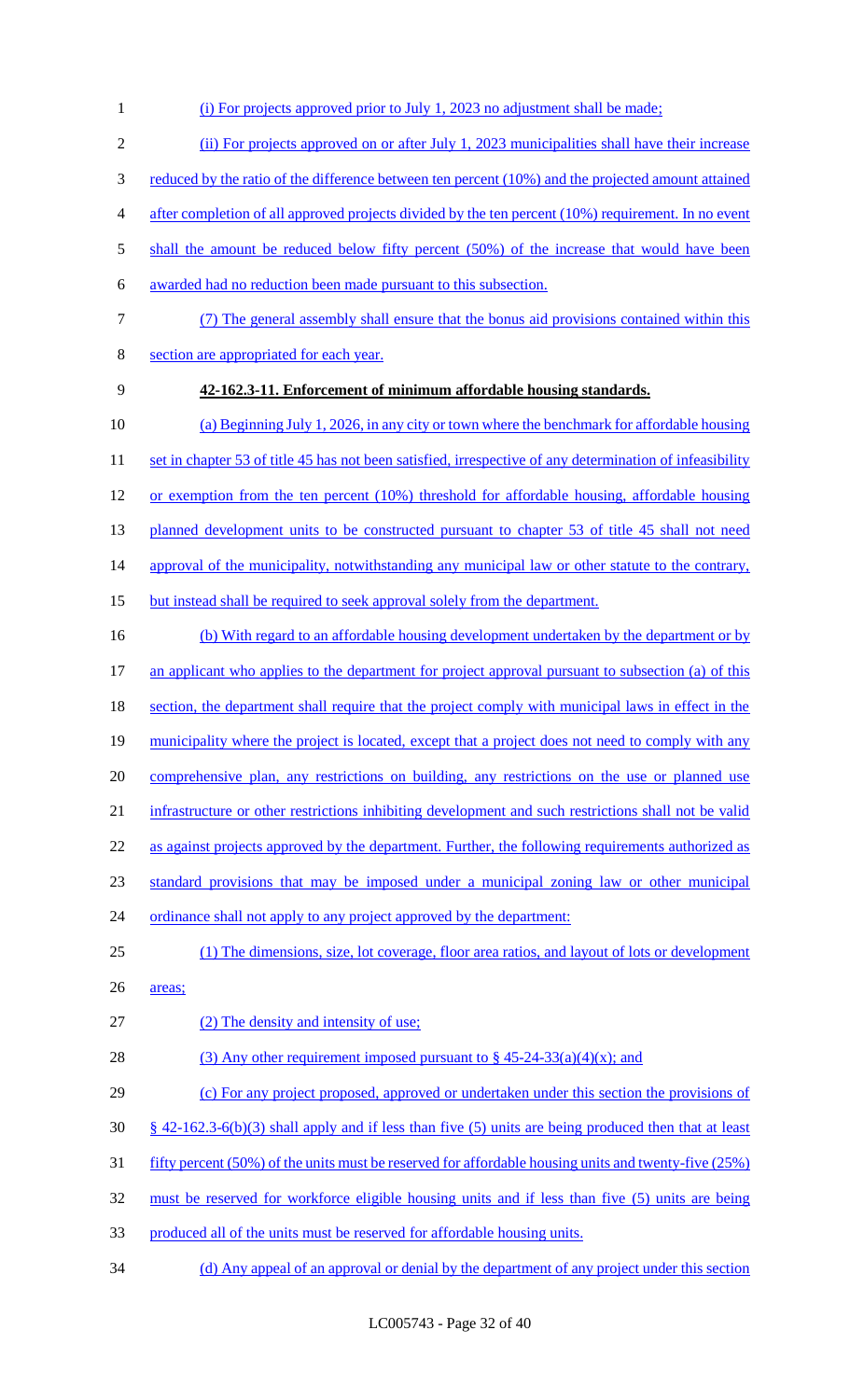1 shall be made to the superior court within thirty (30) days of the approval or denial being mailed to 2 the applicant in writing and be given priority on the trial calendar. Upon review, the superior court 3 shall determine whether the secretary or the department abused its discretion and if not the appeal 4 shall be denied. The question on appeal shall be treated as a matter of law that may be resolved on 5 summary judgment. In the event the applicant is allowed to proceed, the the applicant as a 6 prevailing party is entitled to costs, attorneys' fees and costs of litigation from any party that caused 7 the appeal to be brought to the superior court, along with an award of all interest charges incurred 8 due to a delay in the project. 9 (e) Neither a municipality nor an abutter shall have any rights to appeal a decision of the 10 department. The sole remedy of an abutter shall be an action at law for any direct damages made 11 to their property or for personal injuries. 12 (f) Beginning on the effective date of this act: 13 (1) Whenever any municipality lacks the resources, personnel or ability to approve a 14 project, provide a certificate, make an inspection any aspect of a project or any other matter related 15 to a project that has been approved by the department the municipality shall notify the department 16 in writing within three (3) business days. Upon notification, the department may provide personnel 17 to undertake the inspection or work on the approval of any project it has approved and such 18 inspection or approval work shall be deemed to be an approval by the municipality; and 19 (2) Any failure by a municipality to act on a request by an applicant of a project approved 20 by the department or by the department for an approval, certificate, inspection or other matter 21 within thirty (30) days shall be deemed to constitute an inability to undertake the necessary work. 22 After the expiration of thirty (30) days, the department shall make a written determination of such 23 and provide a copy of the determination to the municipality. After providing the notice to the 24 municipality, the department may provide the staffing to make the necessary determination that is 25 impeding the progress of the department within thirty (30) days and such an approval shall be 26 deemed to be an approval by the municipality. 27 **42-162.3-12. Coordination with Rhode Island infrastructure bank.** 28 The department shall act in coordination with the Rhode Island infrastructure bank to 29 ensure the availability of resources to ensure the success of applicants and of the expansion of 30 housing units through development. The department is authorized to act as a clearing house for 31 information, to act as a point of contact for applicants and others to achieve help from the Rhode 32 Island infrastructure bank on eligible projects where funding, assistance and expertise may be 33 available from the Rhode Island infrastructure bank. 34 **42-162.3-13. Coordination with other state agencies and quasi-publics.**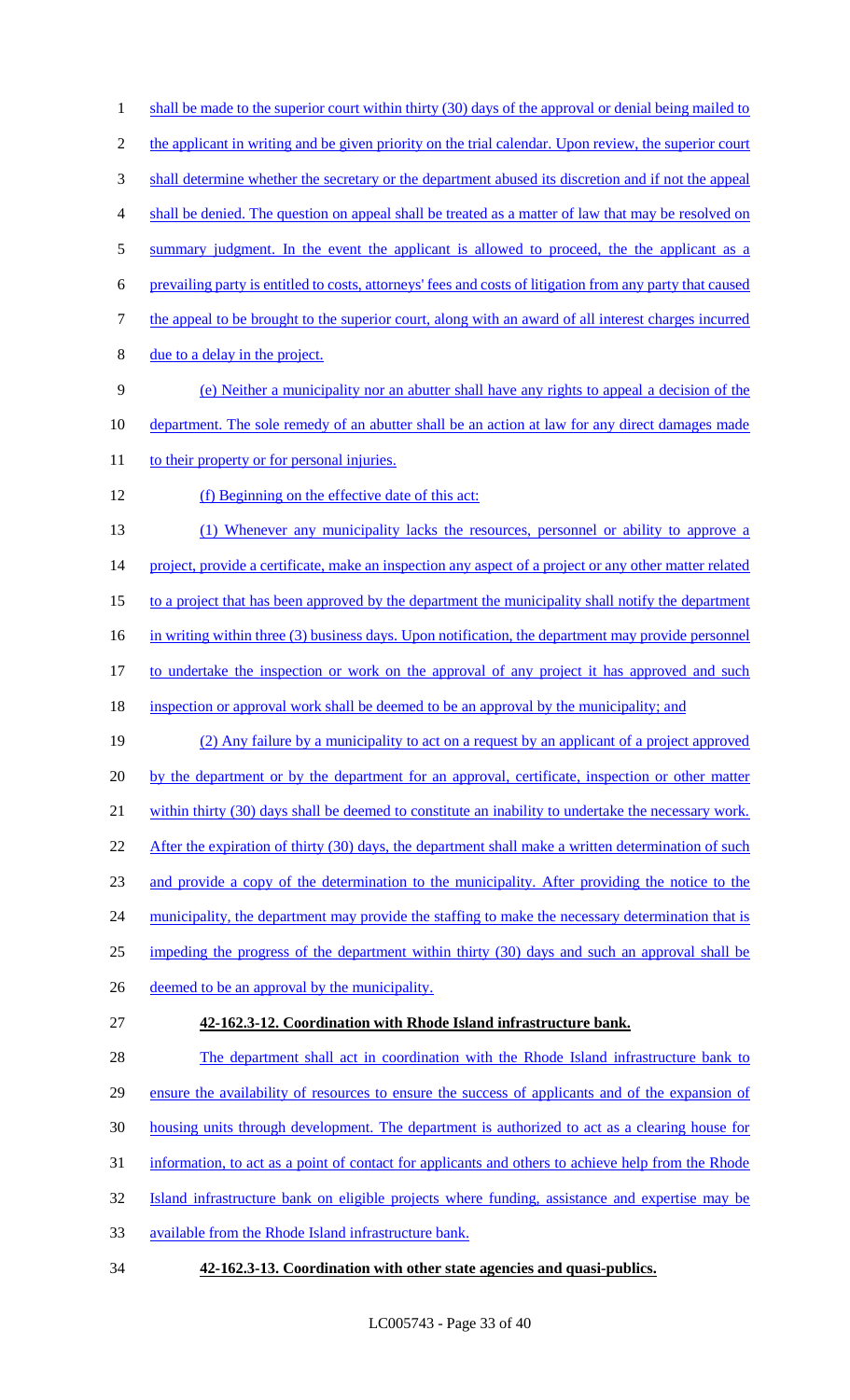1 The department shall act in coordination with all other state agencies, quasi-publics, and 2 municipalities, who in turn are hereby required to assist and consult with the department to ensure 3 the availability of resources and information to ensure the success of applicants and of the 4 expansion of housing units through development. The department is authorized to act as a clearing 5 house for information, to act as a point of contact for applicants and others to achieve help from 6 other state and local public bodies and quasi-publics where funding, assistance and expertise may 7 be available from said state and local public bodies and quasi-publics. 8 **42-162.3-14. Restrictions on dispositions of projects and housing units by the**  9 **department and/or the land bank.** 10 (a) Upon approval of any project the department shall have a lien against the property on 11 which the project is located which shall be discharged upon the completion of the project and proper 12 sale in accordance with this section. In the event that the project is not completed and the 13 department determines that the project cannot be completed by the party in charge of the 14 development the department shall have the right to foreclose on the lien through a non-judicial 15 foreclosure, take a deed-in-lieu of foreclosure or otherwise resort to the remedies existing in law 16 and equity of a first-position secured creditor. 17 (b) Upon completion of a project, residential housing units may only be sold to: 18 (1) Individuals who are first-time homebuyers for owner-occupied housing. 19 (i) Any housing approved by the department, whether built or operated by any public 20 agency or any nonprofit organization or by any limited equity housing cooperative or any private 21 developer, that is developed under any program administered by the department shall contain a 22 deed restriction that requires that the housing unit remain owner-occupied and not rented and that 23 any resale requires that the new purchaser must be a first-time homebuyer in the same category the 24 seller was when the seller purchased the structure (i.e. affordable housing, workforce eligible 25 housing, or market price housing). The deed restriction shall be enforceable by the department for 26 ninety-nine (99) years from the original grant or such other period that is either agreed to by the 27 applicant who originally develops the project and department but that is not less than thirty (30) 28 years from initial occupancy. Any violation of the deed restriction results in a reversion of the unit

29 to the department for sale to another person qualifying under this section.

30 (ii) In the event of the death of an owner of a housing unit produced under a program 31 administered by the department and still subject to the deed restriction described in this section 32 then a family member or next of kin shall be entitled to inherit the housing unit so long as they 33 occupy the housing unit within nine (9) months of the date of death of the decedent irrespective of 34 their income level and thereafter the housing unit remains owner-occupied by the heir, family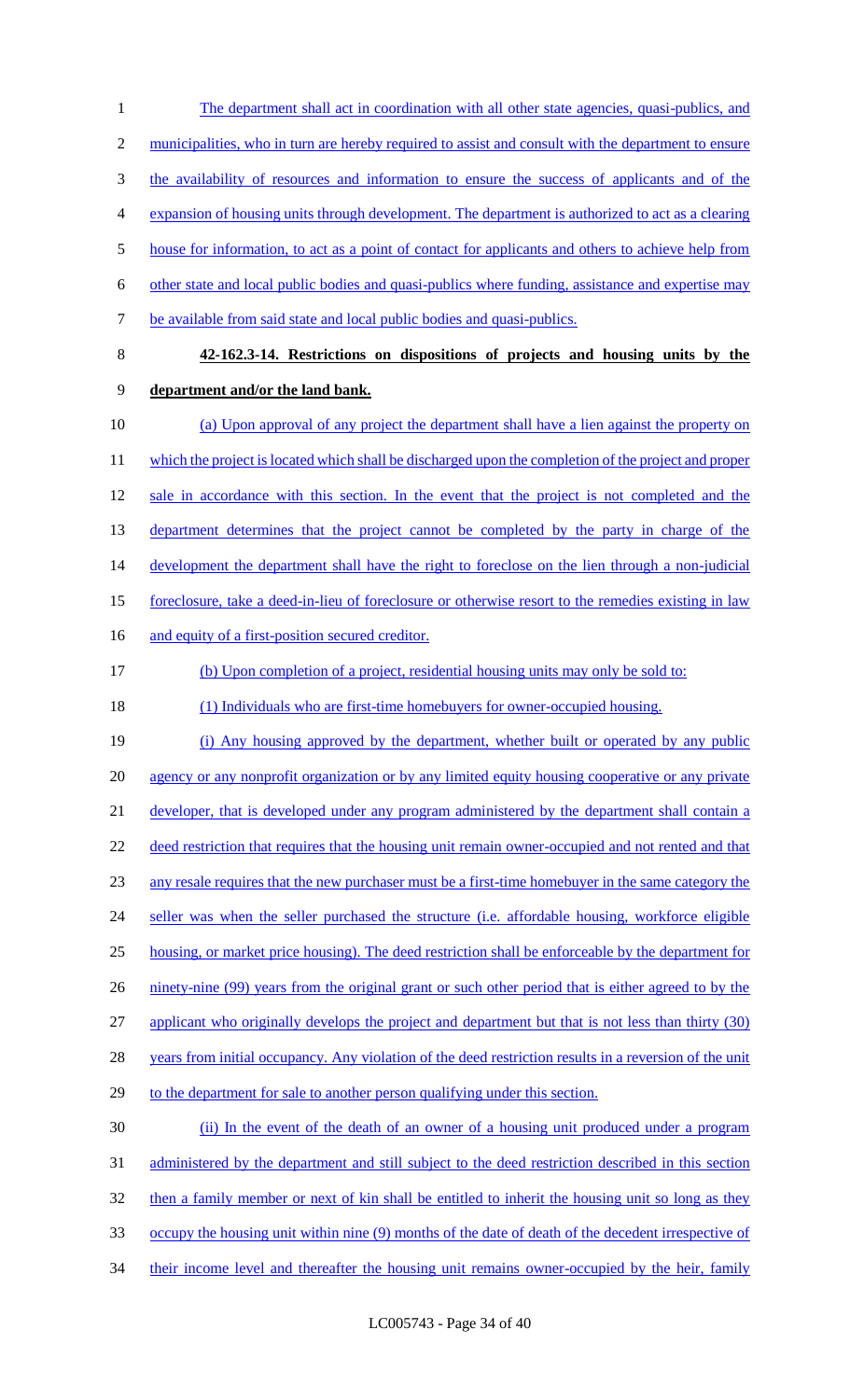1 member or next of kin. In the event the heir, family member or next of kin does not occupy the housing unit within nine (9) months the department shall make an allowance to purchase the housing unit at fair market value and pay the money to the estate of the decedent. Upon purchase by the department the housing unit shall be resold by the department as if it were the first sale after 5 development and the unit shall remain in the same category for sale (i.e. affordable housing, workforce related housing, market rate housing) as the housing unit was designated by the developer with a new deed restriction period in the subsequent sale. (2) Not-for-profit entities or agencies whose mission is to provide affordable, low cost, or workforce eligible housing for rent. Upon the sale, a deed restriction shall be in place enforceable by the department that requires units to be rented solely to individuals and/or families for primary 11 housing in eligible categories (i.e. affordable housing, low cost, or workforce eligible housing). 12 Such a restriction shall be perpetual or for the life of the entity granted the property. After the entity 13 is provided notice of the violation by the department and being provided a reasonable opportunity 14 to cure, any violation of the deed restriction results in a reversion of the parcel with all improvements upon which the housing structure or housing unit in violation is located. **42-162.3-15. Reporting.** (a) The department shall submit to the governor, the president of the senate, the speaker of 18 the house, within six (6) months after the close of its fiscal year, a complete and detailed report setting forth: 20 (1) Its operations and accomplishments; (2) Its receipts and expenditures during the fiscal year in accordance with the categories 22 and classifications established by the department for its operating and capital outlay purposes including a listing of all private consultants engaged by the department on a contract basis and a 24 statement of the total amount paid to each private consultant; (3) Its assets and liabilities at the end of its fiscal year including a schedule of its leases and 26 mortgages and the status of the reserve, special or other funds; (4) Its strategic plan and operating plan for the current fiscal year and proposed for the next fiscal year; (5) A general statement of needs and opportunities relevant to its purposes; and (6) A listing of all fees paid to attorneys paid during the fiscal year. The reports required 31 by subsections (a)(1) and (a)(3) of this section shall be prepared by independent certified public accountants in accordance with generally accepted principles of accounting. **42-162.3-16. Inconsistent provisions.**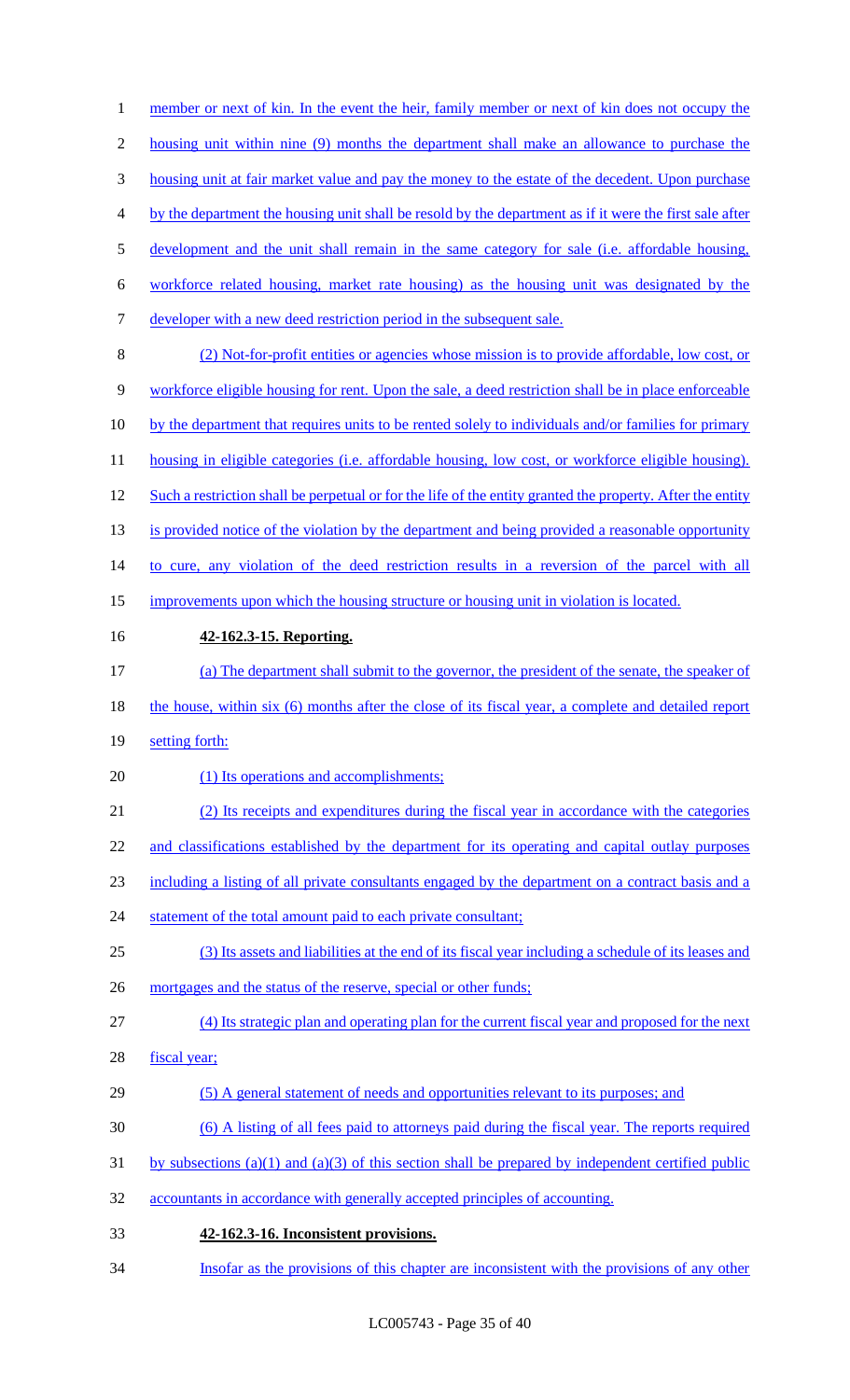- law or ordinance, general, special or local, the provisions of this chapter shall be controlling. **42-162.3-17. Construction.** This chapter, being necessary for the welfare of the state and its inhabitants, shall be liberally construed so as to effectuate its purposes. **42-162.3-18. Severability.** If any clause, sentence, paragraph, section, or part of this chapter shall be adjudged by any court of competent jurisdiction to be invalid, that judgment shall not affect, impair, or invalidate the remainder of the chapter but shall be confined in its operation to the clause, sentence, paragraph, section, or part directly involved in the controversy in which that judgment shall have been rendered. SECTION 6. Section 37-6-6 of the General Laws in Chapter 37-6 entitled "Acquisition of Land" is hereby amended to read as follows: **37-6-6. Notice to Rhode Island economic development corporation of proposed acquisition or disposal.** Before acquiring and before disposing of any land or other real property or any interest, estate, or right therein, by conveyance, grant, lease, or license, except by license terminable by will, the acquiring authority shall give written notice of its contemplated or proposed action to the Rhode 18 Island economic development corporation commerce corporation and the housing department and
- 
- 19 its land bank and development programs and afford the corporation or the department a reasonable
- opportunity to study and make its recommendations thereon.
- SECTION 7. Section 42-64-11 of the General Laws in chapter 42-64 entitled "Rhode Island Commerce Corporation" is hereby amended to read as follows:
- 

# **42-64-11. Disposition of projects.**

 (a) Notwithstanding the provisions of any other law, the Rhode Island commerce corporation may sell or lease to any person, firm, partnership, or corporation, or to any local redevelopment agency, or to any state or federal agency or instrumentality, or to any municipality or political subdivision of the state empowered to enter into the sale or lease, any project without public bidding or public sale, for consideration and upon terms as may be agreed upon between the corporation and the purchaser or lessee; provided that in the case of a lease, the term shall not exceed ninety-nine (99) years. The sale or lease or agreement may be consummated as entered into prior to, at the date of, or subsequent to the acquisition of completion of the project. Where a contract of sale or lease is entered into prior to the completion of construction of the project to be conveyed or leased, the corporation may complete the project prior or subsequent to the consummation of the sale or lease.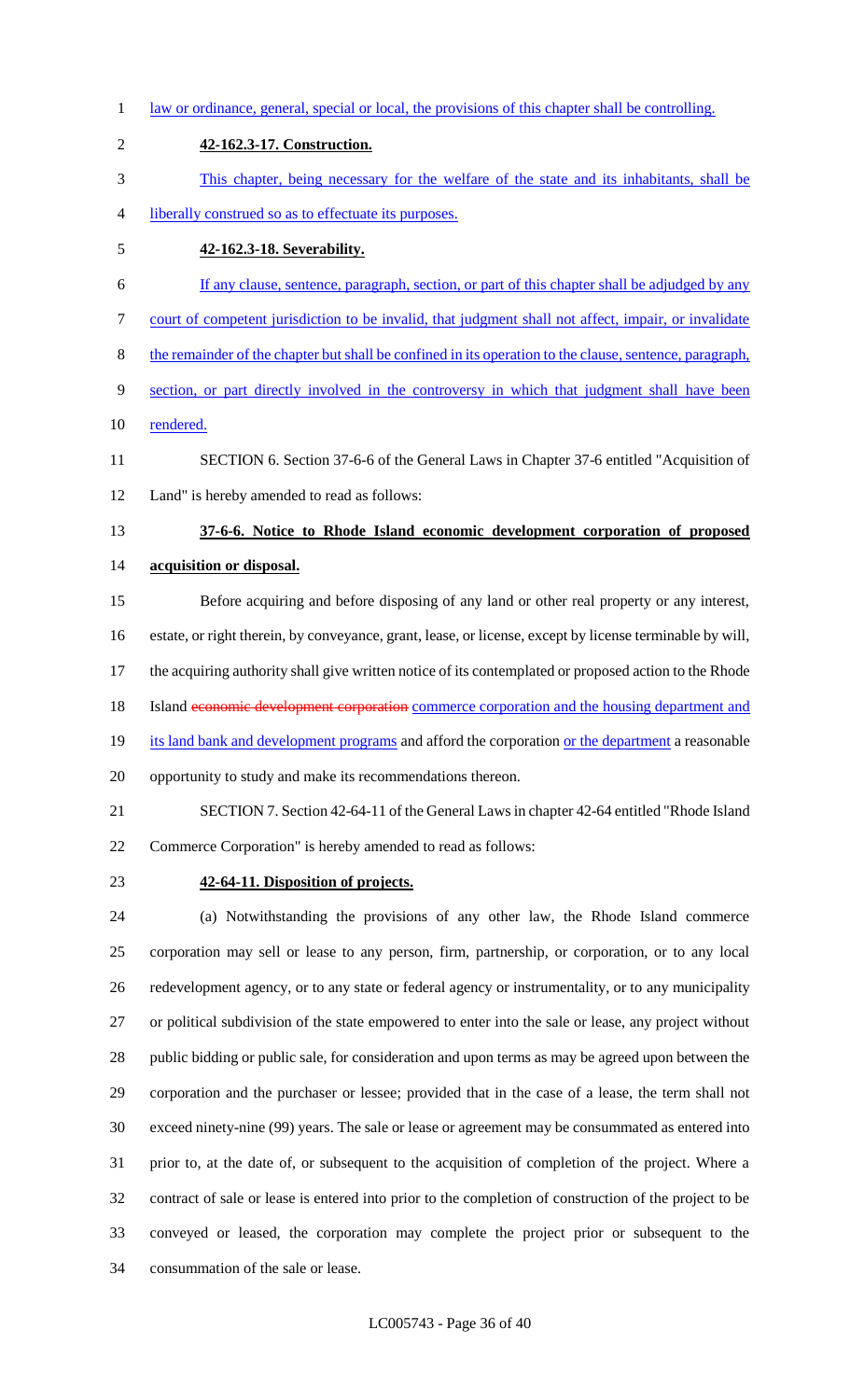(b) In connection with the corporation's disposition by sale, lease, or otherwise of any of its projects, the corporation is authorized to require that the party acquiring the project, or any interest therein or any right to use or occupy the project, may not sell, assign, convey, lease, sublease, or otherwise dispose of, in whole or in part, its interest in the project or its right to use and occupy the project without the approval, in writing, of the corporation. The corporation may not unreasonably withhold that approval; and shall state the reason or reasons upon which that withholding of approval is based. In determining whether to grant or withhold that approval, the corporation shall consider whether the proposed disposition will further the purposes of this chapter and may consider any and all other relevant factors as well.

 (c) The provisions of subsection (b) shall not be deemed to limit in any manner the corporation's authority in connection with the disposition by sale, lease, or otherwise of any of its projects or to impose those terms and conditions permitted by law with respect to those dispositions as it shall determine to be desirable.

 (d) The corporation shall dispose, by sale, lease, transfer or other agreement, of projects on or related to former Navy lands in the town of North Kingstown through the Quonset Development Corporation as provided for in chapter 64.10 of this title and may dispose, by sale, lease, transfer or other agreement, of other projects related to land and real estate development, regardless of location in Rhode Island, through the Quonset Development Corporation as may be mutually agreeable to the corporation and the Quonset Development Corporation.

 (e) The corporation may dispose, by sale, lease, transfer or other agreement, of other projects related to land and real estate development, regardless of location in Rhode Island, to the 22 housing department as may be mutually agreeable to the corporation and the secretary of housing.

- SECTION 8. Section 45-24-28 of the General Laws in Chapter 45-24 entitled "Zoning Ordinances" is hereby amended to read as follows:
- 

# **45-24-28. Continuation of ordinances -- Supercession -- Relation to other statutes.**

- (a) Any zoning ordinance or amendment of the ordinance enacted after January 1, 1992, shall conform to the provisions of this chapter. All lawfully adopted zoning ordinances shall be brought into conformance with this chapter by December 31, 1994. Each city and town shall review its zoning ordinance and make amendments or revisions that are necessary to bring it into conformance with this chapter.
- (b) All zoning ordinances adopted under authority of §§ 45-24-1 through 45-24-26 or any special zoning enabling act that is in effect on June 17, 1991, shall remain in full force and effect until December 31, 1994, unless earlier amended so as to conform to the provisions of this chapter, except that § 45-24-37 and § 45-24-44 shall become effective on January 1, 1992.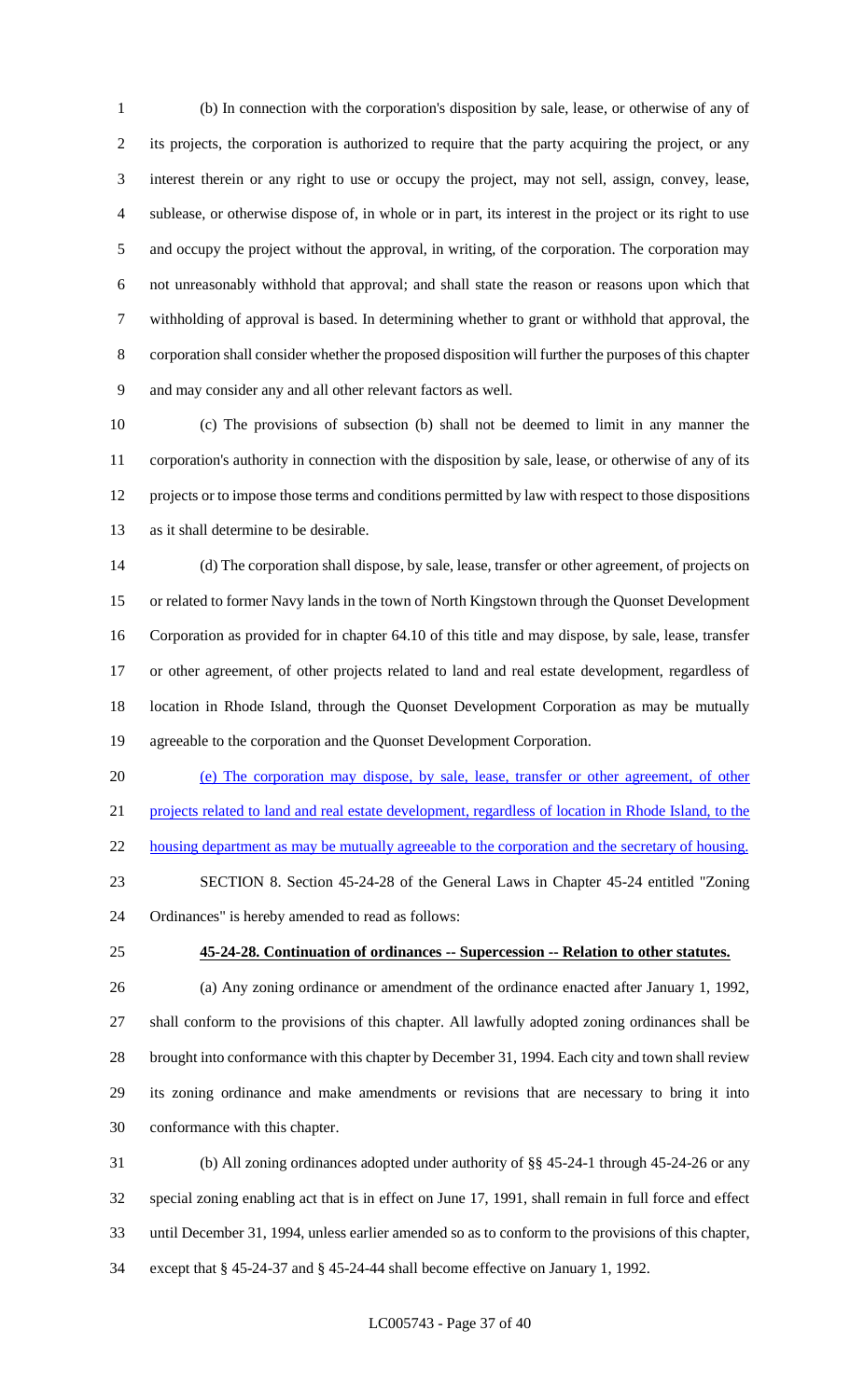(c) Former §§ 45-24-1 through 45-24-26 and all special zoning enabling acts, including, but not limited to, chapter 2299 of the public laws of 1922, as amended (town of Westerly); chapter 1277 of the public laws of 1926, as amended (town of Narragansett); chapter 2065 of the public laws of 1933, as amended (town of West Warwick); chapter 2233 of the public laws of 1935, as amended (town of Johnston); chapter 2079 of the public laws of 1948, as amended (town of North Kingstown); chapter 3125 of the public laws of 1953, as amended (town of New Shoreham); chapter 101 of the public laws of 1973, as amended (town of South Kingstown); are repealed effective December 31, 1994. All provisions of zoning ordinances adopted under authority of the provisions of former §§ 45-24-1 through 45-24-26 or of any special act are repealed and are null and void as of December 31, 1994, unless amended so as to conform to the provisions of this chapter.

 (d) Chapter 24.1 of this title, entitled "Historical Area Zoning", and chapter 3 of title 1, entitled "Airport Zoning", are not superseded by this chapter; provided, that any appeal to the superior court pursuant to chapter 24.1 of this title, entitled "Historical Area Zoning", or pursuant to chapter 3 of title 1, entitled "Airport Zoning", is taken in the manner provided in § 45-24-69.

 (e) Nothing in this chapter shall be construed to limit the authority of agencies of state government to perform any regulatory responsibilities.

 (f) Nothing in this chapter shall be construed to supersede or interfere with development 19 undertaken by the housing department or its programs in accordance with chapters 162 through 20 162.3 of title 42.

 SECTION 9. Chapter 42-11 of the General Laws entitled "Department of Administration" is hereby amended by adding thereto the following section:

- **42-11-10.2. Transfer of powers and coordination upon creation of the housing**
- **department.**

(a) Those powers, duties and responsibilities listed in § 42-11-10 related to the preparing,

26 adoption, and amendment of strategic plans for the physical, economic, and social development of

the state related to all powers related to residential housing including, but not limited to, the

28 planning, policy and implementation such plans are hereby transferred to the department of housing

- 29 and the department of housing shall be exempt from § 42-11-10 pursuant to § 42-11-10(b)(2).
- (b) The secretary of housing, or designee shall serve on the state planning council under §
- 31  $\frac{42-11-10(e)}{2}$  in the place of the housing resources commission under § 42-11-10(e)(5).
- (c) The primary obligation of developing a statewide housing plan shall lie with the
- department of housing.
- (d) The secretary of housing to the extent feasible and practicable shall coordinate activities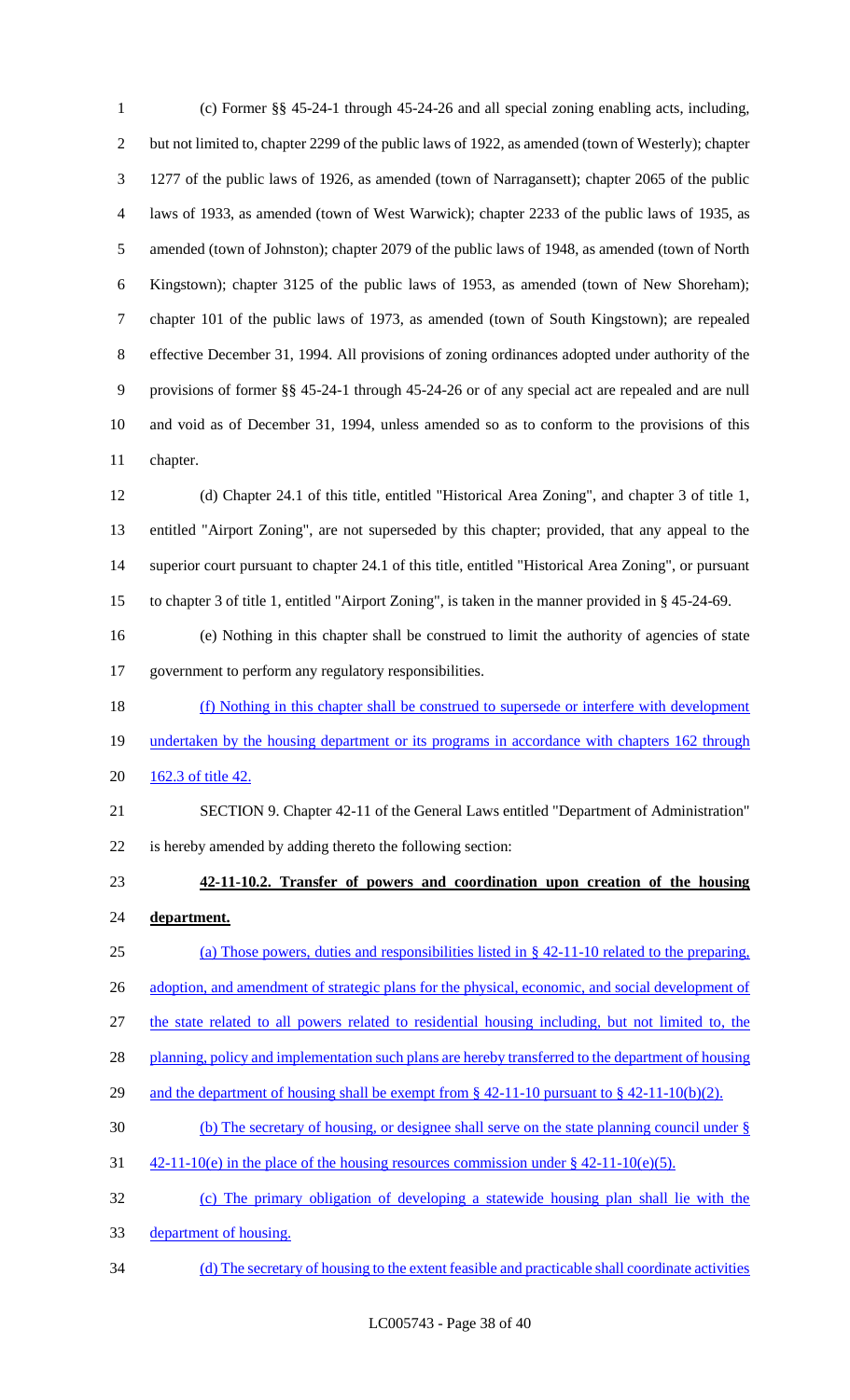- 1 in the planning and development of policy for residential housing with the department of
- 2 administration, the state planning council and the division of statewide planning.
- 3 SECTION 10. This act shall take effect on January 1, 2023.

 $=$ LC005743 ========